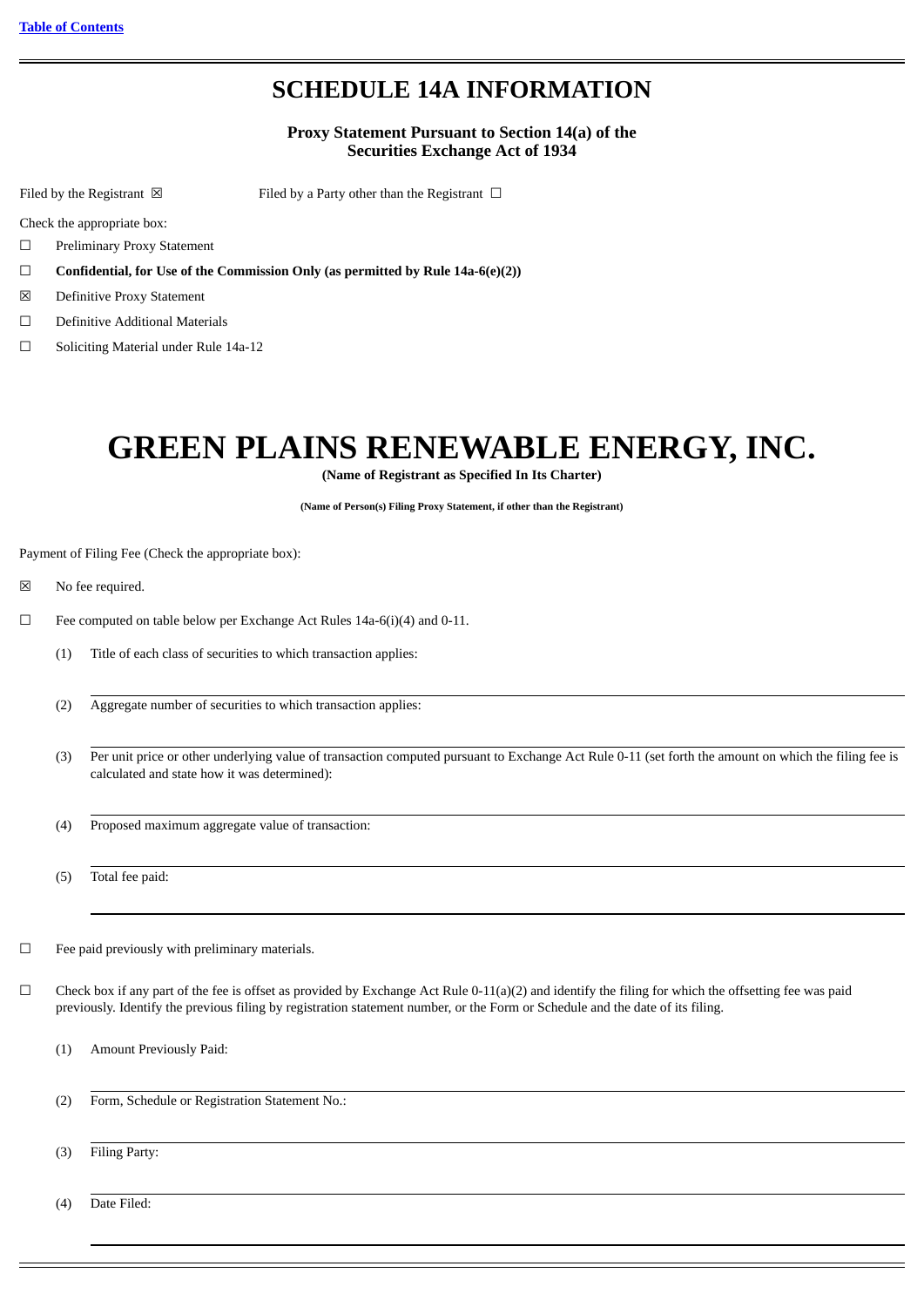

March 23, 2012

Dear Shareholder,

You are cordially invited to attend the 2012 Annual Meeting of Shareholders of Green Plains Renewable Energy, Inc. to be held at 10:00 a.m., Central Time, on Wednesday, May 2, 2012 at the Hilton Omaha located at 1001 Cass Street, Omaha, Nebraska.

A Notice of Annual Meeting of Shareholders, Proxy Statement containing information about matters to be acted upon, Proxy Card and 2011 Annual Report are enclosed.

Please use this opportunity to take part in the affairs of your company. Whether or not you plan to attend the Annual Meeting of Shareholders, please complete, date, sign and return the accompanying Proxy Card in the enclosed postage-paid envelope, or vote via the Internet or telephone. Please refer to the enclosed Proxy Card for instructions on voting via the Internet or telephone or, if your shares are registered in the name of a broker or bank, please refer to the information forwarded by the broker or bank to determine if Internet or telephone voting is available to you. If you attend the Annual Meeting of Shareholders, you may revoke the proxy and vote in person.

On behalf of the Board of Directors, we appreciate your continued interest in your company.

Sincerely,

 $M_{\gamma}$ -18

Wayne B. Hoovestol *Chairman of the Board of Directors*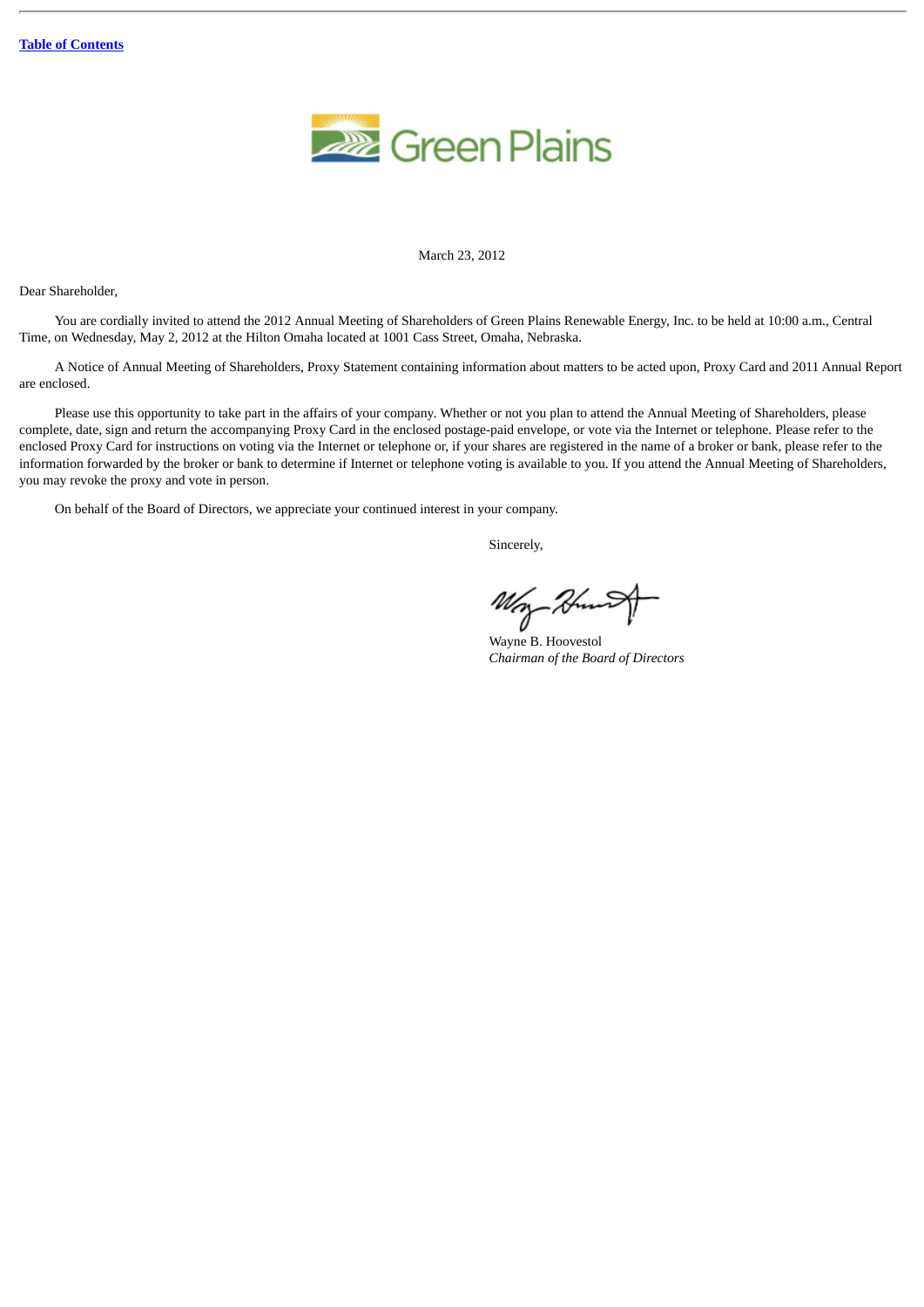# **GREEN PLAINS RENEWABLE ENERGY, INC.**

# **NOTICE OF ANNUAL MEETING OF SHAREHOLDERS to be held on May 2, 2012**

The 2012 Annual Meeting of Shareholders (the "Annual Meeting") of Green Plains Renewable Energy, Inc. (the "Company") will be held at 10:00 a.m., Central Time, on Wednesday, May 2, 2012 at the Hilton Omaha located at 1001 Cass Street, Omaha, Nebraska, for the following purposes:

1. To elect four directors to serve three-year terms that expire at the 2015 annual meeting;

2. To approve an amendment to the Company's Articles of Incorporation authorizing the addition of 50,000,000 shares of preferred stock; and

3. To transact such other business as may properly come before the Annual Meeting or any adjournment or postponement thereof.

The Board of Directors recommends a vote "For" all nominees in Proposal 1 and a vote "For" Proposal 2.

The foregoing items are more fully described in the accompanying Proxy Statement. The Company has fixed the close of business on March 13, 2012 as the record date for the determination of shareholders entitled to notice of and to vote at the Annual Meeting and any adjournment thereof. Each share of the Company's Common Stock is entitled to one vote on all matters presented at the Annual Meeting.

**Important Notice Regarding the Availability of Proxy Materials for Shareholder Meeting to be held on May 2, 2012.** Pursuant to rules promulgated by the Securities and Exchange Commission, we have elected to provide access to our proxy materials by notifying you of the availability of our proxy materials on the Internet. Instead of mailing paper copies of our proxy materials, we sent shareholders the Important Notice Regarding the Availability of Proxy Materials for the Shareholder Meeting to be held on May 2, 2012 with instructions for accessing the proxy materials and voting via the Internet (the "Notice"). The Notice was mailed on or about March 23, 2012. The Notice also provides information on how shareholders may obtain paper copies of our proxy materials if they so choose. **This Notice and Proxy Statement and our 2011 Annual Report may be accessed at** *www.edocumentview.com/GPRE.*

**WHETHER OR NOT YOU EXPECT TO ATTEND THE ANNUAL MEETING, WE URGE YOU TO VOTE YOUR SHARES VIA THE TOLL-FREE TELEPHONE NUMBER OR OVER THE INTERNET, AS PROVIDED IN THE ENCLOSED MATERIALS. IF YOU REQUESTED A PROXY CARD BY MAIL, YOU MAY SIGN, DATE AND MAIL THE PROXY CARD IN THE ENVELOPE PROVIDED.**

By Order of the Board of Directors,

Michelle Arapes

Michelle S. Mapes *Corporate Secretary*

Omaha, Nebraska March 23, 2012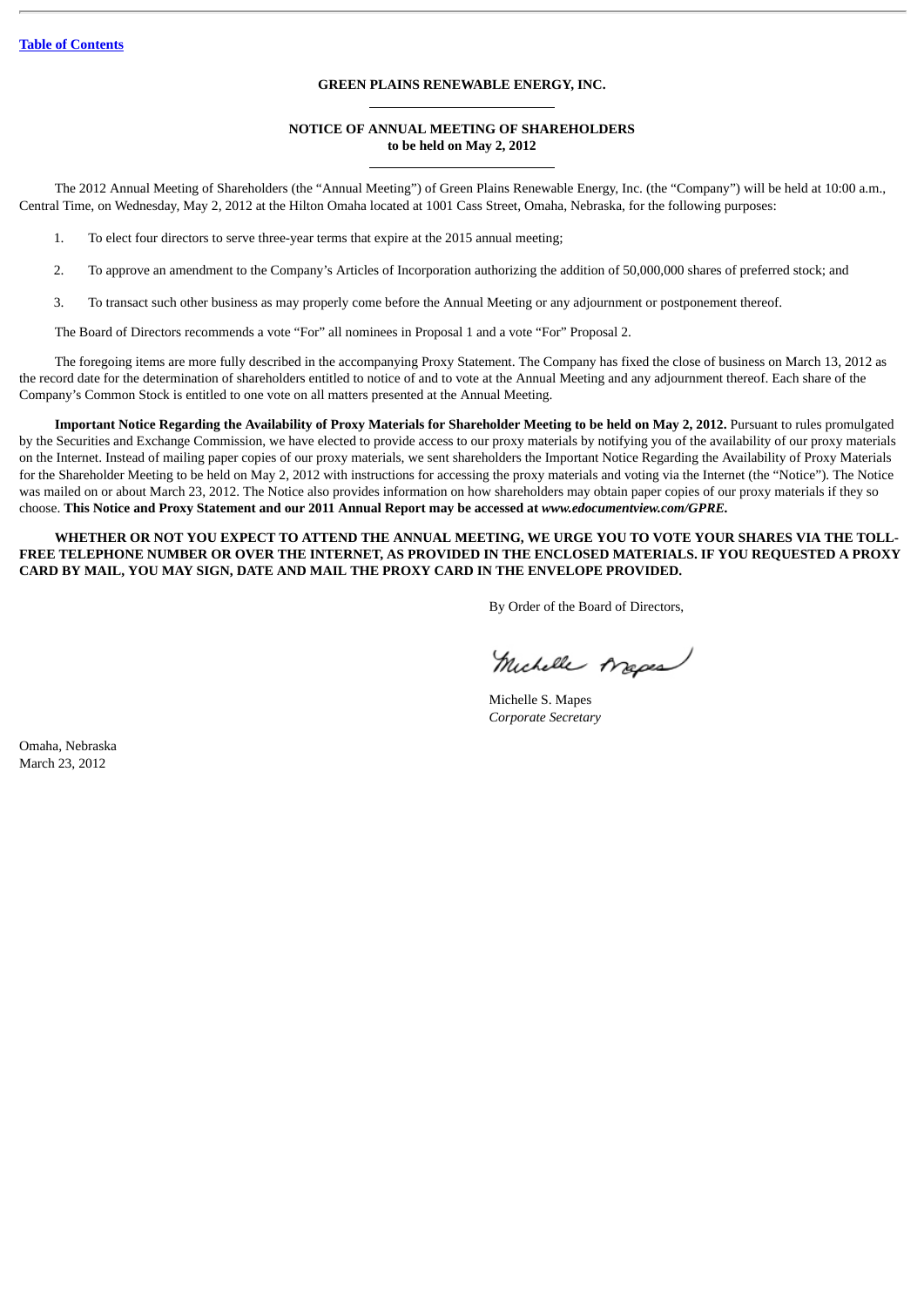J.

# **TABLE OF CONTENTS**

<span id="page-3-0"></span>

|                                                                                             | Page                     |
|---------------------------------------------------------------------------------------------|--------------------------|
| INFORMATION ABOUT THIS PROXY STATEMENT AND THE ANNUAL MEETING                               |                          |
| <b>Introduction</b>                                                                         | $\mathbf{1}$             |
| <b>Notice Regarding Internet Availability of Proxy Materials</b>                            | $\mathbf{1}$             |
| <b>Electronic Access</b>                                                                    | $\mathbf{1}$             |
| Record Date, Outstanding Shares and Quorum                                                  | $\mathbf{1}$             |
| <b>Proxy Voting and Revocability of Proxies</b>                                             | $\sqrt{2}$               |
| <b>Broker Non-Votes</b>                                                                     | 3                        |
| <b>Expenses and Methods of Solicitation</b>                                                 | 3                        |
| <b>Vote Required</b>                                                                        | 3                        |
| <b>INFORMATION ABOUT THE BOARD OF DIRECTORS AND CORPORATE GOVERNANCE</b>                    | 3                        |
| <b>Board of Directors</b>                                                                   | 3                        |
| Director Independence                                                                       | 4                        |
| <b>Board Meetings, Directors' Attendance and Shareholder Communications</b>                 | 4                        |
| <b>Board Committees</b>                                                                     | 4                        |
| <b>Board Diversity</b>                                                                      | 5                        |
| <b>Director Qualifications</b>                                                              | $\,6\,$                  |
| <b>Code of Ethics</b>                                                                       | $\,6\,$                  |
| <b>Role in Risk Oversight</b>                                                               | $\,6\,$                  |
| <b>Board Leadership Structure</b>                                                           | $\overline{\phantom{a}}$ |
| PROPOSAL 1-ELECTION OF DIRECTORS                                                            | $\overline{\phantom{a}}$ |
| <b>Election of Directors</b>                                                                | $\boldsymbol{7}$         |
| Nominees for Election at the 2012 Annual Meeting                                            | 8                        |
| <b>Continuing Directors with Terms Expiring in 2013</b>                                     | 9                        |
| <b>Continuing Directors with Terms Expiring in 2014</b>                                     | 9                        |
| <b>DIRECTOR COMPENSATION</b>                                                                | 10                       |
| <b>EXECUTIVE OFFICERS</b>                                                                   | 11                       |
| <b>EXECUTIVE COMPENSATION</b>                                                               | 13                       |
| <b>Compensation Discussion and Analysis</b>                                                 | 13                       |
| <b>Compensation Committee Report</b>                                                        | 17                       |
| <b>Summary Compensation Table</b>                                                           | 18                       |
| <b>Grants of Plan-Based Awards</b>                                                          | 20                       |
| <b>Outstanding Equity Awards at Year-End</b>                                                | 21                       |
| <b>Option Exercises and Stock Vested</b>                                                    | 21                       |
| Potential Payments upon Termination or Change in Control                                    | 21                       |
| <b>Compensation Committee Interlocks and Insider Participation</b>                          | 25                       |
| <b>Compensation Risk Assessment</b>                                                         | 26                       |
| <b>EQUITY COMPENSATION PLANS</b>                                                            | 26                       |
| PRINCIPAL SHAREHOLDERS                                                                      | 26                       |
| <b>Holdings of Management and Principal Shareholders</b>                                    | 26                       |
| <b>CERTAIN RELATIONSHIPS AND RELATED PARTY TRANSACTIONS</b>                                 | 28                       |
| <b>Policies and Procedures Regarding Related Party Transactions</b>                         | $28\,$                   |
| <b>Related Party Transactions</b>                                                           | 28                       |
| PROPOSAL 2-APPROVAL OF THE AMENDMENT TO THE GREEN PLAINS RENEWABLE ENERGY, INC. ARTICLES OF |                          |
| <b>INCORPORATION</b>                                                                        | 30                       |
| <b>Overview</b>                                                                             | 30                       |
| <b>Reasons for Authorizing the Company to Issue Preferred Stock</b>                         | 30                       |
| Effects and Risks of the Authorization of Preferred Stock                                   | 30                       |
| Required Vote and Recommendation of the Board of Directors                                  | 31                       |
| <b>No Appraisal Rights</b>                                                                  | 31                       |
| <b>Text of Amendment</b>                                                                    | 31                       |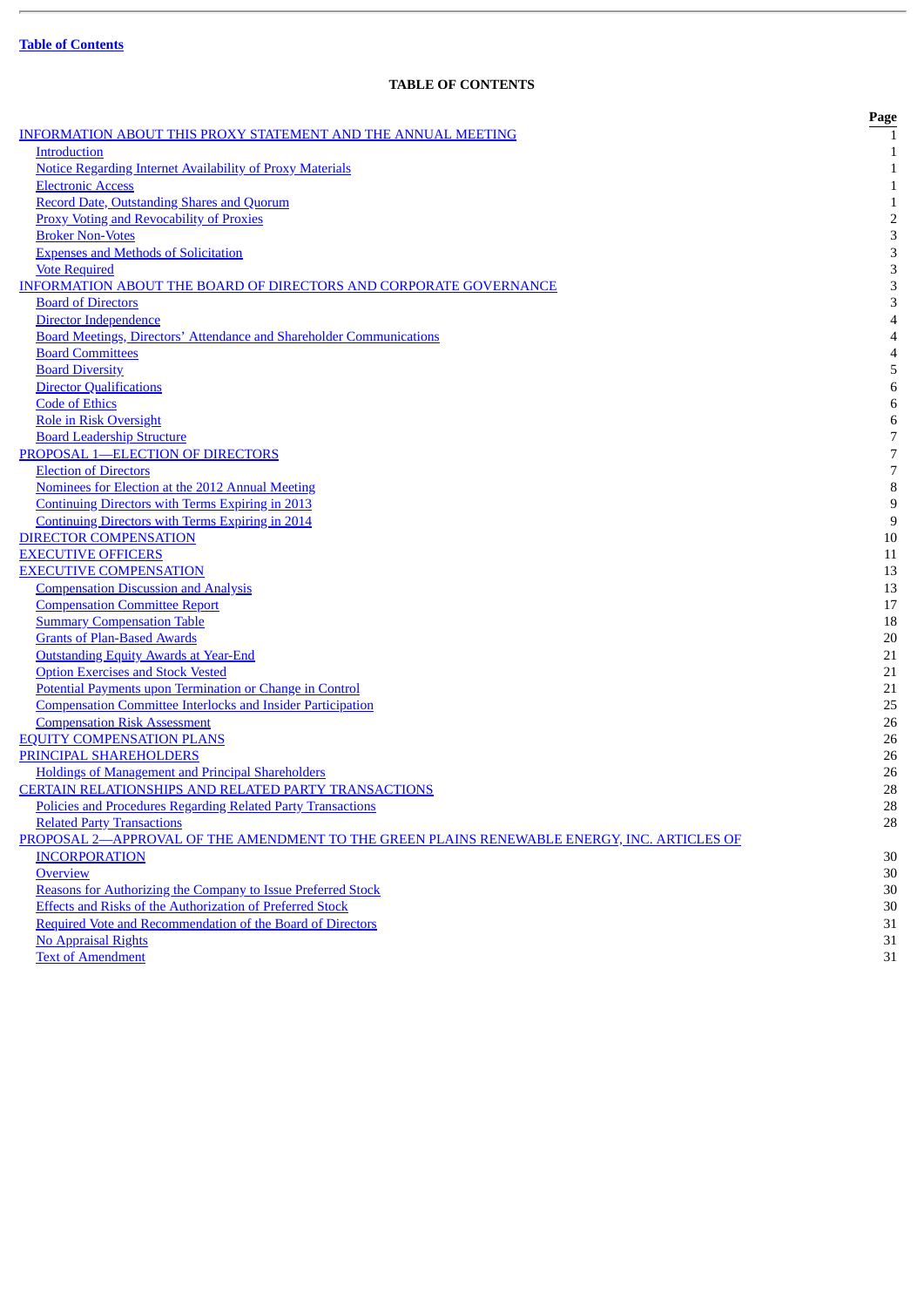[INDEPENDENT PUBLIC ACCOUNTANTS](#page-36-0) 32<br>Fees 32  $\frac{Fees}{2}$  $\frac{Fees}{2}$  $\frac{Fees}{2}$  32 Pre-Approval of Audit and Non-Audit Services 33<br> [Availability of Accountants](#page-37-1) 33<br>
UDIT COMMITTEE REPORT 33 [AUDIT COMMITTEE REPORT](#page-37-2)<br>
SECTION 16(a) BENEFICIAL OWNERSHIP REPORTING COMPLIANCE<br>
34 [SECTION 16\(a\) BENEFICIAL OWNERSHIP REPORTING COMPLIANCE](#page-38-0)<br>
SECTION 16(a) BENEFICIAL OWNERSHIP REPORTING COMPLIANCE<br>
34 STRIER MATTERS 34<br>Annual Report 34 [Annual Report](#page-38-2) 34 [Shareholder Proposals](#page-39-0) 35<br>
Discretionary Authority 35 [Discretionary Authority](#page-39-1)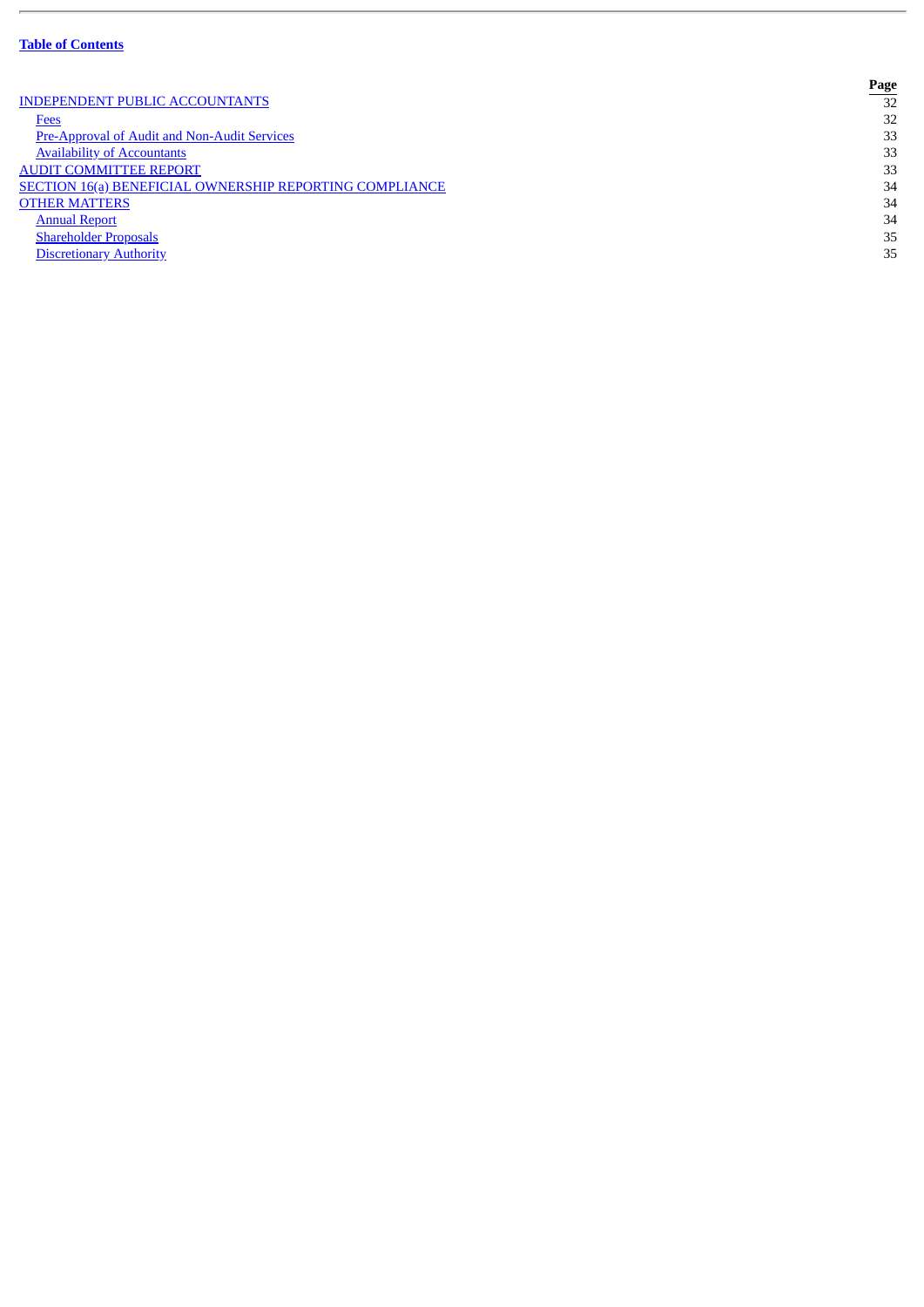# **GREEN PLAINS RENEWABLE ENERGY, INC.**

#### **PROXY STATEMENT**

# **ANNUAL MEETING OF SHAREHOLDERS to be held on May 2, 2012**

# **INFORMATION ABOUT THIS PROXY STATEMENT AND THE ANNUAL MEETING**

# <span id="page-5-1"></span><span id="page-5-0"></span>**Introduction**

This Proxy Statement is being furnished to holders of Green Plains Renewable Energy, Inc. (the "Company") common stock, \$0.001 par value per share (the "Common Stock"), in connection with the solicitation by and on behalf of the Board of Directors (the "Board") of the Company of proxies to be used at the 2012 Annual Meeting of Shareholders of the Company (the "Annual Meeting") to be held at 10:00 a.m., Central Time, on Wednesday, May 2, 2012 at the Hilton Omaha located at 1001 Cass Street, Omaha, Nebraska, and any adjournment or postponement thereof. The purpose of the Annual Meeting is to elect four directors, to approve an amendment to the Company's articles of incorporation authorizing the addition of 50,000,000 shares of preferred stock and to transact such other business as may properly come before the meeting. This Proxy Statement, the Notice of Annual Meeting of Shareholders, the accompanying Proxy Card and our 2011 Annual Report are first being made available to shareholders entitled to vote at the Annual Meeting on or about March 23, 2012.

# <span id="page-5-2"></span>**Notice Regarding Internet Availability of Proxy Materials**

Pursuant to rules adopted by the Securities and Exchange Commission ("SEC"), the Company is making this Proxy Statement and its 2011 Annual Report available to shareholders electronically via the Internet. On or before March 23, 2012, we mailed to our shareholders of record the "Important Notice Regarding the Availability of Proxy Materials for the Shareholder Meeting to be held on May 2, 2012" (the "Notice"). All shareholders will be able to access this Proxy Statement and our 2011 Annual Report on the website referred to in the Notice or request to receive printed copies of the proxy materials. Instructions on how to access the proxy materials on the Internet or to request a printed copy may be found in the Notice.

#### <span id="page-5-3"></span>**Electronic Access**

The Notice will provide you with instructions on how to view our proxy materials for the Annual Meeting on the Internet. The website on which you will be able to view our proxy materials will also allow you to choose to receive future proxy materials electronically by email, which will save us the cost of printing and mailing documents to you. If you choose to receive future proxy statements by email, you will receive an email next year with instructions containing a link to the proxy voting site. Your election to receive proxy materials by email will remain in effect until you terminate it.

# <span id="page-5-4"></span>**Record Date, Outstanding Shares and Quorum**

The Company has fixed the close of business on March 13, 2012 as the record date for the determination of shareholders entitled to notice of and to vote at the Annual Meeting and any adjournment or postponement thereof (the "Record Date"). There were 36,786,672 and 29,586,672 shares of Common Stock issued and outstanding, respectively, at the close of business on the Record Date. Holders of record of the Company's Common Stock on the Record Date are entitled to cast one vote per share, exercisable in person or by properly executed proxy, with respect to each matter to be considered by them at the Annual Meeting.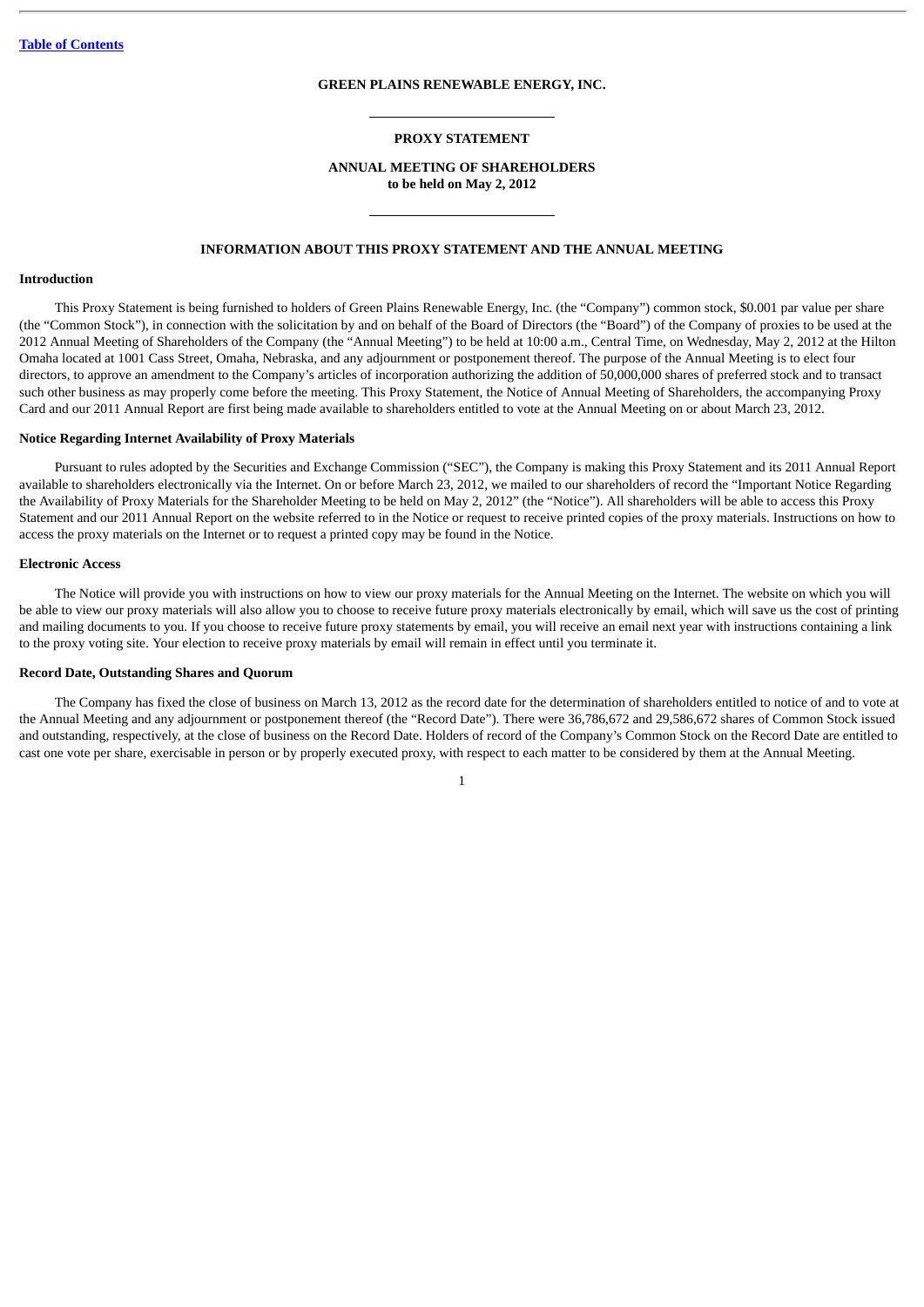The presence, in person or by properly executed proxy, at the Annual Meeting of the holders of a majority of the issued and outstanding shares of Common Stock entitled to vote shall constitute a quorum. Proxies that are marked to "withhold authority" with respect to the election of directors and proxies for which no instructions are given will be counted for purposes of determining the presence of a quorum.

# <span id="page-6-0"></span>**Proxy Voting and Revocability of Proxies**

Common Stock, represented by the proxies received pursuant to this solicitation and not timely revoked, will be voted at the Annual Meeting in accordance with the instructions indicated in properly submitted proxies. If no instructions are indicated, such shares will be voted as recommended by the Board. If any other matters are properly presented to the Annual Meeting for action, the person(s) named in the enclosed form(s) of proxy and acting thereunder will have discretion to vote on such matters in accordance with their best judgment. Broker non-votes and abstentions are not treated as votes cast for purposes of any of the matters to be voted on at the meeting.

A holder of Common Stock who has given a proxy may revoke it prior to its exercise by providing written notice of revocation or a later-dated proxy to the Secretary of the Company at any time before the closing of the polls at the meeting, or by voting in person at the meeting. Any written notice revoking a proxy should be sent to: Green Plains Renewable Energy, Inc., Attention: Michelle S. Mapes, Corporate Secretary, 450 Regency Parkway, Suite 400, Omaha, Nebraska 68114. Attendance in person at the Annual Meeting does not itself revoke a proxy; however, any shareholder who attends the Annual Meeting may revoke a previously submitted proxy by voting in person.

Computershare Trust Company, N.A. is the transfer agent and registrar for our Common Stock. If your shares are registered directly in your name with the Company's transfer agent, with respect to those shares, you are considered the "shareholder of record" or a "registered shareholder" and these materials were sent to you directly by the Company. If you are a shareholder of record, you may vote in person at the Annual Meeting.

If your shares are held in a stock brokerage account or by a bank or other nominee, you are considered the "beneficial owner" of shares held in street name, and that organization should have forwarded these materials to you. As the beneficial owner, you have the right to direct your broker, bank or nominee holding your shares how to vote and are also invited to attend the Annual Meeting. Please refer to the information forwarded by your broker or bank for instructions on how to direct their vote. However, since you are not a shareholder of record, you may not vote these shares in person at the Annual Meeting unless you bring with you a legal proxy from the shareholder of record.

If you are a registered shareholder, there are four ways to vote:

- By going to the Internet website indicated on your proxy card or voting instruction card and following the instructions provided (you will need the control number that is included in the Notice of Internet Availability of Proxy Materials);
- By calling the toll-free telephone number indicated on your proxy card or voting instruction card (you will need the control number that is included in the Notice of Internet Availability of Proxy Materials);
- By signing, dating and returning the Proxy Card if you request to receive your proxy materials by mail; or
- By written ballot in person at the Annual Meeting.

Your shares will be voted as you indicate. If you do not indicate your voting preferences, the appointed proxies will vote your shares "For" all nominees in Proposal 1 and "For" Proposal 2.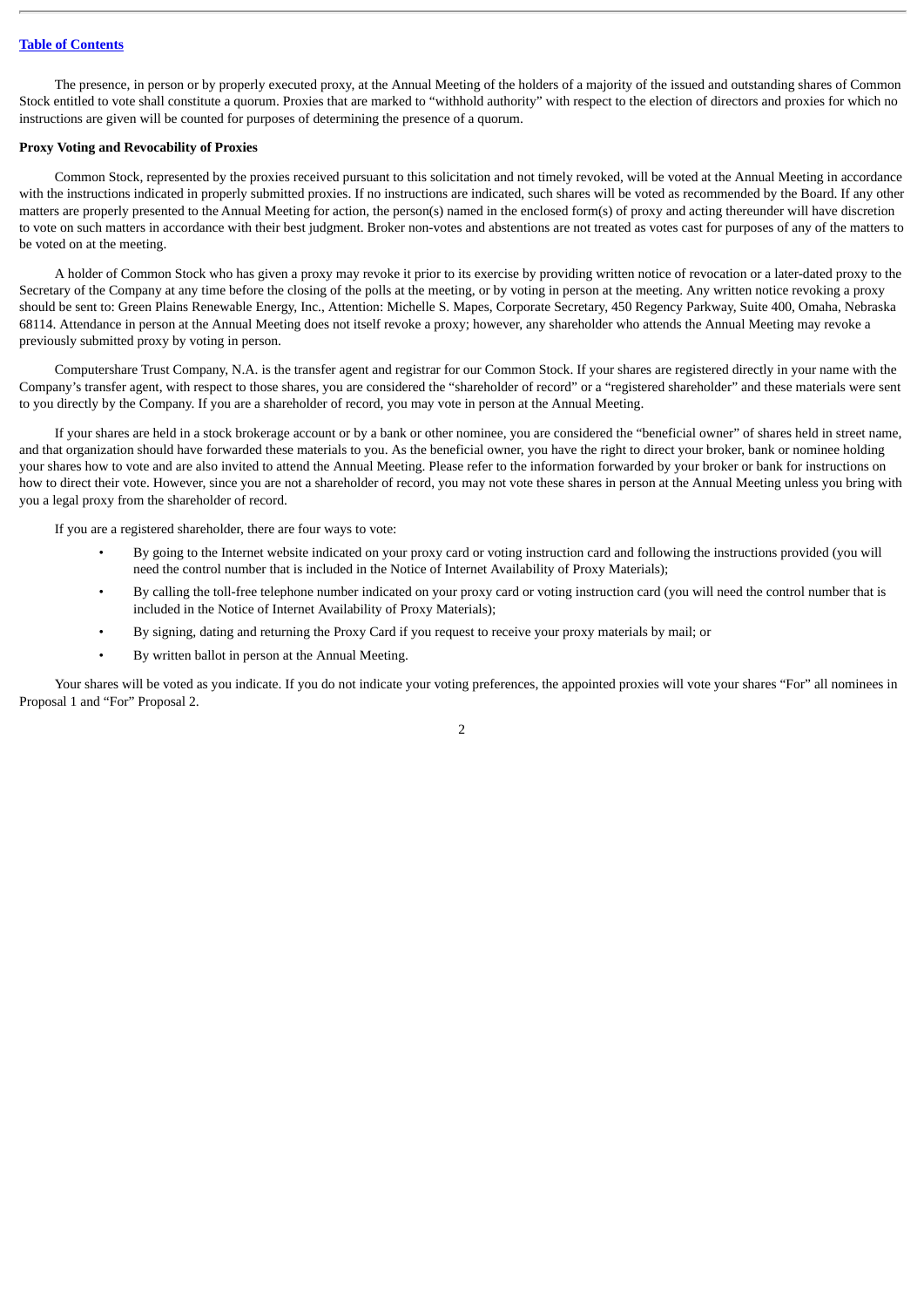### <span id="page-7-0"></span>**Broker Non-Votes**

Broker non-votes occur when nominees, such as brokers and banks holding shares on behalf of the beneficial owners, are prohibited from exercising discretionary voting authority for beneficial owners who have not provided voting instructions at least ten days before the Annual Meeting date. If no instructions are given within that time frame, the nominees may vote those shares on matters deemed "routine" by the New York Stock Exchange. On non-routine matters, nominees cannot vote without instructions from the beneficial owner, resulting in so-called "broker non-votes." Broker non-votes are not counted for the purposes of determining the number of shares present in person or represented by proxy on any voting matter. All proposals are considered non-routine.

# <span id="page-7-1"></span>**Expenses and Methods of Solicitation**

The Company will bear the expense of soliciting proxies. In addition to the use of the mail and Internet, proxies may be solicited personally, or by telephone or other means of communications, by directors, officers and employees of the Company and its subsidiaries who will not receive additional compensation therefor. The Company will reimburse banks, brokerage firms and nominees for their reasonable expenses in forwarding proxy solicitation materials to beneficial owners of shares held of record by such banks, brokerage firms and nominees.

# <span id="page-7-2"></span>**Vote Required**

The affirmative vote of a plurality of the votes cast at the Annual Meeting by the holders of the Common Stock, assuming a quorum is present, is required to elect each director. The four persons receiving the greatest number of votes at the Annual Meeting shall be elected as directors. Since only affirmative votes count for this purpose, broker non-votes or votes withheld will not affect the outcome of the voting on Proposal 1. The affirmative vote of a majority of the votes cast at the annual meeting by the holders of the Common Stock, assuming a quorum is present is required to approve Proposal 2. Since only votes cast count for this purpose, broker non-votes and abstentions will not affect the outcome of the voting on Proposal 2.

# **INFORMATION ABOUT THE BOARD OF DIRECTORS AND CORPORATE GOVERNANCE**

# <span id="page-7-4"></span><span id="page-7-3"></span>**Board of Directors**

Prior to and immediately following the October 15, 2008 merger with VBV LLC and its subsidiaries (the "VBV merger transaction"), the Company was governed by a nine-member Board of Directors. Pursuant to a shareholders' agreement entered into in connection with the VBV merger transaction (the "Shareholders' Agreement"), two wholly-owned subsidiaries of NTR plc had the right, as long as they collectively owned at least 33.5% of the Company's outstanding Common Stock, to designate four individuals (the "NTR nominees") to be nominated for election as directors. Similarly, as long as Wilon Holdings, S.A. ("Wilon") owns at least 2.5% of the Company's outstanding Common Stock, it will have the right to designate one individual to be nominated for election as a director. Directors Gordon Glade, Gary Parker, Brian Peterson and Wayne Hoovestol continued to serve on the Board after the merger. On March 9, 2012, the NTR subsidiaries' ownership dropped to approximately 2% of the Company's outstanding Common Stock. At that time, Michael McNicholas, Deputy Chief Executive Officer of NTR, resigned from the Board. Except for the Wilon nominee, currently Alain Treuer, the directors will be nominated for election by the Board of Directors or the shareholders in accordance with the Company's bylaws and Nominating Committee procedures, as outlined below. The Company has agreed to cause the Wilon nominee to be nominated for election as a director of the Company and has agreed to solicit proxies for the election of such nominee and recommend that shareholders vote in favor of such nominee.

The Board consisted of ten members until the recent resignation of Michael McNicholas, divided into three groups. One group of directors is elected at each annual meeting of shareholders for a three-year term. Each year

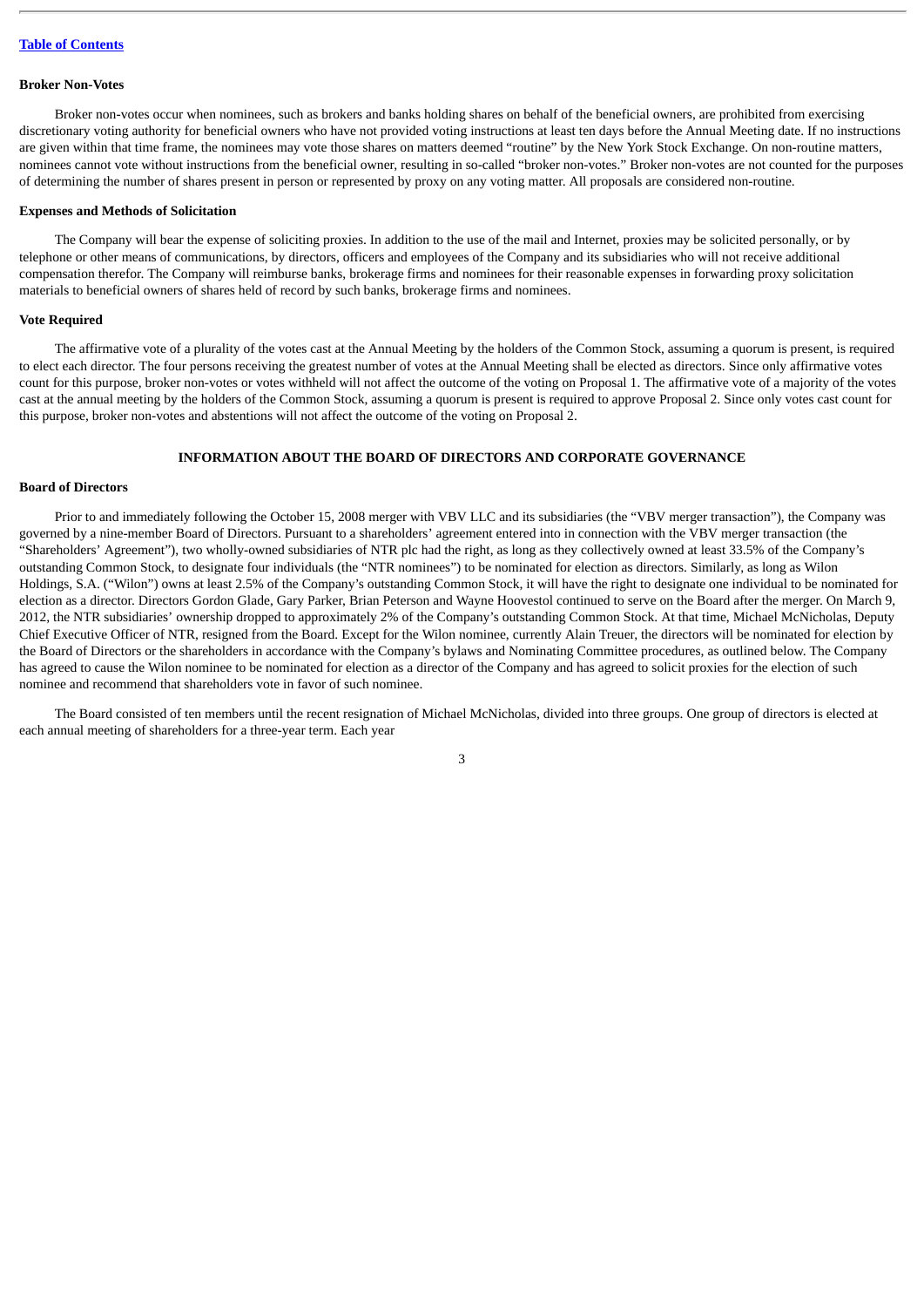a different group of directors is elected on a rotating basis. Jim Barry, Todd Becker, Brian Peterson and Alain Treuer (the Wilon nominee) are up for re-election at the 2012 Annual Meeting (to serve until the 2015 annual meeting or until their respective successors shall be elected and qualified). The terms of James Crowley, Gordon Glade and Gary Parker expire at the 2013 annual meeting. The terms of Jim Anderson and Wayne Hoovestol expire at the 2014 annual meeting. The Board is currently searching for a qualified director to fulfill the term of Mr. McNicholas, which expires at the 2014 annual meeting.

# <span id="page-8-0"></span>**Director Independence**

A director is independent if, in the opinion of the Board, he or she has no relationship which would interfere with the exercise of independent judgment in carrying out the responsibilities of a director and otherwise satisfies the independence requirements of applicable Nasdaq Stock Market ("NASDAQ") and Securities and Exchange Commission rules. The Board has reviewed the independence of its current directors and nominees and found that, except for Mr. Becker and Mr. Hoovestol due to their current or prior positions with the Company, each of them is independent.

# <span id="page-8-1"></span>**Board Meetings, Directors'Attendance and Shareholder Communications**

The Board held seven meetings during 2011. Meetings were conducted via teleconference or in person. No incumbent director attended fewer than seventyfive percent (75%) of the aggregate of Board meetings and committee meetings held on which an incumbent director served during this period. The Company's policy is to encourage, but not require, Board members to attend annual shareholder meetings. All Board members attended the 2011 annual meeting.

Shareholders who would like to send written communications to the Board may do so by submitting such communications to: Green Plains Renewable Energy, Inc., Attention: Michelle S. Mapes, Corporate Secretary, 450 Regency Parkway, Suite 400, Omaha, Nebraska 68114. The Board suggests, but does not require, that such submissions include the name and contact information of the shareholder making the submission and a description of the matter that is the subject of the communication. Ms. Mapes will then furnish such information to the Board or appropriate committee of the Board for review.

# <span id="page-8-2"></span>**Board Committees**

The Board has standing Audit, Compensation and Nominating Committees.

# *Audit Committee*

The Company has a separately designated standing Audit Committee established in accordance with section 3(a)(58)(A) of the Securities Exchange Act of 1934 (the "Exchange Act"). The Audit Committee is comprised of four directors, all of whom meet the independence standards of NASDAQ and the SEC. Audit Committee members are Jim Anderson, James Crowley, Gordon Glade and Brian Peterson, with Mr. Crowley serving as Chairman. Mr. Crowley has been determined to be an audit committee financial expert as defined in Rule 407(d)(5) of Regulation S-K. During 2011, the Audit Committee held five meetings via teleconference or in person. The Audit Committee Charter, which is reviewed, revised and updated on an annual basis, is posted on the Company's website at *www.gpreinc.com*.

The function of the Audit Committee, as detailed in the Audit Committee Charter, is to provide assistance to the Board in fulfilling its responsibility to the shareholders, potential shareholders, and investment community relating to corporate accounting, reporting practices, and the quality and integrity of the financial reports of the Company. In so doing, it is the responsibility of the Audit Committee to maintain free and open means of communication between the directors, the independent auditors and Company management.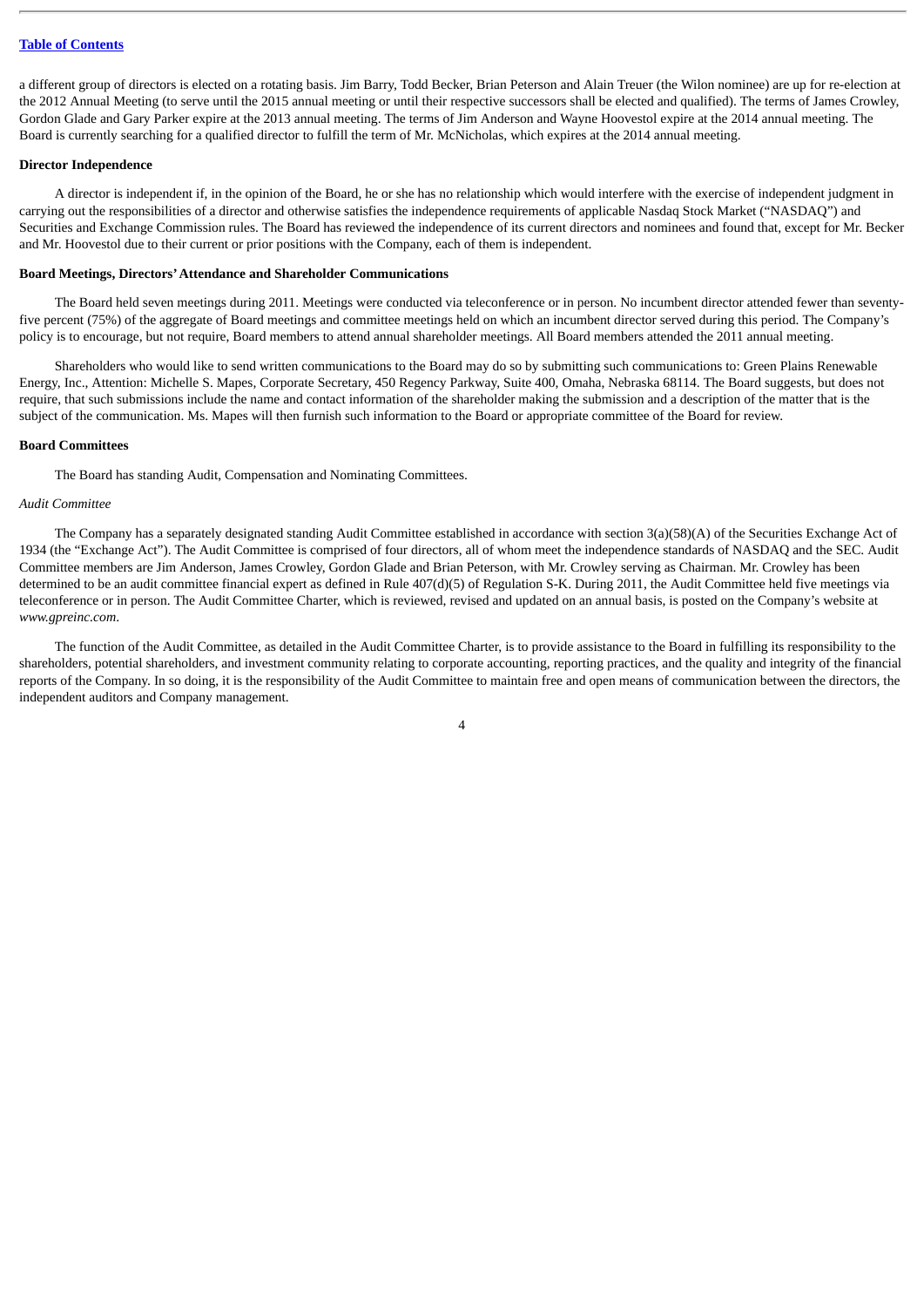### *Compensation Committee*

The Compensation Committee is comprised of four directors, all of whom meet the independence standards of NASDAQ and the SEC. Compensation Committee members are Jim Anderson, Jim Barry, Gary Parker and Alain Treuer, with Mr. Treuer serving as Chairman. During 2011, the Compensation Committee met two times via teleconference or in person. The Compensation Committee Charter is posted on the Company's website at *www.gpreinc.com*.

The Compensation Committee establishes the Company's general compensation policy and, except as prohibited by law, may take any and all actions that the Board could take relating to compensation of directors, executive officers, employees and other parties. The Compensation Committee's role is to (i) evaluate the performance of the Company's executive officers, (ii) set compensation for directors and executive officers, (iii) make recommendations to the Board on adoption of compensation plans, and (iv) administer Company compensation plans. When evaluating potential compensation adjustments, the Compensation Committee solicits and considers input provided by the Chief Executive Officer relating to the individual performance and contribution to the Company's overall performance by executive officers and other key employees.

Pursuant to its charter, the Compensation Committee is empowered to hire outside advisors as it deems appropriate to assist it in the performance of its duties. The Compensation Committee has sole authority to retain or terminate any compensation consultants or advisors and to approve their fees. For additional information on the Compensation Committee's role, its use of outside advisors and their roles, as well as the Committee's processes and procedures for the consideration and determination of executive compensation, see "Executive Compensation—Compensation Discussion and Analysis."

#### *Nominating Committee*

The Nominating Committee is comprised of three directors, all of whom meet the independence standards of NASDAQ and the SEC. Nominating Committee members are Jim Barry, Gordon Glade and Gary Parker, with Mr. Barry serving as Chairman. During 2011, the Nominating Committee met one time. The Nominating Committee Charter is posted on the Company's website at *www.gpreinc.com*.

The function of the Nominating Committee, as detailed in the Nominating Committee Charter, is to recommend to the Board the slate of director nominees for election to the Board and to identify and recommend candidates to fill vacancies occurring between annual shareholder meetings. The Nominating Committee has established certain broad qualifications in order to consider a proposed candidate for election to the Board. The Nominating Committee has a strong preference for candidates with prior board experience with public companies. The Nominating Committee will also consider such other factors as it deems appropriate to assist in developing a Board and committees that are diverse in nature and comprised of experienced and seasoned advisors. These factors include judgment, skill, diversity (including factors such as race, gender or experience), integrity, experience with businesses and other organizations of comparable size, the interplay of the candidate's experience with the experience of other Board members, and the extent to which the candidate would be a desirable addition to the Board and any committees of the Board.

# <span id="page-9-0"></span>**Board Diversity**

In considering whether to recommend any candidate for inclusion in the Board's slate of recommended director nominees, including candidates recommended by shareholders, the Nominating Committee considers criteria that include the candidate's integrity, business acumen, age, experience, commitment, diligence, conflicts of interest and ability to act in the interests of all shareholders. Moreover, the Nominating Committee considers the value of diversity of experience on the Board, taking into account the current Board membership, in the director identification and nomination process. The Nominating Committee seeks nominees with a broad diversity of experience, professions, skills, geographic representation and backgrounds. The Nominating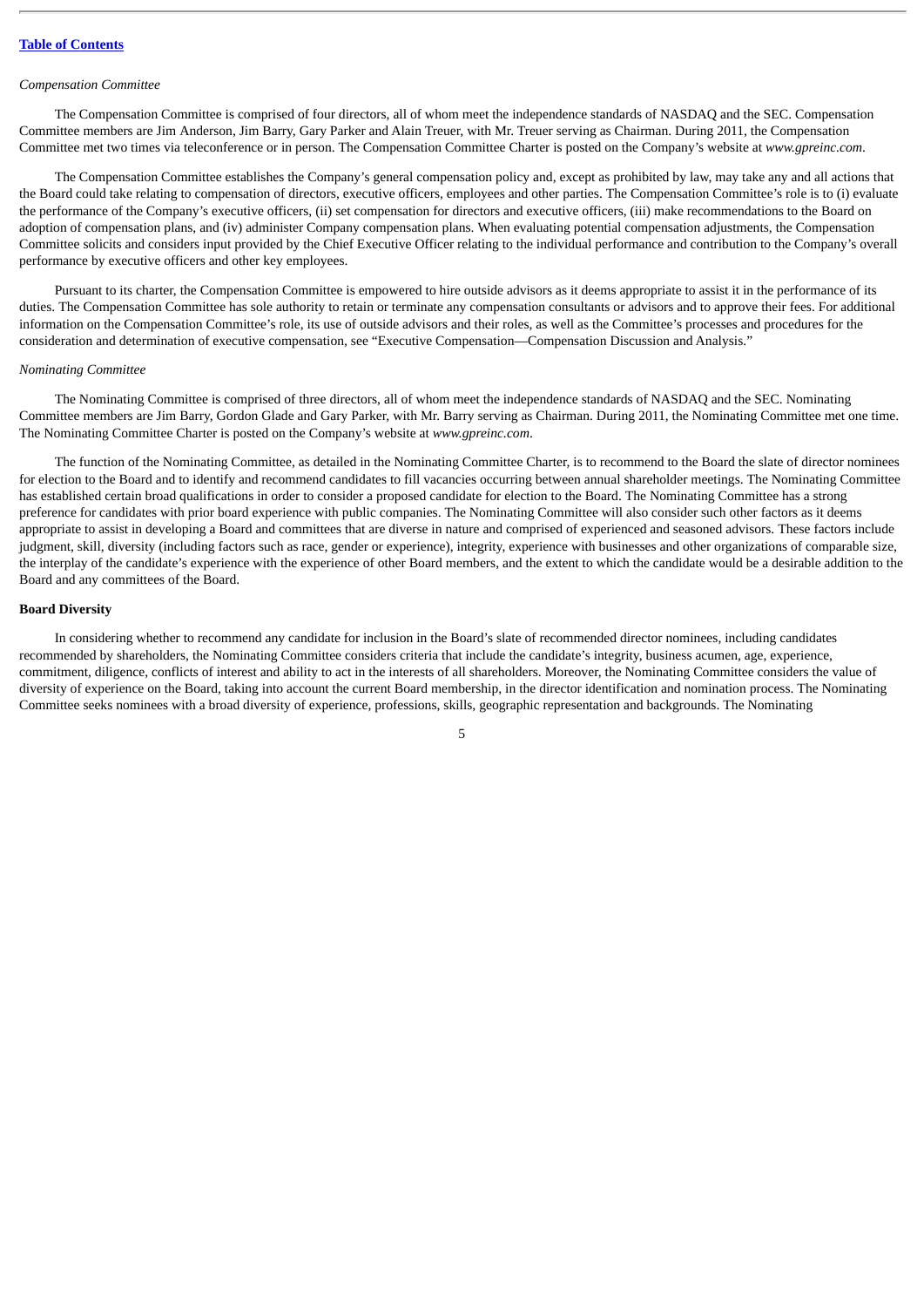Committee does not assign specific weights to particular criteria and no particular criterion is necessarily applicable to all prospective nominees. The Company believes that the backgrounds and qualifications of the directors, considered as a group, should provide a significant composite mix of experience, knowledge and abilities that will allow the Board to fulfill its responsibilities.

# <span id="page-10-0"></span>**Director Qualifications**

Presented below are biographies of each director nominee and continuing director containing information regarding the person's service as a director, business experience, director positions held currently or at any time during the last five years, information regarding involvement in certain legal or administrative proceedings, if applicable, and the experiences, qualifications, attributes or skills that caused the Nominating Committee and the Board to determine that the person should serve as a director for the Company.

It is the policy of the Nominating Committee to consider candidates recommended by security holders, directors, executive officers and other sources, including, but not limited to, third-party search firms. Security holders of the Company may submit recommendations for candidates for the Board. All recommendations shall be submitted in writing to: Green Plains Renewable Energy, Inc., Attention: Michelle S. Mapes, Corporate Secretary, 450 Regency Parkway, Suite 400, Omaha, Nebraska 68114. Such submissions should include the name, contact information, a brief description of the candidate's business experience and such other information as the person submitting the recommendation believes is relevant to the evaluation of the candidate. The Nominating Committee will review all such recommendations. For candidates to be considered for election at the next annual shareholder meeting, the recommendation must be made in accordance with and within the time frame set forth in the Company's bylaws and described below under "Shareholder Proposals."

The Nominating Committee will evaluate whether an incumbent director should be nominated for re-election to the Board or any committee of the Board upon expiration of such director's term using the same factors as described above for other Board candidates. The Nominating Committee will also take into account the incumbent director's performance as a Board member. Failure of any incumbent director to attend at least seventy-five percent (75%) of the Board meetings held in any year of service as a Board member will be viewed negatively by the Nominating Committee in evaluating the performance of such director. The Nominating Committee recommended that all four of the incumbent directors whose terms of office expire at the 2012 Annual Meeting be included on the ballot for re-election as directors for a three-year term expiring at the 2015 annual meeting. This recommendation was based on a review and evaluation of meeting attendance, knowledge of the industries in which the Company operates and overall contributions to the Board. See the discussion above under Board of Directors regarding the designation of a nominee by Wilon.

# <span id="page-10-1"></span>**Code of Ethics**

The Board has adopted a Code of Ethics that applies to its Chief Executive Officer and all senior financial officers, including the Chief Financial Officer, principal accounting officer, other senior financial officers and persons performing similar functions. The full text of the Code of Ethics is published on the Company's website in the "Investors – Corporate Governance" section. We intend to disclose future amendments to, or waivers from, certain provisions of the Code of Ethics on the Company's website within five business days following the adoption of such amendment or waiver.

# <span id="page-10-2"></span>**Role in Risk Oversight**

The Board's role in the Company's risk oversight process includes receiving regular reports from members of senior management on areas of material risk to the Company, including operational, financial, legal and regulatory, and strategic and reputational risks. The full Board (or the appropriate committee in the case of risks that are under the purview of a particular committee) receives these reports from the appropriate "risk owner" within the organization to enable it to understand the Company's risk identification, risk management and risk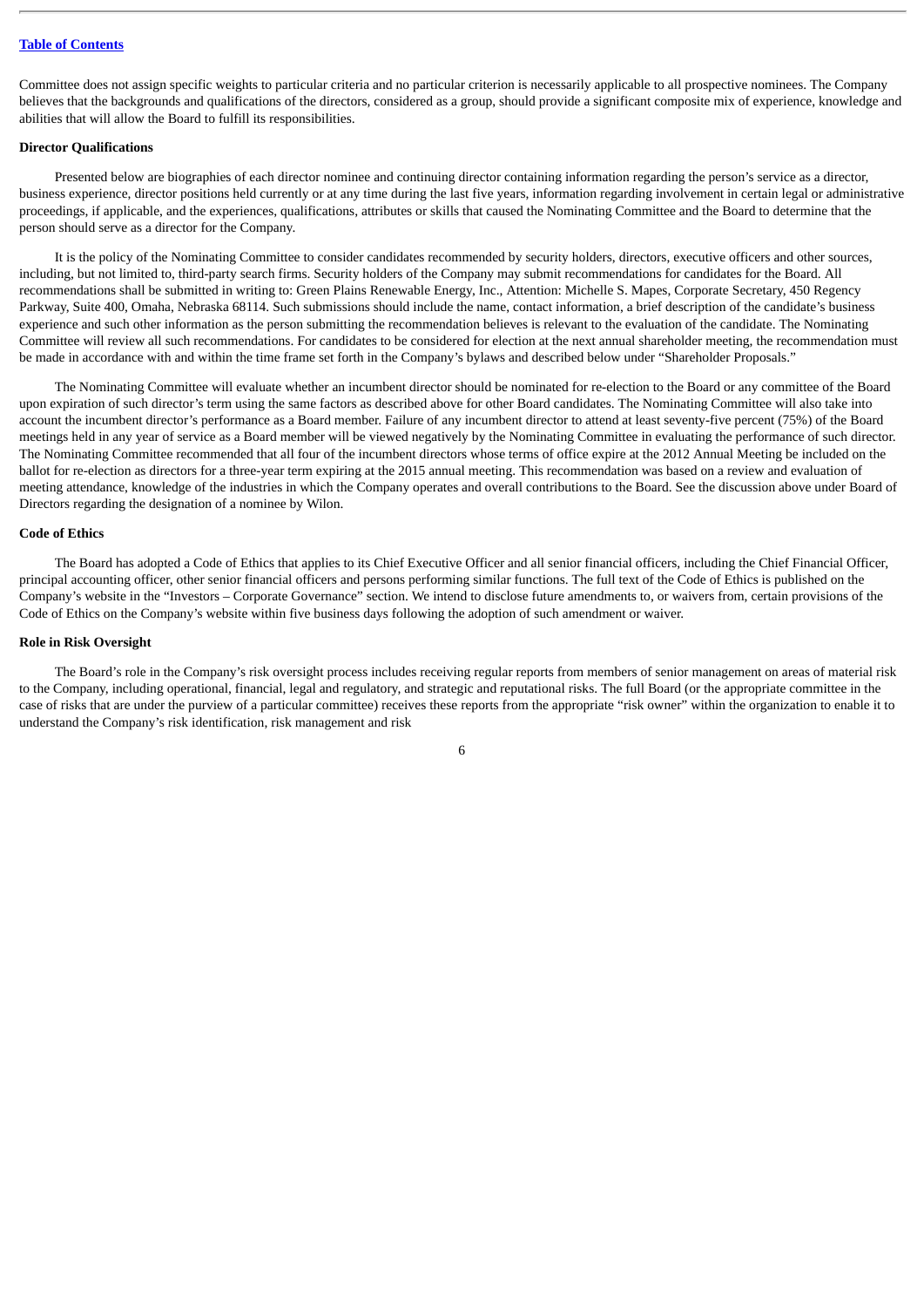mitigation strategies. Additionally, the Board has approved and periodically reviews the Company's risk management policy, which specifically sets parameters of risk with respect to commodity and hedging positions. When a committee receives a report, the Chairman of the relevant committee reports the discussion to the full Board during the committee reports portion of the next Board meeting. This enables the Board and its committees to coordinate the risk oversight role, particularly with respect to risk interrelationships. The risk oversight structure has no effect on the Board's leadership structure.

# <span id="page-11-0"></span>**Board Leadership Structure**

The Board does not have a policy on whether the same person should serve as both the chief executive officer and chairman of the board or, if the roles are separate, whether the chairman should be selected from the non-employee directors or should be an employee. The Board believes that it should have the flexibility to make these determinations at any given point in time in the way that it believes best provides appropriate leadership for the Company at that time. Over the last several years, the Company has had each of the following leadership structures, reflecting its circumstances at the time: separate non-employee Chairman and Chief Executive Officer (January 2009 to February 2009 and November 2009 to present); separate Chairman and Chief Executive Officer, with the Chairman being a member of the Company's management (March 2009 to November 2009); combined Chairman and Chief Executive Officer (October 2008 to December 2008); and separate non-employee Chairman and Chief Executive Officer (prior to October 2008). The Board believes that its current leadership structure, with Mr. Hoovestol, a non-employee serving as the Board Chairman, and Mr. Becker serving as the Chief Executive Officer, is appropriate given the experience of each individual. Both individuals are currently deemed not to be independent. The non-executive members of the Board meet regularly in executive session. The Board, with guidance from the Nominating Committee, will periodically continue to review its leadership structure.

# **PROPOSAL 1**

# **ELECTION OF DIRECTORS**

# <span id="page-11-2"></span><span id="page-11-1"></span>**Election of Directors**

The Board is divided into three classes, with the members of each class serving three-year terms of office. This results in one class standing for election at each annual meeting of shareholders. The Nominating Committee recommended and the Board nominated for re-election Jim Barry, Todd Becker, Brian Peterson and Alain Treuer (the Wilon nominee), each to serve a term that expires at the 2015 annual meeting. There is currently a vacancy on the Board caused by the resignation of Michael McNicholas. The Board intends to fill this vacancy as soon as it identifies a qualified candidate willing to serve in this capacity.

Your Proxy Card will be used to vote for the election of the nominees unless you withhold the authority to do so when you submit your proxy. If no instructions are given, your shares will be voted for the four nominees. As explained above, the Company's directors are elected by the affirmative vote of the plurality of the shares present and entitled to vote. The four persons receiving the greatest number of votes at the Annual Meeting shall be elected as directors.

# **THE BOARD OF DIRECTORS RECOMMENDS A VOTE "FOR" ALL NOMINEES NAMED AS PART OF PROPOSAL 1.**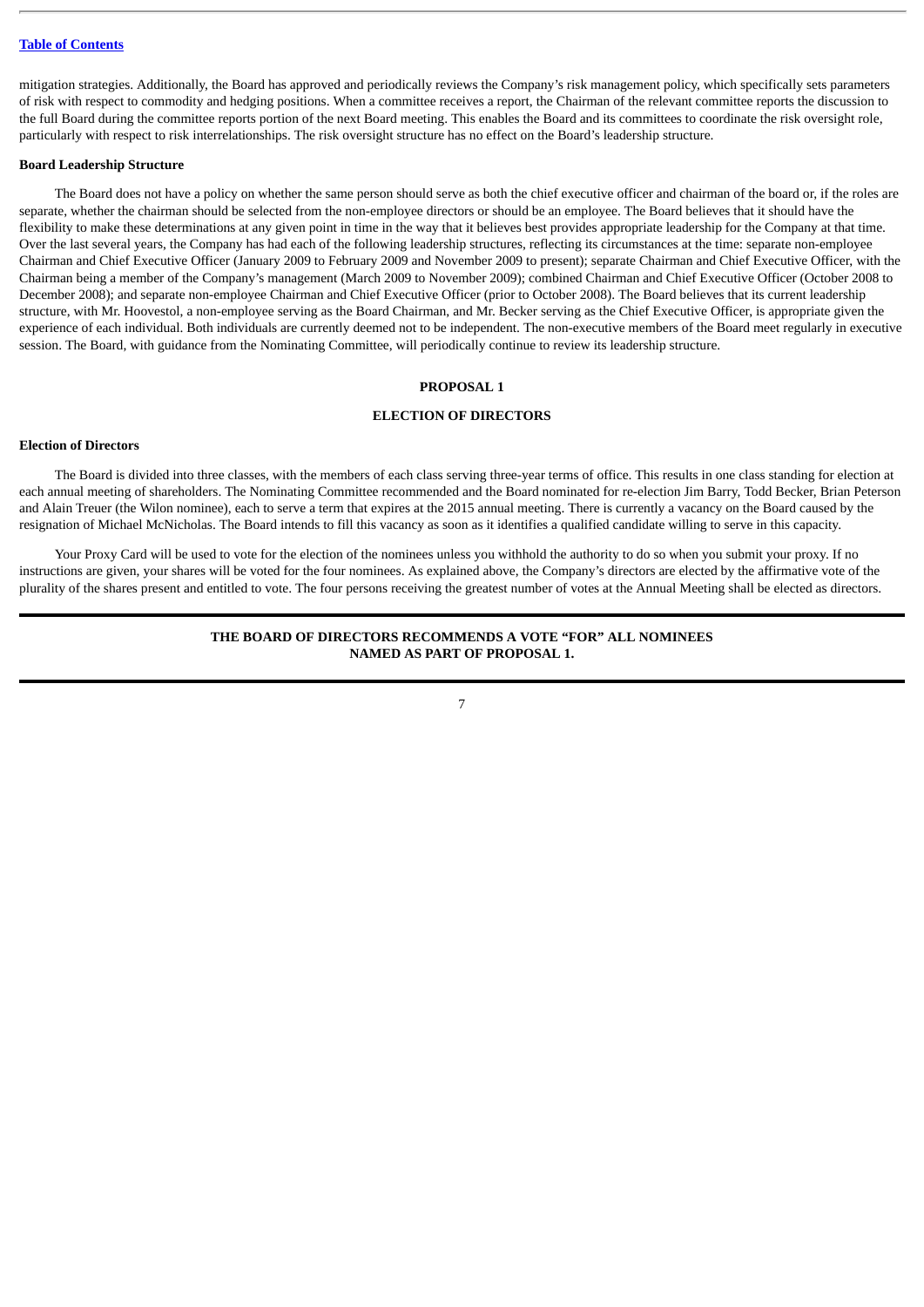The following paragraphs set forth information about the nominees and the Company's continuing directors. All director biography information is as of March 23, 2012.

# <span id="page-12-0"></span>**Nominees for Election at the 2012 Annual Meeting**

JIM BARRY, 45, who has served as a director since October 2008, also serves as Chairman of the Board's Nominating Committee. Mr. Barry was named Chief Investment Officer of the renewable power investment team within BlackRock, Inc. in February 2011. Prior to that, he served as Chief Executive Officer of NTR plc from June 2000 to February 2011 after serving as Assistant Chief Executive and General Manager, Development. Prior to joining NTR, he worked with Bain and Company, a global consulting firm, and in the investment banking division of Morgan Stanley International. Mr. Barry is on the Council of Patrons of Special Olympics Ireland and is a board member of The Ireland Funds. He also sits on a number of advisory boards related to activities at Harvard Business School and University College Cork. Mr. Barry has a Masters degree in Business Administration from the Harvard Business School and a Bachelor of Commerce degree from University College Cork. The Board concluded that Mr. Barry should serve as a director because of the proven leadership skills, energy industry expertise and international experience that he brings to the Board.

TODD BECKER, 46, who has served as President and Chief Executive Officer of the Company since January 2009, was appointed as a director in March 2009. Mr. Becker served as the Company's President and Chief Operating Officer from October 2008 to December 2008. He served as Chief Executive Officer of VBV LLC from May 2007 to October 2008. Mr. Becker was Executive Vice President of Sales and Trading at Global Ethanol from May 2006 to May 2007. Prior to that, he worked for ten years with ConAgra Foods in various management positions including Vice President of International Marketing for ConAgra Trade Group and President of ConAgra Grain Canada. Mr. Becker has over 24 years of related experience in various commodity processing businesses, risk management and supply chain management, along with extensive international trading experience in agricultural markets. Mr. Becker has a Masters degree in Finance from the Kelley School of Business at Indiana University and a Bachelor of Science degree in Business Administration with a Finance emphasis from the University of Kansas. The Board concluded that Mr. Becker should serve as a director because he provides an insider's perspective about the business and the strategic direction of the Company to Board discussions. His extensive commodity experience and leadership traits make him an essential member of the Board.

BRIAN PETERSON, 48, who has served as a director since 2005, was named to the Board's Audit Committee in March 2009. Mr. Peterson also served as Executive Vice President in charge of site development from 2005 to October 2008. Mr. Peterson was the sole founder and owner of Superior Ethanol LLC, which was acquired by the Company in 2006. For the last twenty-three years, he has owned and operated grain farming entities which now include acreages in Iowa, Arkansas and South Dakota. Additionally, he built, owns and operates a beef feedlot in northwest Iowa. Mr. Peterson has a Bachelor of Science degree in Agricultural Business from Dordt College. The Board concluded that Mr. Peterson should serve as a director because of his ethanol and grain industry experience, which serves as an important resource to the Board.

ALAIN TREUER, 39, who has served as a director since October 2008, also serves as Chairman of the Board's Compensation Committee. Mr. Treuer is Chairman and Chief Executive Officer of Tellac Reuert Partners (TRP) SA, a global Investment and Financial Consulting firm. He was appointed Chief Executive in 2004 and became Chairman in 2005. Mr. Treuer has also controlled Wilon Holdings, S.A. since 2006. Prior to joining TRP SA, he was Chairman of TIGC, a global telecommunications company that he founded in 1992 and sold in 2001. Mr. Treuer has a Masters degree in Business Administration from the Graduate School of Business at Columbia University in New York and a Bachelor of Economics degree from the University of St. Gallen in Switzerland. The Board concluded that Mr. Treuer should serve as a director because his business experiences, combined with his education and global acumen, allow him to provide unique operational insights to the Board.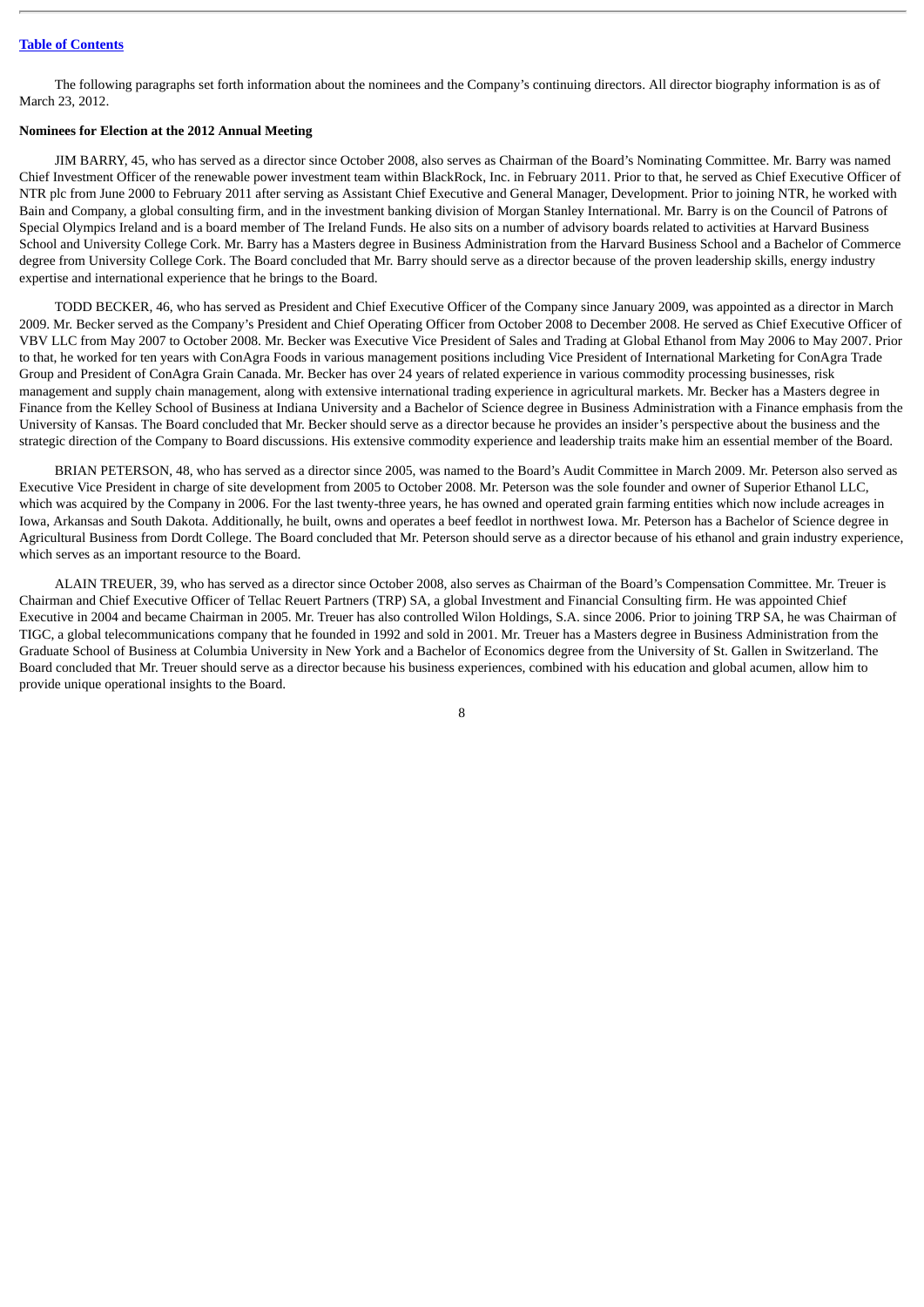# <span id="page-13-0"></span>**Continuing Directors with Terms Expiring in 2013**

JAMES CROWLEY, 65, who has served as a director since October 2008, also serves as Chairman of the Board's Audit Committee. Mr. Crowley has been the Chairman and Managing Partner of Old Strategic, LLC since July 2006. His previous experience includes service as Chairman and Managing Partner of Strategic Research Institute, President of Global Investment and Merchant Banking at Prudential Securities, and investment banking at Smith Barney Harris Upham & Co. He currently serves on the board and is audit committee chair of Core Molding Technologies and has served on a number of educational and notfor-profit boards. Mr. Crowley has a Masters degree in Business Administration from the Wharton Graduate School of Business at the University of Pennsylvania and a Bachelor of Science degree in Business Administration from Villanova University. The Board concluded that Mr. Crowley should serve as a director because he qualifies as an audit committee financial expert, possessing the requisite education and business acumen, along with having served on other boards and as an audit committee chair of another company.

GORDON GLADE, 41, who has served as a director since December 2007, also serves on the Board's Audit and Nominating Committees. For more than the past five years, Mr. Glade has served as President and Chief Executive Officer of AXIS Capital, Inc., a commercial equipment leasing company. In addition, he is a current investor in several other ethanol companies. Mr. Glade also serves as Vice President and a director of the Edgar Reynolds Foundation and as a director of the Brunswick State Bank. Mr. Glade has a Bachelor of Science degree in both Accounting and Finance from Texas Christian University. The Board concluded that Mr. Glade should serve as a director because his business experience, including his experience as an investor in other ethanol companies, provides the Board with valuable perspective.

GARY PARKER, 62, who has served as a director since November 2007, also serves on the Board's Compensation and Nominating Committees. Mr. Parker is the President, Chief Executive Officer and owner of GP&W Inc., d/b/a Center Oil Company, of St. Louis, Missouri, which he founded in 1986 to market gasoline and other petroleum products. Mr. Parker is also the founder of Center Ethanol Company LLC, which owns a 54 million gallon ethanol plant with rail and barge access on the Mississippi River, located in Sauget, Illinois. He also serves on the board of Reliance Bancshares Inc., a publicly-traded bank holding company. Mr. Parker has a Bachelor of Science degree in Business Administration from Wichita State University. The Board concluded that Mr. Parker should serve as a director because his energy background, including that within the ethanol industry, along with other board experience, is beneficial to the Company.

# <span id="page-13-1"></span>**Continuing Directors with Terms Expiring in 2014**

JIM ANDERSON, 54, who has served as a director since October 2008, also serves on the Board's Audit and Compensation Committees. Mr. Anderson joined The Gavilon Group, LLC in March 2010 as Chief Operating Officer, Fertilizer. Prior to that, he served United Malt Holdings ("UMH"), a producer of malt for use in the brewing and distilling industries, as Chief Executive Officer and member of the board of directors from September 2006 to February 2010. Prior to that, beginning in April 2003, Mr. Anderson served as Chief Operating Officer / Executive Vice President of CT Malt, a joint venture between ConAgra Foods and Tiger Brands of South Africa. Mr. Anderson's experience in the agricultural processing and trading business includes serving as Senior Vice President and then President of ConAgra Grain Companies. His career also includes association with the firm Ferruzzi USA and as an Operations Manager for Pillsbury Company. Mr. Anderson has a Bachelor of Arts degree with a Finance emphasis from the University of Wisconsin - Platteville. The Board concluded that Mr. Anderson should serve as a director because of his commodity experience and agribusiness knowledge, which provides the Board with a relevant depth of understanding of the Company's operations.

WAYNE HOOVESTOL, 53, has served as a director since March 2006 and as Chairman of the Board since October 2008. Mr. Hoovestol served as the Company's Chief Operating Officer from January 2007 to February 2007, Chief Executive Officer from February 2007 to December 2008, and Chief Strategy Officer from March 2009 to November 2009. Mr. Hoovestol no longer is an employee of the Company. Mr. Hoovestol began operating Hoovestol Inc., a trucking company, in 1978. He is also President of Lone Mountain Truck Leasing, which he founded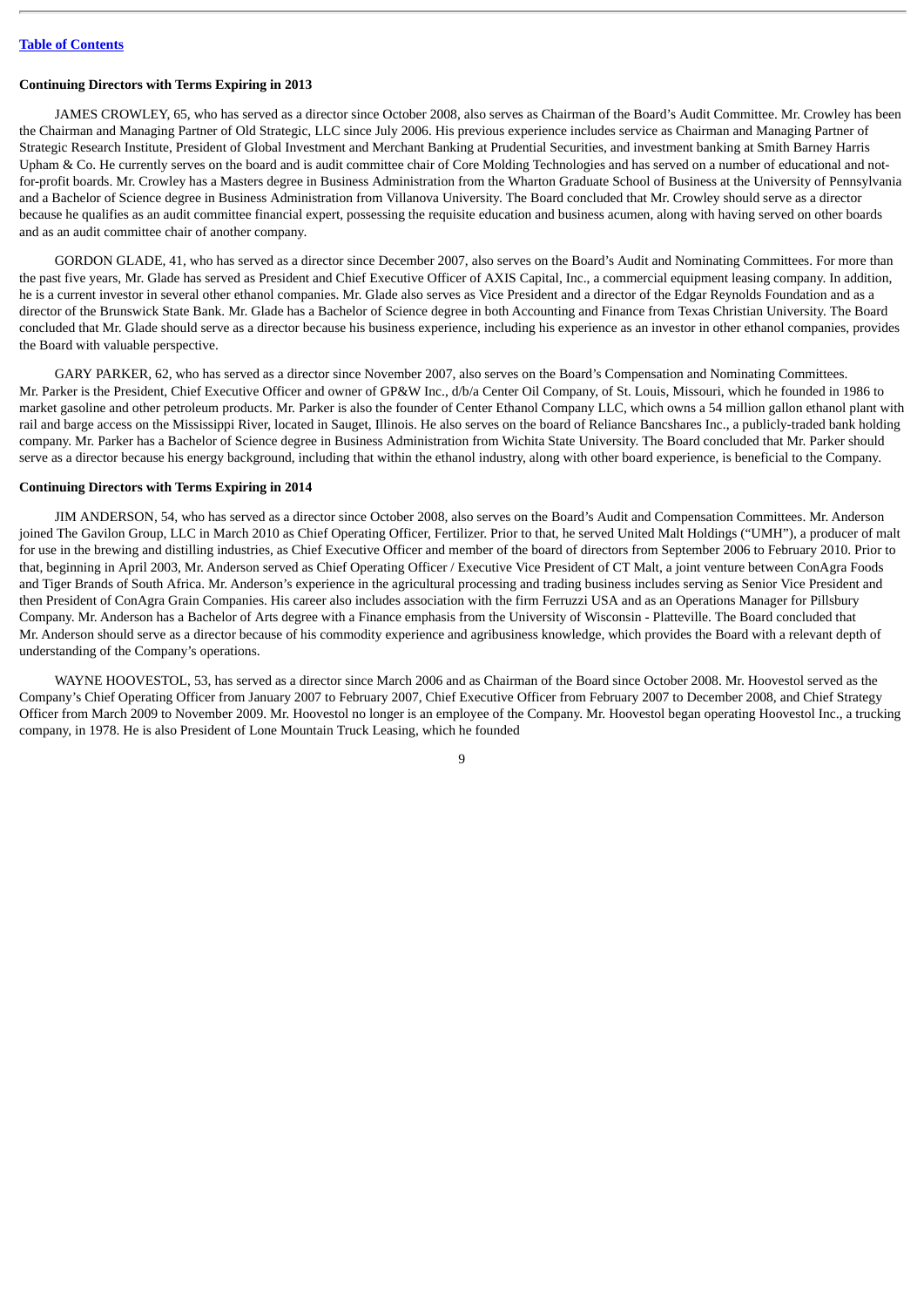in 2005. Mr. Hoovestol became involved with the ethanol industry as an investor in 1995, and has served on the boards of two other ethanol companies. Mr. Hoovestol also served on the board of CapSource Financial, Inc., a truck trailer sales and leasing company, from May 2005 to March 2007. The Board concluded that Mr. Hoovestol should serve as a director because of his former leadership as chief executive officer, as well as the business perspective he brings to the Board through his ownership of other entities and investments in other ethanol companies.

# **DIRECTOR COMPENSATION**

<span id="page-14-0"></span>The Company, upon the recommendation of the Compensation Committee, compensates its directors through a retainer structure for preparation and attendance at Board meetings and committee meetings, and for serving as a committee chairman. During 2011, each non-employee director was paid \$65,000 per year for serving on the Board, including serving on Board committees. In addition, the Audit Committee chairman received \$20,000 annually, the Compensation Committee chairman received \$10,000 annually and the Nominating Committee chairman received \$2,000 annually. Additionally, annual individual deferred stock unit ("DSU") grants will be awarded equal to \$65,000 in value, as measured on the date of grant. Board members are also reimbursed for travel and other business-related expenses.

As an employee, Mr. Becker did not receive compensation as a director. See the Summary Compensation Table for information on his compensation. Mr. Hoovestol was an employee until November 2009 and did not receive director compensation prior to that date.

On May 6, 2011, the Company's non-employee directors, except any director who also serves as an employee of NTR (NTR employee directors are not eligible for the grant), each received a grant of 5,882 DSUs pursuant to the 2009 Equity Incentive Plan. The award vests after one year. However, until shares are issued pursuant to the DSU agreement, which does not occur until the third anniversary of the grant date, the directors have no voting, dividend or other rights or privileges with respect to the shares. Annual individual DSU grants will be awarded equal to \$65,000 in value, as measured on the date of grant.

The Compensation Committee retained the Hay Group as a consultant during 2011 to evaluate the Company's non-employee director compensation program and provide recommendations for changes to ensure the Company's program is market-competitive and consistent with recognized corporate governance "best practices." Based on their recommendations, the Compensation Committee did not make any modifications to the compensation structure for non-employee directors adopted effective January 1, 2011.

The following table sets forth 2011 compensation for non-employee directors.

|                           | <b>Fees earned</b><br>or paid in<br>cash | <b>Stock</b><br>awards       | Option<br>awards         | All other<br>comp.       | <b>Total</b> |
|---------------------------|------------------------------------------|------------------------------|--------------------------|--------------------------|--------------|
| Name                      | $($ \$)                                  | (3)(1)                       | $($ \$ $)(1)$            | (\$)                     | $($)$        |
| Wayne Hoovestol, Chairman | 65,000                                   | 64,996                       | $\overline{\phantom{0}}$ | ٠                        | 129,996      |
| Jim Anderson              | 65,000                                   | 64,996                       | $\overline{\phantom{a}}$ |                          | 129,996      |
| Jim Barry (2)             | 67,000                                   | 64,996                       | ۰                        | ۰.                       | 131,996      |
| James Crowley             | 85,000                                   | 64.996                       | $\overline{\phantom{a}}$ | $\overline{\phantom{0}}$ | 149,996      |
| Gordon Glade              | 65,000                                   | 64,996                       |                          | ۰.                       | 129,996      |
| Gary Parker               | 65,000                                   | 64,996                       | $\overline{\phantom{a}}$ | $\overline{\phantom{0}}$ | 129,996      |
| <b>Brian Peterson</b>     | 65,000                                   | 64,996                       | $\overline{\phantom{a}}$ |                          | 129,996      |
| Alain Treuer              | 75,000                                   | 64,996                       | $\overline{\phantom{a}}$ | $\overline{\phantom{0}}$ | 139,996      |
| Michael Walsh (2)         | 21,667                                   |                              | $\overline{\phantom{0}}$ | ۰.                       | 21,667       |
| Michael McNicholas (2)    | 43,333                                   | $\qquad \qquad \blacksquare$ | $\overline{\phantom{a}}$ | $\overline{\phantom{a}}$ | 43,333       |

(1) Amounts for "Stock awards" consisting of annual DSU grants in 2011 reflect the aggregate grant date fair value of these awards computed in accordance with FASB ASC Topic 718.<br>(2) Director compensation for Messrs. Walsh for re-election to the Board in 2011 due to a change in his role at NTR, and Mr. McNicholas was nominated and elected in his place at the 2011 annual meeting. Mr. McNicholas resigned from the Board effective March 9, 2012. Additionally, director compensation to Mr. Barry through February 2011, while he was an employee of NTR, was also paid to Bioverda.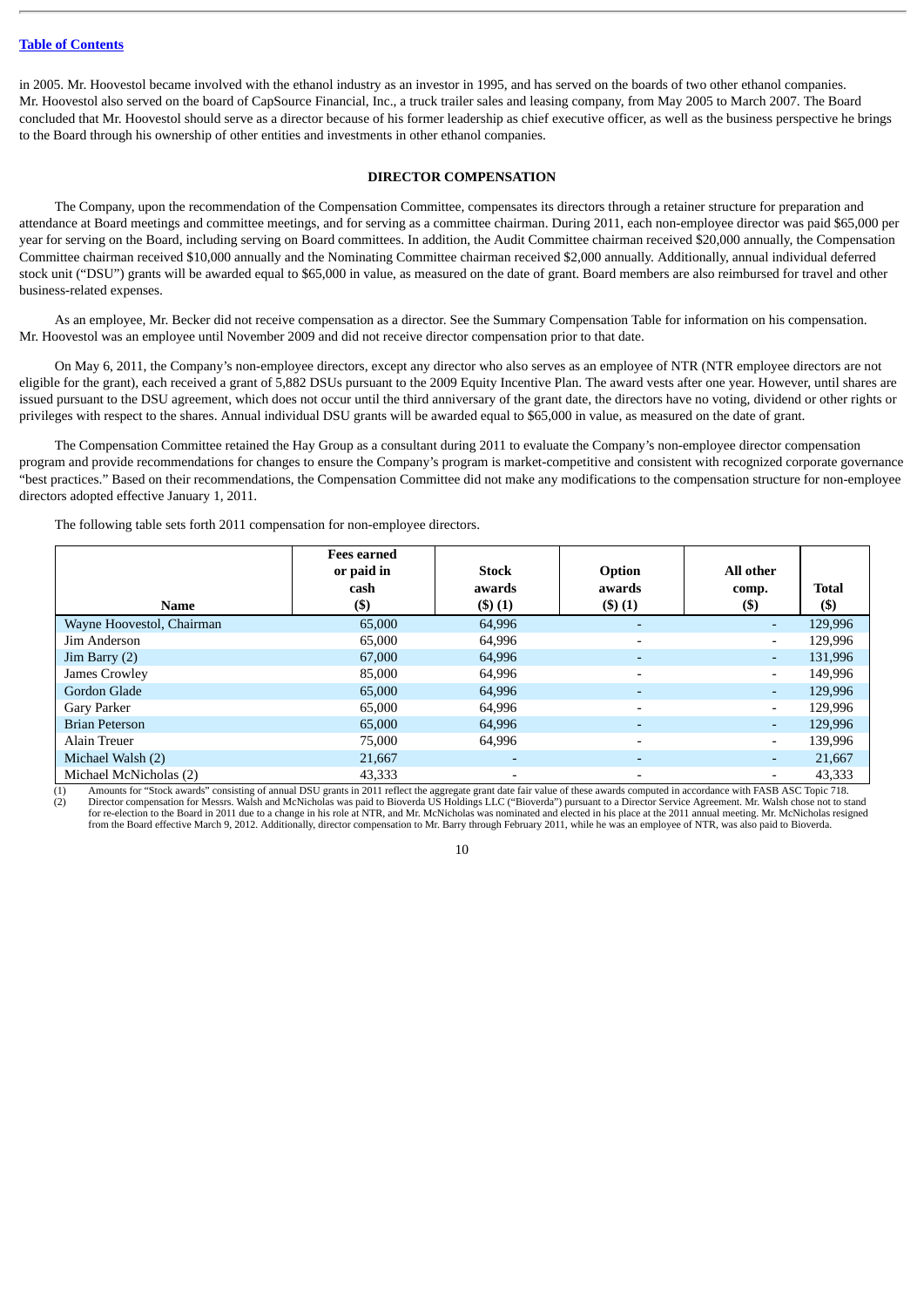# **EXECUTIVE OFFICERS**

<span id="page-15-0"></span>The following table provides certain information regarding the Company's executive officers as of March 23, 2012.

| Name                  | Age | <b>Position</b>                                                    |
|-----------------------|-----|--------------------------------------------------------------------|
| Todd A. Becker        | 46  | President and Chief Executive Officer (and Director)               |
| Jeffrey S. Briggs     | 47  | <b>Chief Operating Officer</b>                                     |
| Jerry L. Peters       | 54  | <b>Chief Financial Officer</b>                                     |
| Carl S. (Steve) Bleyl | 53  | Executive Vice President – Ethanol Marketing                       |
| Paul E. Kolomaya      | 46  | Executive Vice President - Commodity Finance                       |
| Michelle S. Mapes     | 45  | Executive Vice President - General Counsel and Corporate Secretary |
| Michael C. Orgas      | 53  | Executive Vice President - Commercial Operations                   |
| Thomas F. Pauldine    | 53  | Executive Vice President – Human Resources                         |
| Edgar E. Seward Jr.   | 44  | <b>Executive Vice President – Plant Operations</b>                 |

Biographical information related to Todd Becker, who also serves as a director of the Company, is provided above in this Proxy Statement.

JEFF BRIGGS joined the Company as Chief Operating Officer in November 2009. Mr. Briggs served as a consultant to the Company from July 2009 to November 2009. Prior to his consulting role, he was Founder and General Partner of Frigate Capital, LLC, a private investment partnership investing in small and mid-sized companies, from January 2004 through January 2009. Prior to Frigate, Mr. Briggs spent nearly seven years at Valmont Industries, Inc. as President of the Coatings Division. Prior to Valmont, he acquired and managed an electronic manufacturing company; was Director of Mergers and Acquisitions for Peter Kiewit and Sons; worked for Goldman Sachs in their Equities Division; and served five years as an Officer in the U.S. Navy on a nuclear submarine. Mr. Briggs has a Masters degree in Business Administration from the Harvard Business School and a Bachelor of Science degree in Mechanical Engineering, Thermal and Power Systems from UCLA.

JERRY PETERS joined the Company as Chief Financial Officer in June 2007. Mr. Peters served as Senior Vice President – Chief Accounting Officer for ONEOK Partners, L.P. from May 2006 to April 2007, as its Chief Financial Officer from July 1994 to May 2006, and in various senior management roles prior to that. ONEOK Partners is a publicly-traded partnership engaged in gathering, processing, storage, and transportation of natural gas and natural gas liquids. Prior to joining ONEOK Partners in 1985, he was employed by KPMG LLP as a certified public accountant. Mr. Peters has a Masters degree in Business Administration from Creighton University with a Finance emphasis and a Bachelor of Science degree in Business Administration from the University of Nebraska – Lincoln.

STEVE BLEYL joined the Company as Executive Vice President – Ethanol Marketing in October 2008. Mr. Bleyl served as Executive Vice President – Ethanol Marketing for VBV LLC from October 2007 to October 2008. From June 2003 until September 2007, he served as Chief Executive Officer of Renewable Products Marketing Group LLC, an ethanol marketing company, building it from a cooperative marketing group of five ethanol plants in one state to seventeen production facilities in seven states. Prior to that, Mr. Bleyl worked for over 20 years in various senior management and executive positions in the fuel industry. Mr. Bleyl has a Masters degree in Business Administration from the University of Oklahoma and a Bachelor of Science degree in Aerospace Engineering from the United States Military Academy.

PAUL KOLOMAYA was named Executive Vice President – Commodity Finance in February 2012 after joining the Company in August 2008 as its Vice President – Commodity Finance. Prior to joining Green Plains, Mr. Kolomaya was employed by ConAgra Foods, Inc. from March 1997 to August 2008 in a variety of senior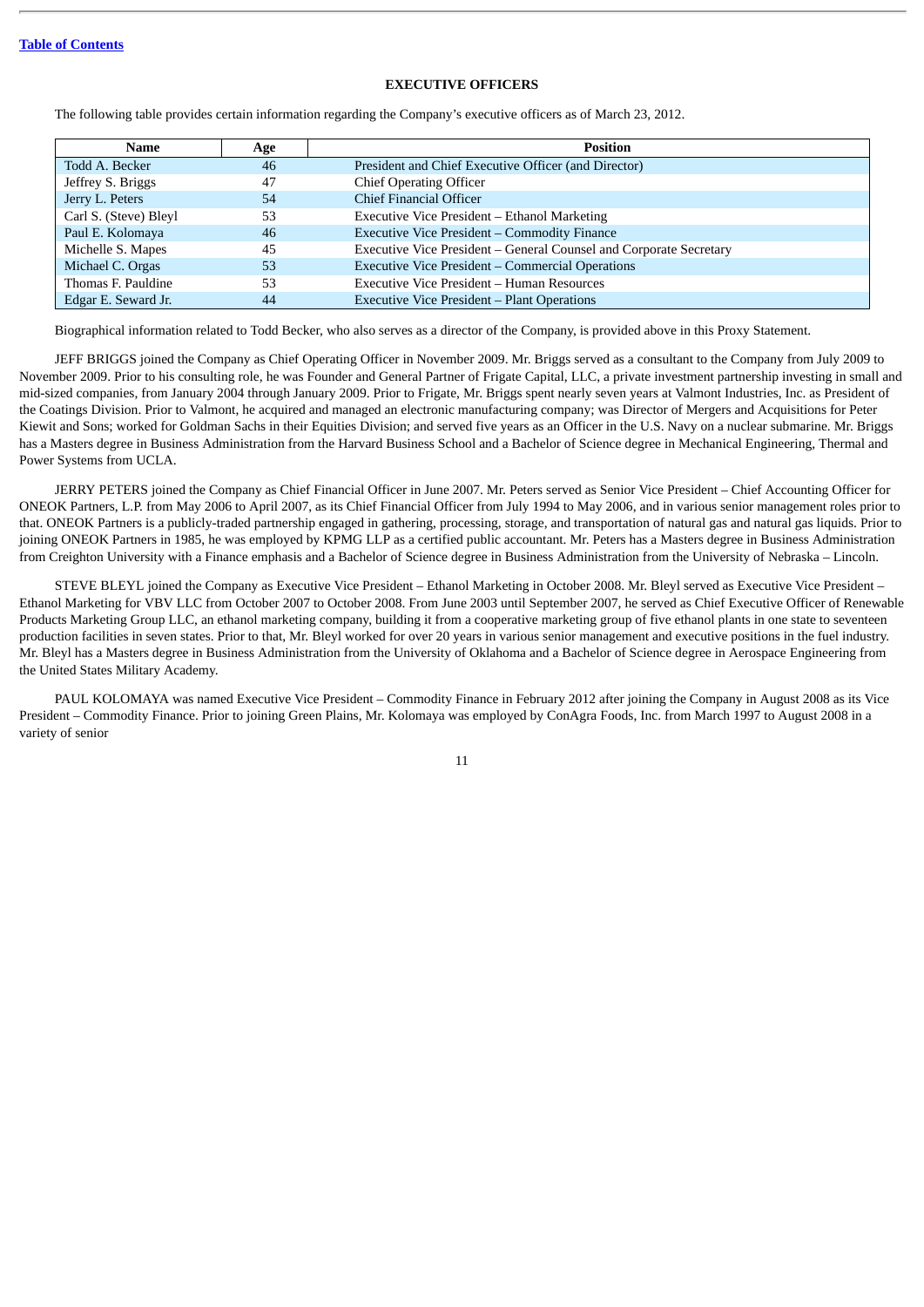finance and accounting capacities, both domestic and international, including Senior Manager Finance – Enterprise Procurement, International Accounting Manager – Trade Group, Business System Manager, and Head Office and Commodity Accounting Manager. Prior to that, he was employed by Arthur Andersen & Co. in both the audit and business consulting practices. Mr. Kolomaya holds chartered accountant and certified public accountant certifications and has a Bachelor of Honors Commerce degree from the University of Manitoba.

MICHELLE MAPES was named Executive Vice President – General Counsel and Corporate Secretary in November 2009 after joining the Company in September 2009 as its General Counsel. Prior to joining Green Plains, Ms. Mapes was a Partner at Husch Blackwell, LLP, where for three years she focused her legal practice nearly exclusively in renewable energy. Prior to that, she was Chief Administrative Officer and General Counsel for HDM Corporation. Ms. Mapes served as Senior Vice President – Corporate Services and General Counsel to Farm Credit Services of America from April 2000 to June 2005. Ms. Mapes holds a Juris Doctorate, a Masters degree in Business Administration and a Bachelor of Science degree in Accounting and Finance, all from the University of Nebraska – Lincoln.

MIKE ORGAS joined the Company as Executive Vice President – Commercial Operations in November 2008. Mr. Orgas has extensive experience in supply chain management, logistics, risk management, and strategic planning. From May 2004 to October 2008, he served as the Director of Raw Materials Strategic Sourcing and Risk Management for the Malt-O-Meal Company. From February 2003 to December 2003, Mr. Orgas was a Partner in the Agribusiness/Food Practice of McCarthy & Company, an advisory services firm. Prior to that, he served in various management capacities at ConAgra Foods, Inc. and at General Mills. Mr. Orgas has a Masters degree in Business Management from the University of Montana and a Bachelor of Science degree in Business Administration from the University of Minnesota.

TOM PAULDINE was named Executive Vice President – Human Resources in January 2011 after joining the Company in September 2008 as its Vice President – Human Resources. From November 2007 to September 2008, Mr. Pauldine performed human resources consulting services for several domestic and international companies. From April 2003 to November 2007, he served as Vice President of Human Resources for First Data Corporation. From August 2002 to April 2003, Mr. Pauldine served as Senior Human Resources Consultant for Capital One. He served as Director of Global Compensation and Benefits for Starbucks Coffee Company from December 1999 to December 2001. Prior to that, Mr. Pauldine held several human resources and leadership roles, including 14 years with ConocoPhillips serving in multiple domestic and international positions. Mr. Pauldine holds a Bachelor of Science degree in Industrial and Labor Relations from Cornell University.

EDGAR SEWARD joined the Company as Executive Vice President – Plant Operations in October 2008. From May 2006 until October 2008, Mr. Seward served as the General Manager for Indiana Bio-Energy, LLC, a subsidiary of VBV LLC, where he managed development of the Bluffton ethanol plant from its inception through construction, staffing and operations. From January 2004 to April 2006, he served as a General Manager for United Bio-Energy, LLC, where he managed development of and provided technical support for multiple dry mill ethanol facilities. From October 2002 to December 2003, Mr. Seward served as a project manager for ICM, Inc., where he was actively involved in the design and specifications for dry milling technologies and facilities. Prior to that, he served in operations for a bio-technology business in the United Kingdom and in operations management at Aventine Renewable Energy. Mr. Seward has a Masters degree in Business Administration from the University of Illinois and a Bachelor of Science degree in Biology from Culver-Stockton College.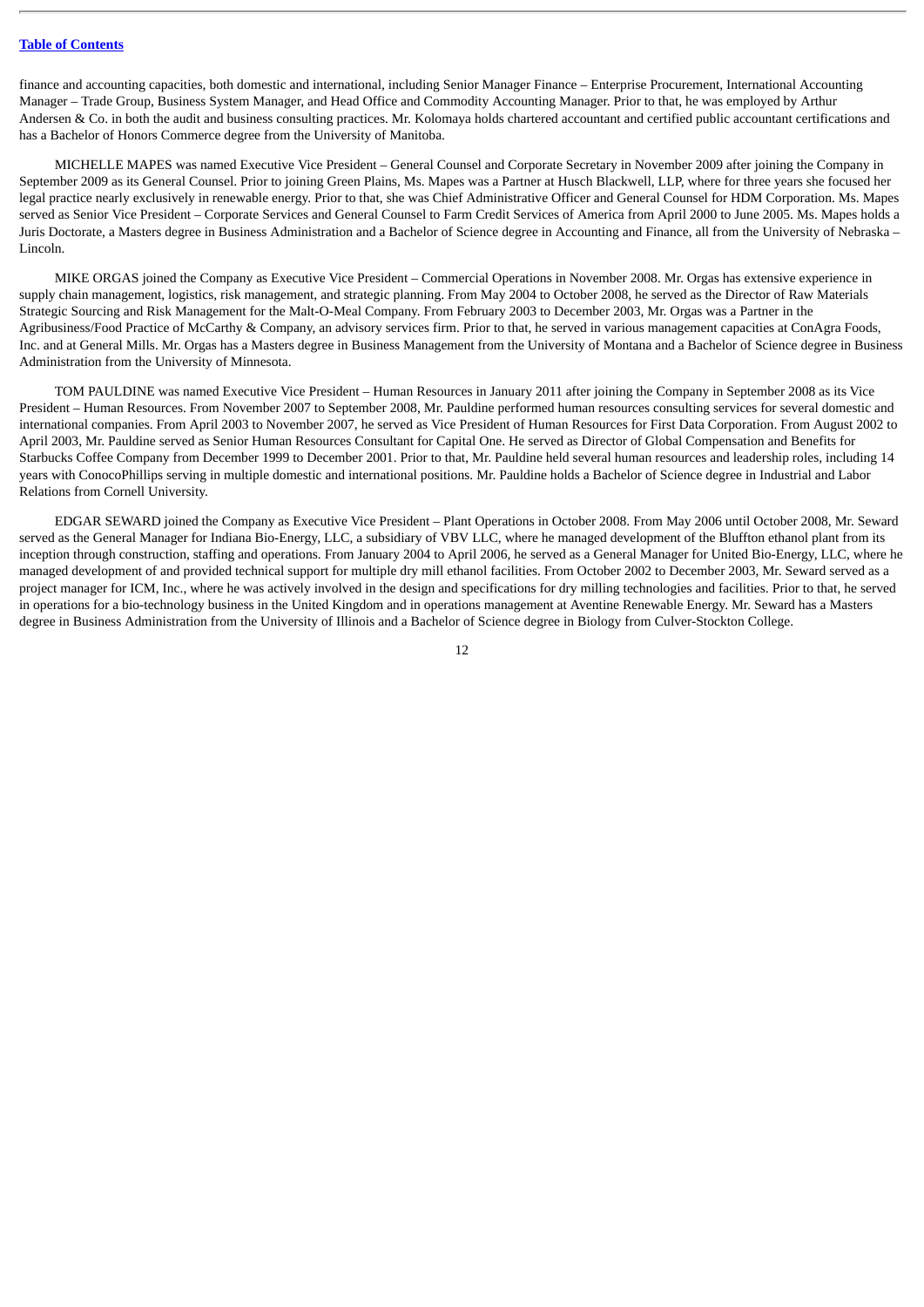# **EXECUTIVE COMPENSATION**

# <span id="page-17-1"></span><span id="page-17-0"></span>**Compensation Discussion and Analysis**

# *Introduction*

This Compensation Discussion and Analysis provides an overview of the Company's executive compensation program, including:

- the general compensation philosophy for executive compensation;
- the material elements of executive compensation and the process the Company follows for making executive compensation decisions; and
	- information about 2011 compensation earned by the following executive officers (the "Named Executive Officers"):
		- Todd A. Becker President and Chief Executive Officer ¡
		- Jeffrey S. Briggs Chief Operating Officer ¡
		- Jerry L. Peters Chief Financial Officer ¡
		- Steve Bleyl Executive Vice President Ethanol Marketing ¡
		- Michael C. Orgas Executive Vice President Commercial Operations ¡

# *Executive Compensation Philosophy*

The Compensation Committee has structured the Company's executive compensation policy based upon the following goals:

- To attract, motivate and retain talented executive officers and other key employees.
- To use incentive compensation to reinforce strategic performance objectives.
- To align the interests of executive officers and key employees with the interests of the Company's shareholders, such that risks and rewards of strategic decisions are shared.

As described below, compensation for executive officers consists of three components: base compensation, annual performance/incentive awards and longterm incentive compensation. Equity awards are made pursuant to the Company's 2009 Equity Incentive Plan, which was approved by the Company's shareholders in May 2009 (the "2009 Equity Incentive Plan").

# *Compensation Committee Process and Compensation Consultant*

The Compensation Committee is responsible for designing, reviewing and overseeing the administration of the Company's executive compensation program, and reviewing and approving annually all compensation decisions relating to the Company's executive officers, including the Named Executive Officers. Generally, all decisions with respect to determining the amount or form of compensation for the Company's executive officers are made by the Committee in accordance with the methodology described below.

When evaluating potential salary adjustments for executive officers, the Compensation Committee solicits and considers input provided by the Chief Executive Officer relating to the executive's performance and contribution to the Company's overall performance. The Chief Executive Officer plays no role in setting his own compensation.

The Compensation Committee has the sole authority from the Board for the appointment, compensation and oversight of the Company's outside compensation consultant. The Compensation Committee considered the results of the most recent say-on-pay vote when determining compensation policies and decisions. At the 2011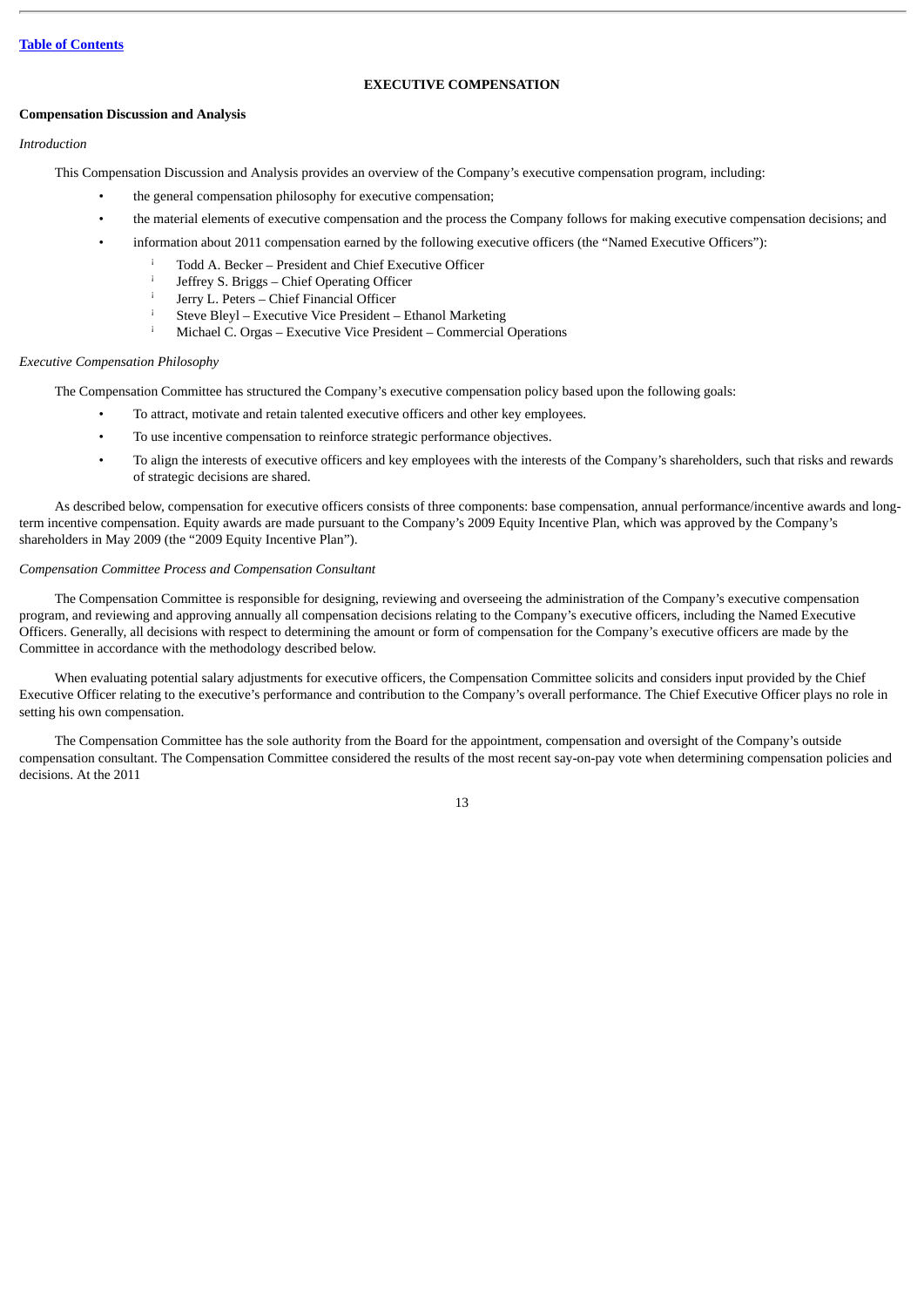Annual Meeting of the Shareholders, the proposal to cast an advisory vote on the Company's executive compensation was approved and the frequency of holding an advisory vote on executive compensation was determined to be every three years. The Compensation Committee retained the Hay Group as a consultant during 2011 to assist with its responsibilities related to the Company's executive and Board compensation programs. Hay Group fees for executive compensation consulting to the Compensation Committee during 2011 were \$78,000. The executive compensation services provided included assisting in defining the Company's executive compensation structure, providing market information, recommending modifications of incentive compensation plans, advising on the competitiveness of Board compensation, and providing regulatory and governance guidance. During 2011, the Hay Group provided no other services to the Company.

# *Base Compensation*

The Compensation Committee decides on the overall compensation package, of which the base salary is a component, for the Company's executive officers. Market compensation data described below guides the Compensation Committee in the determination of total pay, which includes base pay, bonuses, equity compensation and benefits. The Compensation Committee reviews both national and industry specific compensation data. Each executive is evaluated against these data and adjustments are made based on individual factors such as experience level and job performance. The objective is to fashion a compensation package that will attract and retain talented employees. Individual salaries vary based upon the individual's level of responsibility, work experience, performance, impact on the business, tenure and potential for advancement within the Company. Individual salaries for newly-hired executive officers and other key employees are determined at the time of hire taking into account the above-factors, other than tenure. To attract quality talent with the expertise to perform required duties, base salaries are established to be consistent with salaries paid to personnel in similar positions in the market. These base salaries may be adjusted to consider the overall compensation package, which may include cash incentives, stock-based incentive awards and other forms of compensation. To retain quality talent, the Compensation Committee may recommend base salary adjustments that are commensurate with increasing job responsibilities and to reflect competitive market data for executive officers of industry-sector firms of similar size and performance. The Hay Group methodology evaluates positions and determines the number of points the position has and then compares such position to positions with similar points. The Compensation Committee reviewed and considered this data in the determination of the overall compensation package for the Company's executive officers.

For 2011, the base salaries for the Named Executive Officers were as follows: Todd Becker – \$525,000; Jeff Briggs – \$300,000; Jerry Peters – \$300,000; Steve Bleyl – \$250,000; and Mike Orgas – \$250,000.

# *Annual Performance/Incentive Awards*

Annual bonuses are one form of incentive compensation used by the Company to reinforce performance-based objectives and retain key personnel. For 2011, the Compensation Committee established specific performance goals pursuant to the Company's Short-Term Incentive Plan, which was approved by the Board in March 2011, and set target levels of cash bonuses based on a percentage of base salary. The Short-Term Incentive Plan provides that certain specified employees of the Company may be awarded cash bonuses by the Compensation Committee upon meeting certain specified performance goals or other performance criteria as determined by the Compensation Committee. The performance goals are set from time-to-time by the Compensation Committee and may differ from employee to employee and from award to award. Each current employee who is an executive officer of the Company is a participant in the Short-Term Incentive Plan, as well as certain other employees of the Company.

In connection with the approval of the Short-Term Incentive Plan, the Compensation Committee also established the target cash bonus amounts for 2011 for each participating officer, ranging from 40% to 100% of such officer's base salary, and the Company performance criteria evaluated in determining the actual cash bonus amount. Based on the Plan, participants were eligible for awards ranging from 0% to 200% of their base salary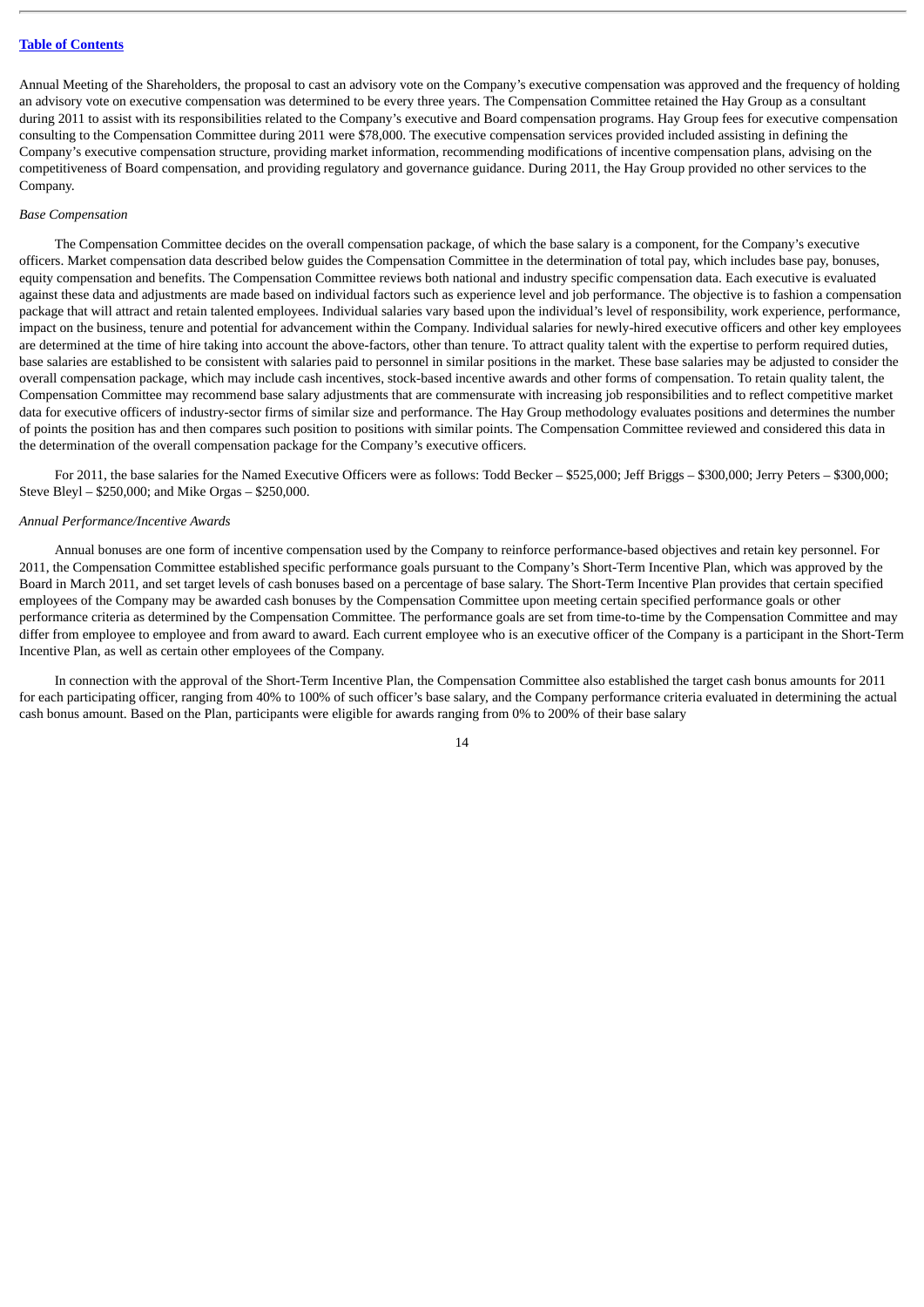depending on the level of achievement of the Company financial performance criteria. The Compensation Committee then evaluated individual performance criteria in relation to established goals for each executive officer, aligned with the business plan of the Company, and adjusted the award up or down in its discretion. The Committee may also adjust the award for external conditions beyond the control of the Company or the officer. The Company financial performance component is based on achieving stated goals for 2011. Following are goals and weighting percentages established by the Compensation Committee that were utilized to help measure officer performance and accordingly impacted 2011 incentive awards: (1) a target earnings before interest, taxes, depreciation and amortization ("EBITDA") of \$149 million (40%), (2) a target return on net assets of 8% (20%), (3) a safety metric focusing on improvements on employee and process safety as defined and measured by a third party (10%), (4) a subjective performance management metric (5%), and Compensation Committee discretion (25%).

The Named Executive Officers were entitled to potential cash awards under the Short-Term Incentive Plan for 2011, as set forth in the following table, subject to the discretion of the Compensation Committee.

|                                             | <b>Target Cash</b><br><b>Bonus as a Percent</b> | <b>Potential Award Range</b><br>as a Percent of Base |
|---------------------------------------------|-------------------------------------------------|------------------------------------------------------|
| <b>Named Executive Officer &amp; Title</b>  | of Base Salary (1)                              | Salary (1)                                           |
| Todd A. Becker, President & Chief Executive |                                                 |                                                      |
| Officer                                     | 100%                                            | $0 - 200\%$                                          |
| Jeffrey S. Briggs, Chief Operating Officer  | 60%                                             | $0 - 150%$                                           |
| Jerry L. Peters, Chief Financial Officer    | 50%                                             | $0 - 100\%$                                          |
| Steve Bleyl, EVP - Ethanol Marketing        | 80%                                             | $0 - 150\%$                                          |
| Michael C. Orgas, EVP - Commercial          |                                                 |                                                      |
| <b>Operations</b>                           | 80%                                             | $0 - 150\%$                                          |

(1) Final awards are subject to Compensation Committee discretion and awards may exceed such amounts.

Actual EBITDA for 2011 was approximately \$148.6 million. For a reconciliation of EBITDA to Net Income, see "Item 6. Selected Financial Information" in our Annual Report on Form 10-K for the year ended December 31, 2011. Actual return on net assets for 2011 was approximately 7.61%. The overall 2011 safety metric showed that the Company made improvements in the qualitative measures reviewed, and the subjective performance management metric was also achieved. Cash bonuses paid for 2011 performance ranged from 65% to 281% of base salaries for the Named Executive Officers. The Compensation Committee did not use its discretion to determine 2011 bonuses, other than for Mr. Becker, whose total compensation was considered low and not competitive compared to compensation data for others in a similar position, as presented by the Hay Group. See the Summary Compensation Table below for the cash bonus amounts awarded for 2011. Additional information is also set forth in the Grants of Plan-Based Awards table. The Board approved modifications to the Short-Term Incentive Plan for 2012, and the Compensation Committee established specific performance goals and set target levels of cash bonuses based on a percentage of base salary.

# *Long-Term Incentive Compensation*

The Named Executive Officers are eligible to receive long-term equity-based incentive compensation awards under the Company's 2009 Equity Incentive Plan.

The Company's ability to operate its business and implement its strategies effectively depends, in part, on the efforts of its executive officers and other key personnel. The Company's executive officers have developed expertise in ethanol and related industries, and they have hired qualified managers and key personnel to operate the Company's plants, agribusiness operations, and marketing and distribution business. The grants of restricted stock, options or deferred stock units to executive officers encourage equity ownership and closely align management's interests with the interests of shareholders, such that risks and rewards of strategic decisions are shared. Additionally, because awards will be subject to forfeiture in certain cases if the employee leaves the Company, such awards are anticipated to provide a long-term incentive to remain with the Company.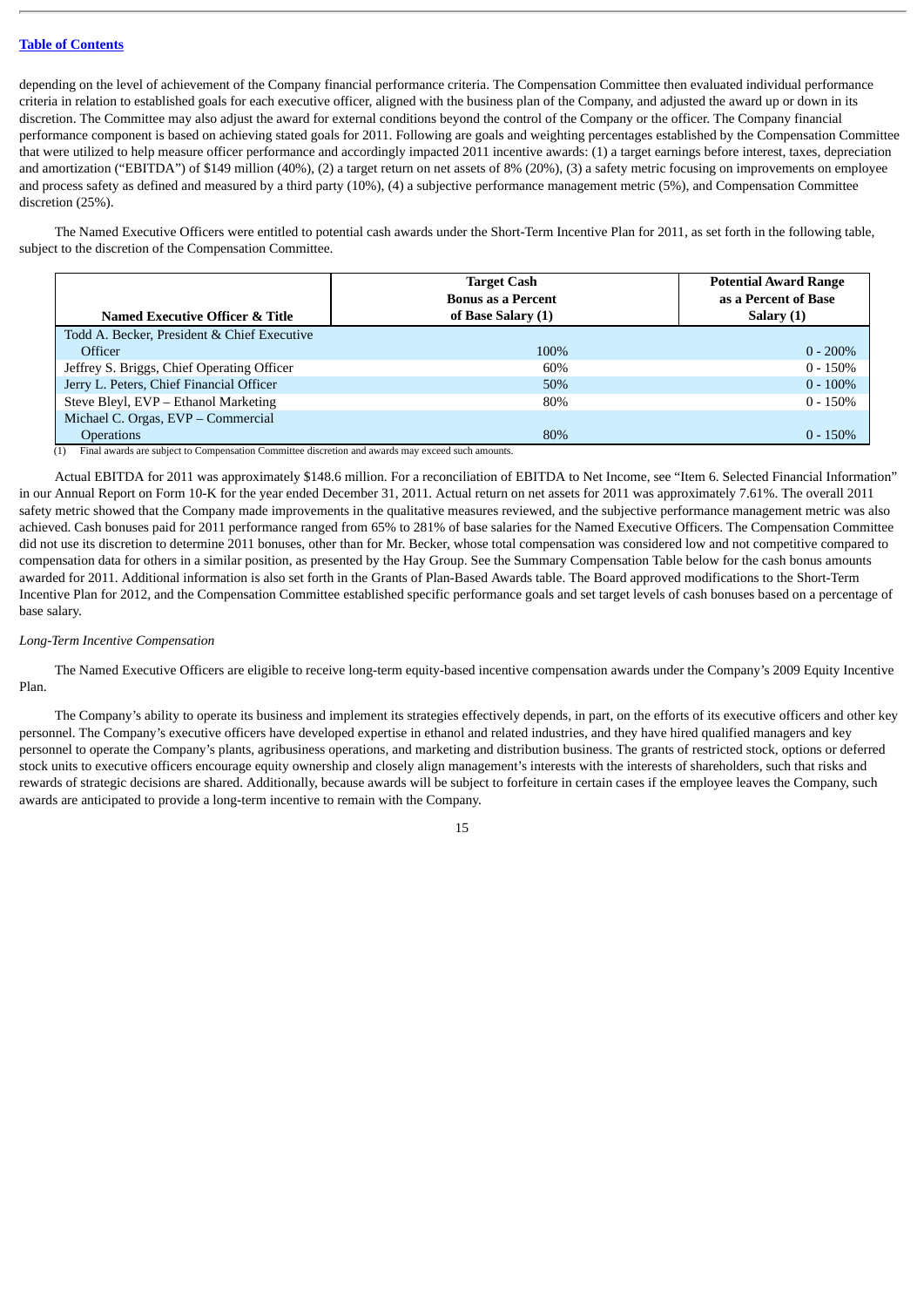Based on Compensation Committee assessments and recommendations, the Company's long-term compensation program includes the following components to assist in aligning management's interests with the interests of shareholders:

- Emphasizes "at risk" pay such as options and other long-term incentives.
- Emphasizes long-term compensation such as options and restricted stock.
- Rewards financial results and promotion of Company objectives as well as individual performance against individual objectives.

As part of its process, in an effort to align the interests of management and shareholders with the goal of sharing the risks and rewards of strategic decisions that are made, the Compensation Committee will review the advisability of granting shares or options to members of management. The aggregate number of shares or options granted to management will be based on the executive's position and the value of each individual's contributions to the Company, as well as competitive norms. During 2011, individuals' contributions were assessed by the Compensation Committee on a subjective basis.

Based on the Company's 2011 financial performance and individual performance evaluations, restricted stock awards were issued in February 2012 for 2011 performance. Awards made in 2012 for 2011 performance to the Named Executive Officers consisted of grants of 178,731 shares to Mr. Becker, 35,746 shares to Mr. Briggs, 22,341 shares to Mr. Peters, 29,043 shares to Mr. Bleyl, and 18,409 shares to Mr. Orgas. To align the interests of the executives with the interests of the Company's shareholders, such that risks and rewards of strategic decisions are shared, and to encourage retention of the Company's executive officers, the restricted stock awards vest 25% on the grant date and 25% each year for the next three years. Because they were granted in 2012, the stock awards for 2011 performance do not appear in the Summary Compensation Table for 2011.

The amounts shown in the Summary Compensation Table under 2011 stock awards were for grants made in 2011 for 2010 performance and amounts shown under 2010 stock awards were for grants made in 2010 for 2009 performance. Awards to the Named Executive Officers in 2011 for 2010 performance consisted of grants of 150,000 shares to Mr. Becker, 50,000 shares to Mr. Briggs, 25,000 shares to Mr. Peters, 25,000 shares to Mr. Bleyl, and 15,000 shares to Mr. Orgas.

For 2012, the Compensation Committee has established that it desires to make awards that provide total compensation (subject to the attainment of specific performance goals) for the executive officers to achieve total compensation in a range of the 50<sup>th</sup> to 75<sup>th</sup> percentile of total compensation, as measured by the annual compensation study which is expected to be conducted by an independent compensation consultant and evaluated annually by the Compensation Committee. The study is expected to utilize the Hay "points factor" approach to job grading. To become eligible for an award:

- the Company is expected to have achieved for the year:
	- satisfactory progress toward its measurable multi-year strategic plan objectives; ¡
	- attainment of established banded EBITDA (defined as earnings before interest, income taxes, noncontrolling interests, depreciation and amortization) measurements that, for initial eligibility, result in positive profit before tax; ¡
	- for target awards, attainment within the range of 85% to 110% of budgeted EBITDA; ¡
	- attainment of target ranges for return on net assets, a safety metric, performance management execution and Compensation Committee discretion; and ¡
- the executive officer is expected to have met his or her individual measurable performance objectives.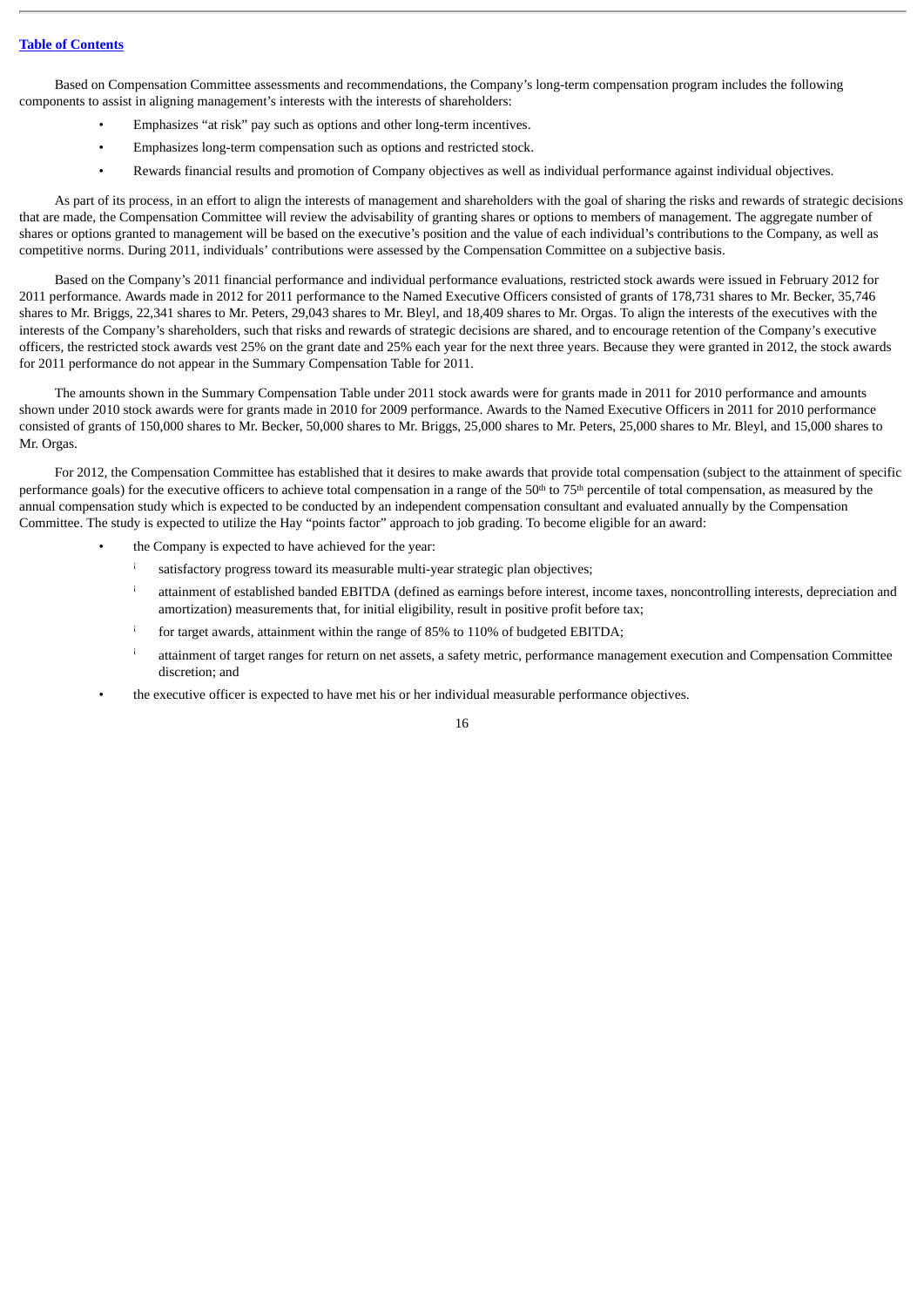The Compensation Committee retains discretion to make exceptions to these parameters in the event of circumstances beyond the Company's control. Awards may be in a combination of options and restricted stock. Awards are expected to be awarded consistent with the target allocation based on achievement of performance goals. Awards will vest 25% upon grant, with the remaining vesting equally over the following 3 years.

# *Tax Deductibility of Compensation*

Section 162(m) of the Internal Revenue Code (the "Code") precludes a public corporation from taking a deduction for compensation in excess of \$1,000,000 with respect to each of the Named Executive Officers unless certain specific performance criteria are satisfied. The 2009 Equity Incentive Plan was designed to help ensure that incentive compensation awarded thereunder is considered qualified performance-based compensation within the meaning of Section 162(m). While the Company's long-term executive compensation program seeks to maximize the tax deductibility of executive compensation, the Compensation Committee retains the flexibility to compensate executives in a manner intended to promote varying corporate goals, even if certain amounts may not be deductible under Section 162(m).

# *Employment and Severance Agreements*

The Company has entered into employment agreements with each of the Named Executive Officers. These agreements are described below. The Compensation Committee may adjust base salary, bonus percentage or long-term incentives to levels that exceed the initial terms of the executive officers' employment agreements based on its periodic review of compensation data.

# <span id="page-21-0"></span>**Compensation Committee Report**

The Compensation Committee has reviewed and discussed the Compensation Discussion and Analysis contained in this Proxy Statement with management. Based on such review and discussions, the Compensation Committee recommended to the Board of Directors that the Compensation Discussion and Analysis be included in this Proxy Statement and incorporated into the Form 10-K for the year ended December 31, 2011.

Respectfully submitted,

Alain Treuer, Chairman Jim Anderson Jim Barry Gary Parker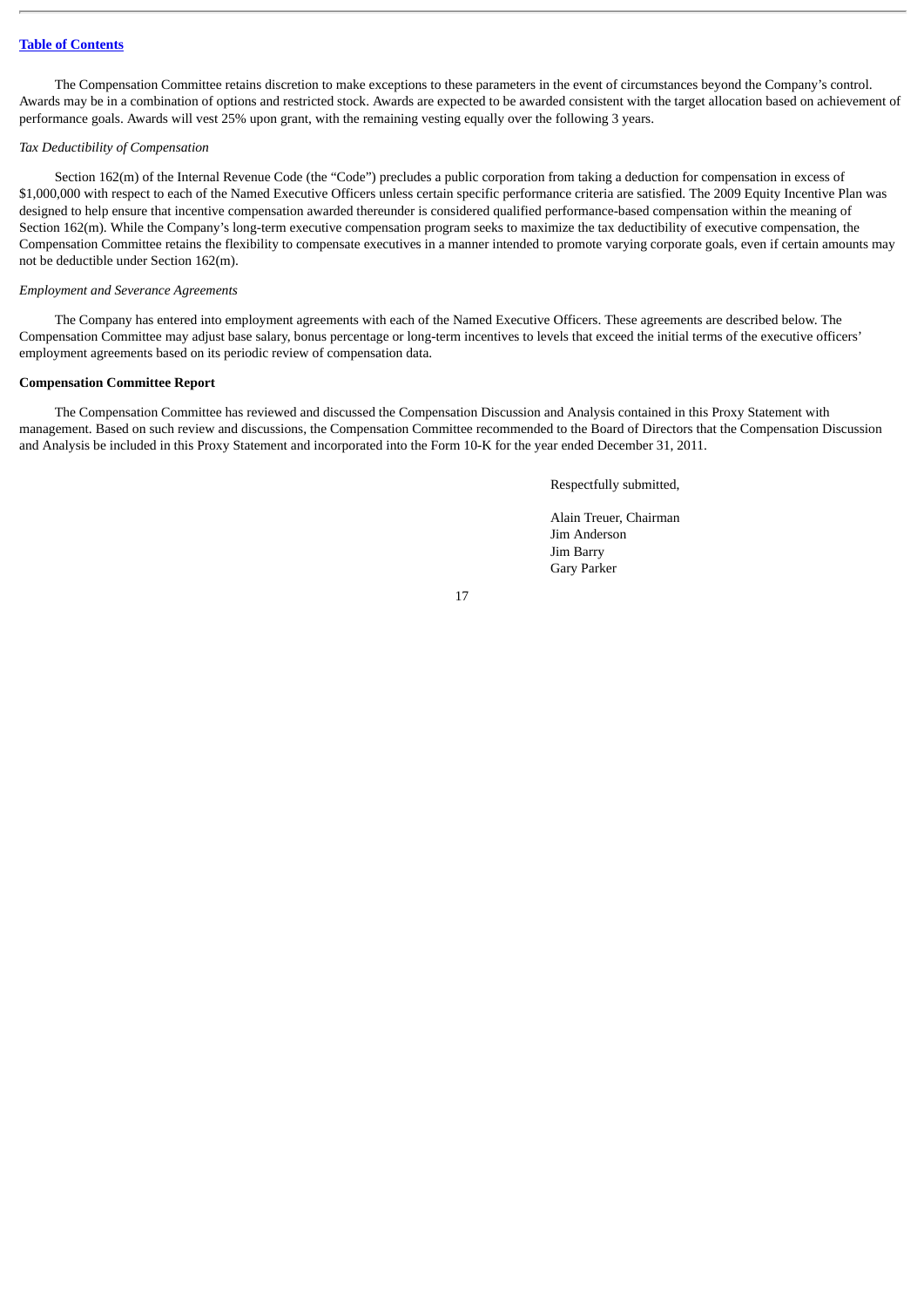# <span id="page-22-0"></span>**Summary Compensation Table**

The following table provides certain compensation information for the years ended December 31, 2011, 2010 and 2009 for the Named Executive Officers.

|                                                                             |                      |                               |                                | Stock                                          | Option                                                         | Nonequity<br>incentive<br>plan | All other                   |                                     |
|-----------------------------------------------------------------------------|----------------------|-------------------------------|--------------------------------|------------------------------------------------|----------------------------------------------------------------|--------------------------------|-----------------------------|-------------------------------------|
| Name and principal position                                                 | Year                 | <b>Salary</b><br>(5)          | <b>Bonus</b> (\$)<br>(1)       | awards<br>$($ \$) $(1)(2)$                     | awards<br>(3)(2)                                               | $comp. (\$)$<br>(1)            | comp. (\$)<br>(3)           | <b>Total</b><br>(5)                 |
| Todd A. Becker<br>President and Chief Executive Officer                     | 2011<br>2010<br>2009 | 515,625<br>450,000<br>408,333 | $\overline{a}$<br>٠<br>720,000 | 1,821,000<br>1,059,375<br>306,500              | ٠<br>770,000                                                   | 1,475,000<br>849,886           | 47,324<br>37,492<br>13,266  | 3,858,949<br>2,396,753<br>2,218,099 |
| Jeffrey S. Briggs<br><b>Chief Operating Officer</b>                         | 2011<br>2010<br>2009 | 293,750<br>250,000<br>26,602  | 125,000                        | 607,000<br>423,750<br>$\overline{\phantom{a}}$ | 180,000                                                        | 242,500<br>347,159             | 12,171<br>12,955            | 1,155,421<br>1,033,864<br>331,602   |
| Jerry L. Peters<br><b>Chief Financial Officer</b>                           | 2011<br>2010<br>2009 | 297,500<br>280,000<br>294,000 | ٠<br>224,000                   | 303,500<br>339,000<br>22,500                   | ٠<br>٠                                                         | 194,000<br>264,409             | 11,075<br>10,242<br>10,242  | 806,075<br>893,651<br>550,742       |
| Steve Bleyl<br>Executive Vice President - Ethanol Marketing                 | 2011<br>2010<br>2009 | 250,000<br>250,000<br>250,000 | 250,000                        | 303,500<br>339,000<br>50,000                   | $\overline{\phantom{a}}$<br>$\sim$<br>$\overline{\phantom{a}}$ | 194,000<br>347,159             | 10,214<br>10,242<br>858     | 757,714<br>946,401<br>550,858       |
| Michael C. Orgas<br><b>Executive Vice President - Commercial Operations</b> | 2011<br>2010<br>2009 | 250,000<br>250,000<br>218,333 | ٠<br>250,000                   | 182,100<br>339,000<br>37,500                   | ٠<br>$\sim$<br>$\sim$                                          | 194,000<br>347,159             | 10,242<br>10,242<br>215,583 | 636,342<br>946,401<br>721,416       |

(1) Amounts in the "Bonus" column are discretionary cash bonuses for 2009. Amounts for 2010 under "Nonequity incentive plan compensation" were paid pursuant to the Company's Short-Term Incentive Plan. The amount shown in the "Stock awards" column for 2011 includes awards made in 2011 for 2010 compensation. The amount shown in the "Stock awards" column for 2010 includes awards made in 2010 for 2009 compensation. The amount shown in the "Stock awards" column for 2009 includes awards made in 2009 for 2008 compensation. All stock awards were 25% vested at time of grant, with remaining vesting to occur over a three-year period. See "Compensation Discussion and Analysis" for additional information.

(2) Amounts for "Stock awards" and "Option awards" reflect the aggregate grant date fair value computed in accordance with FASB ASC Topic 718. Refer to footnote 11 to the Company's consolidated financial statements in the Company's Form 10-K for the year ended December 31, 2011 for more information regarding option assumptions and valuation.<br>(3) "All other compensation" generally consists of the Company match to

insurance. For Mr. Becker, the 2010 amount also includes insurance premiums paid by the Company and the Company gross-up to cover the taxes on this benefit which totaled \$25,560. See "Employment Arrangements" below for further information on the employment agreement between Mr. Becker and the Company.

# *Employment Arrangements*

*Mr. Becker*. Effective October 16, 2008, the Company entered into an employment agreement with Todd A. Becker to serve as the Company's President and Chief Operating Officer. Mr. Becker's employment agreement was amended in December 2009 to provide for a tax gross-up payment in the event of any tax payments on fringe benefits. Mr. Becker had served as Chief Executive Officer of VBV until the closing of the VBV merger transaction. Mr. Becker was named President and Chief Executive Officer of the Company on January 1, 2009. The terms of the employment agreement provide that Mr. Becker will receive the following: (i) a base salary, which was increased to \$525,000 in February 2011; (ii) an annual target bonus as a percentage of annual base salary based on performance objectives set by the Board's Compensation Committee; (iii) awards of long-term incentive benefits of a type and at a level that is competitive with long-term incentive plan benefits provided to chief executive officers of public companies of comparable size in similar industries; and (iv) a fully-exercisable option to acquire 150,000 shares at an exercise price equal to \$10 per share. Any shares acquired by Mr. Becker pursuant to exercise of the option may not be transferred, except to family members or to a trust for the benefit of Mr. Becker or his family members, for a period of three years after the closing of the VBV merger transaction, subject to certain exceptions. Those exceptions include (i) a Change in Control generally as defined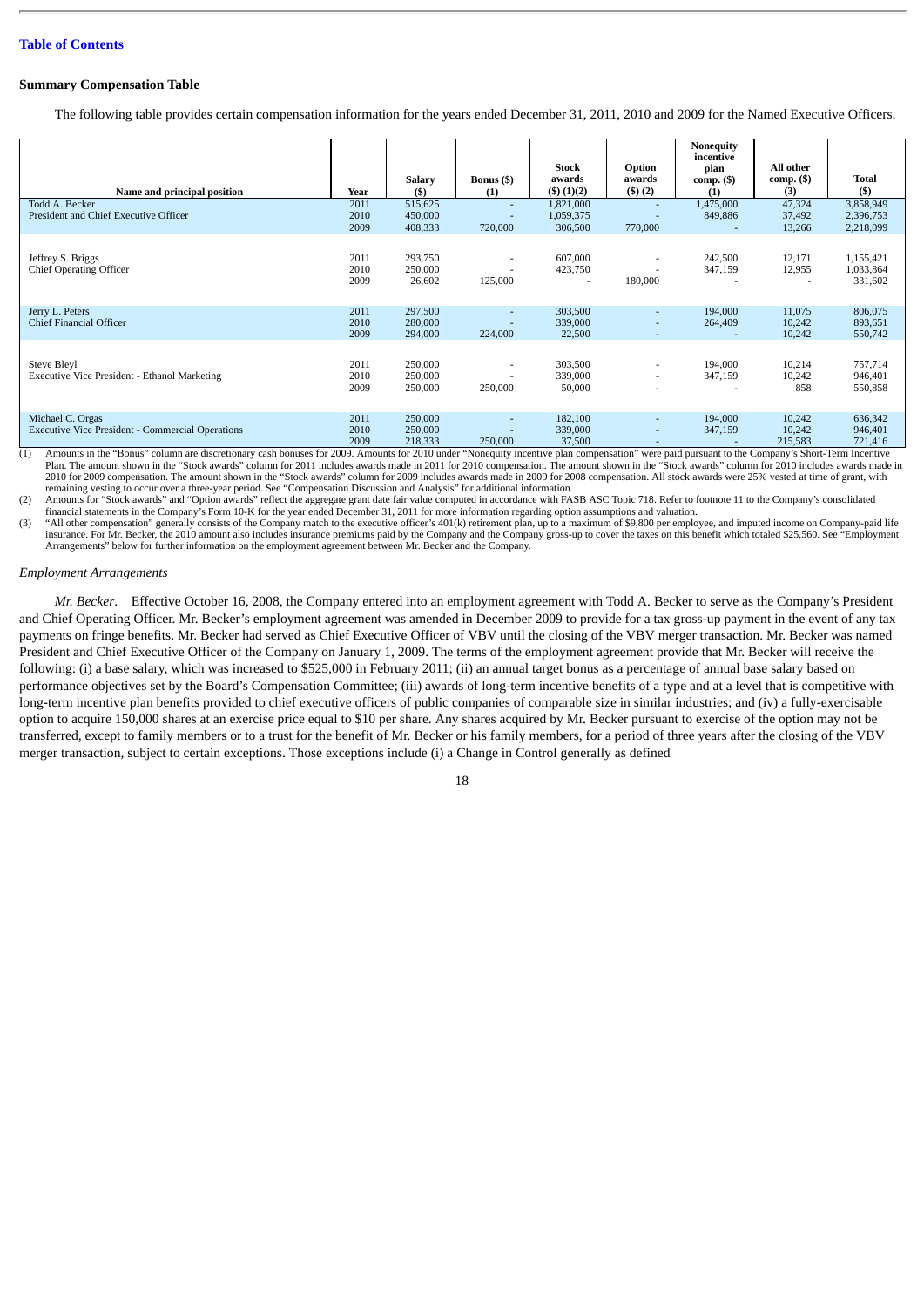in the 2007 Equity Compensation Plan and clarified in Mr. Becker's employment agreement, and (ii) the termination of Mr. Becker's employment without Cause or for Good Reason (as those terms are defined in the employment agreement), or due to Mr. Becker's death or disability. Mr. Becker's employment is "at-will" and may be terminated at any time by the Company or Mr. Becker. See Potential Payments upon Termination or Change in Control for additional information.

*Mr. Briggs.* On November 23, 2009, Jeff Briggs was named Chief Operating Officer at an annual salary of \$250,000 which was increased to \$300,000 in February 2011. Mr. Briggs and the Company entered into an employment agreement effective March 4, 2011. The agreement provides for (i) a base salary, currently at \$300,000, (ii) annual target bonus as a percentage of annual base salary based on performance objectives set by the Board's Compensation Committee, (iii) participation in a long-term incentive program developed by the Company, and (iv) participation in Company benefit plans. Mr. Briggs' employment is "at-will" and may be terminated at any time, by either party, for any reason whatsoever. If employment is terminated without cause or for good reason, Mr. Briggs will receive six month's base salary and all outstanding equity awards shall fully vest. See Potential Payments upon Termination or Change in Control for additional information.

*Mr. Peters*. Effective October 24, 2008, the Company entered into an amended and restated employment agreement with Mr. Peters. The terms of the employment agreement provide that Mr. Peters will receive (i) a base salary, which was increased to \$300,000 in February 2011, (ii) annual target bonus as a percentage of annual base salary based on objectives set by the Board's Compensation Committee, (iii) participation in the long-term incentive program developed by the Company, and (iv) other benefits that are generally available to Company employees. Mr. Peters' employment is "at-will" and may be terminated at any time, by either party, for any reason whatsoever. If employment is terminated without cause or for good reason, Mr. Peters will receive six month's base salary plus the greater of one-half of the maximum bonus for that year or the average bonus paid in the prior two years and all outstanding equity awards shall fully vest. See Potential Payments upon Termination or Change in Control for additional information.

*Mr. Bleyl.* On October 15, 2008, Steve Bleyl was named Executive Vice President – Ethanol Marketing at an annual salary of \$250,000. Mr. Bleyl and the Company entered into an employment agreement effective March 4, 2011. The agreement provides for (i) a base salary, currently at \$250,000, (ii) annual target bonus as a percentage of annual base salary based on performance objectives set by the Board's Compensation Committee, (iii) participation in a long-term incentive program developed by the Company, and (iv) participation in Company benefit plans. Mr. Bleyl's employment is "at-will" and may be terminated at any time, by either party, for any reason whatsoever. If employment is terminated without cause or for good reason, Mr. Bleyl will receive six month's base salary and all outstanding equity awards shall fully vest. See Potential Payments upon Termination or Change in Control for additional information.

*Mr. Orgas.* Mr. Orgas and the Company entered into an employment agreement effective November 1, 2008. The agreement provides for (i) a base salary, currently at \$250,000, (ii) annual target bonus as a percentage of annual base salary based on performance objectives set by the Board's Compensation Committee, (iii) participation in a long-term incentive program developed by the Company, and (iv) participation in Company benefit plans. Mr. Orgas' employment is "at-will" and may be terminated at any time, by either party, for any reason whatsoever. If employment is terminated without cause or for good reason, Mr. Orgas will receive six month's base salary and all outstanding equity awards shall fully vest. Mr. Orgas also received relocation assistance at the time of his employment. See Potential Payments upon Termination or Change in Control for additional information.

See "Compensation Discussion and Analysis" for further details on 2011 performance objectives.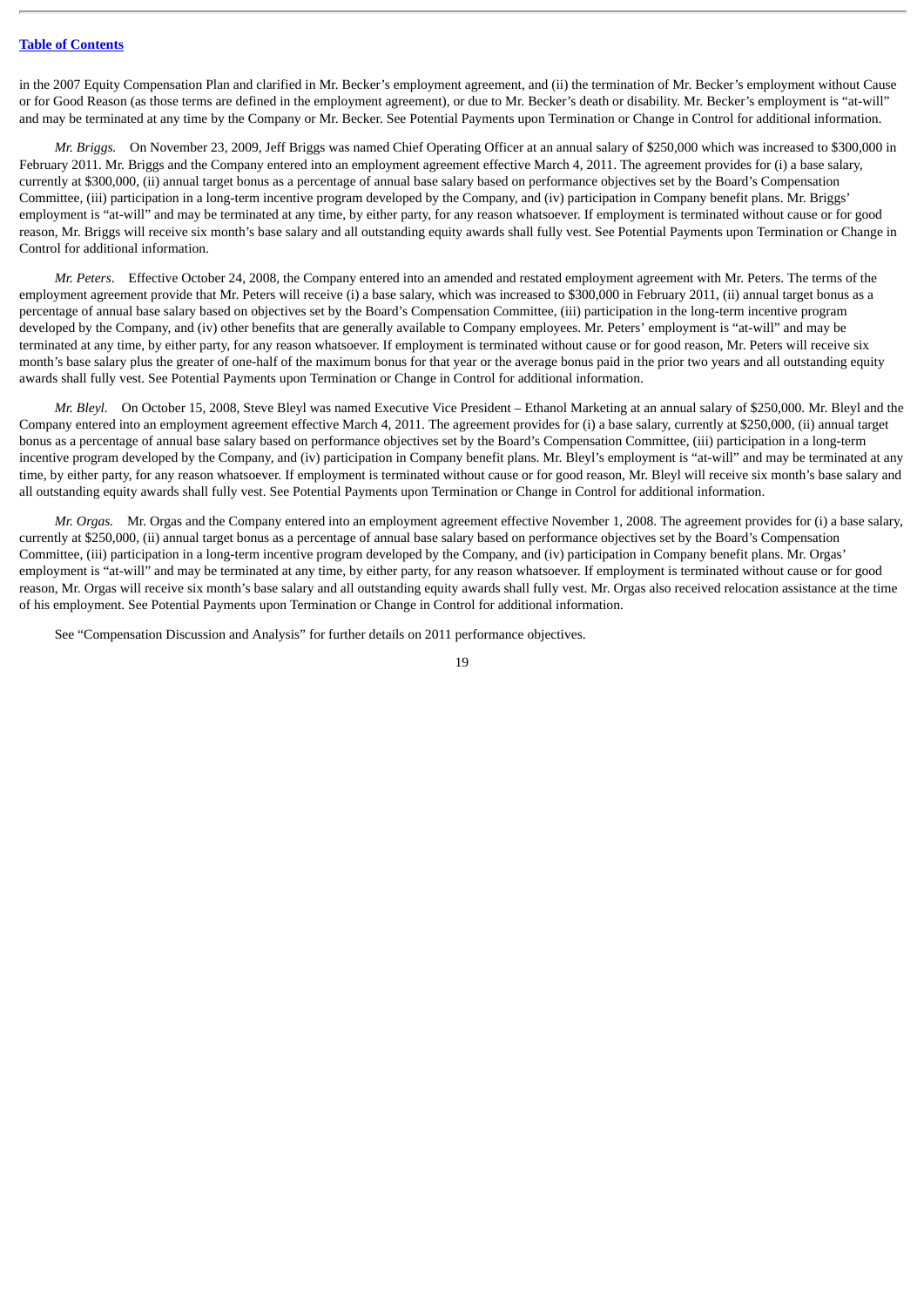# <span id="page-24-0"></span>**Grants of Plan-Based Awards**

The following table sets forth information related to grants under our Short-Term Incentive Plan and grants of stock awards pursuant to the terms of the 2009 Equity Incentive Plans to the Named Executive Officers during 2011.

|                       |                      | <b>Estimated future</b><br>payouts under<br>non-equity incentive<br>plan awards (2) |                   | All other<br>stock<br>awards:<br>number of<br>shares of<br>stock or | <b>Grant date</b><br>fair value of<br>stock and<br>option |
|-----------------------|----------------------|-------------------------------------------------------------------------------------|-------------------|---------------------------------------------------------------------|-----------------------------------------------------------|
| Name $(1)$            | <b>Grant</b><br>date | Target \$                                                                           | <b>Maximum \$</b> | units<br>$(4)$ (3)                                                  | awards<br>$($)$                                           |
| Todd A. Becker (4)    | 3/7/11               |                                                                                     |                   | 150,000                                                             | 1,821,000                                                 |
|                       |                      | 525,000                                                                             | 1,050,000         |                                                                     |                                                           |
| Jeffrey S. Briggs (5) | 3/7/11               |                                                                                     |                   | 50,000                                                              | 607,000                                                   |
|                       |                      | 180,000                                                                             | 450,000           |                                                                     |                                                           |
| Jerry L. Peters (6)   | 3/7/11               |                                                                                     |                   | 25,000                                                              | 303,500                                                   |
|                       |                      | 150,000                                                                             | 300,000           |                                                                     |                                                           |
| Steve Bleyl (7)       | 3/7/11               |                                                                                     |                   | 25,000                                                              | 303,500                                                   |
|                       |                      | 200,000                                                                             | 375,000           |                                                                     |                                                           |
| Michael C. Orgas (8)  | 3/7/11               |                                                                                     |                   | 15,000                                                              | 182,100                                                   |
|                       |                      | 200,000                                                                             | 375,000           |                                                                     |                                                           |

(1) Columns for "Estimated future payouts under equity incentive plan awards," "All other option awards: number of securities underlying options" and "Exercise or base price of option awards" have been<br>omitted from this ta

2011 performance. See Summary Compensation Table for more information. (2) See Compensation Discussion and Analysis for additional information about the short-term incentive plan.

(3) Restricted stock awards vested 25% immediately and will vest another 25% per year beginning on the first anniversary of the date of grant, resulting in a three-year vesting term.<br>(4) Does not include 178,731 shares of

(2) See Compensation Discussion and Analysis for additional information about the short-term incenti<br>
(3) Restricted stock awards vested 25% immediately and will vest another  $25\%$  per year beginning on<br>
(4) Does not inc

(7) Does not include 29,043 shares of restricted stock granted in February 2012 for 2011 performance. (8) Does not include 18,409 shares of restricted stock granted in February 2012 for 2011 performance.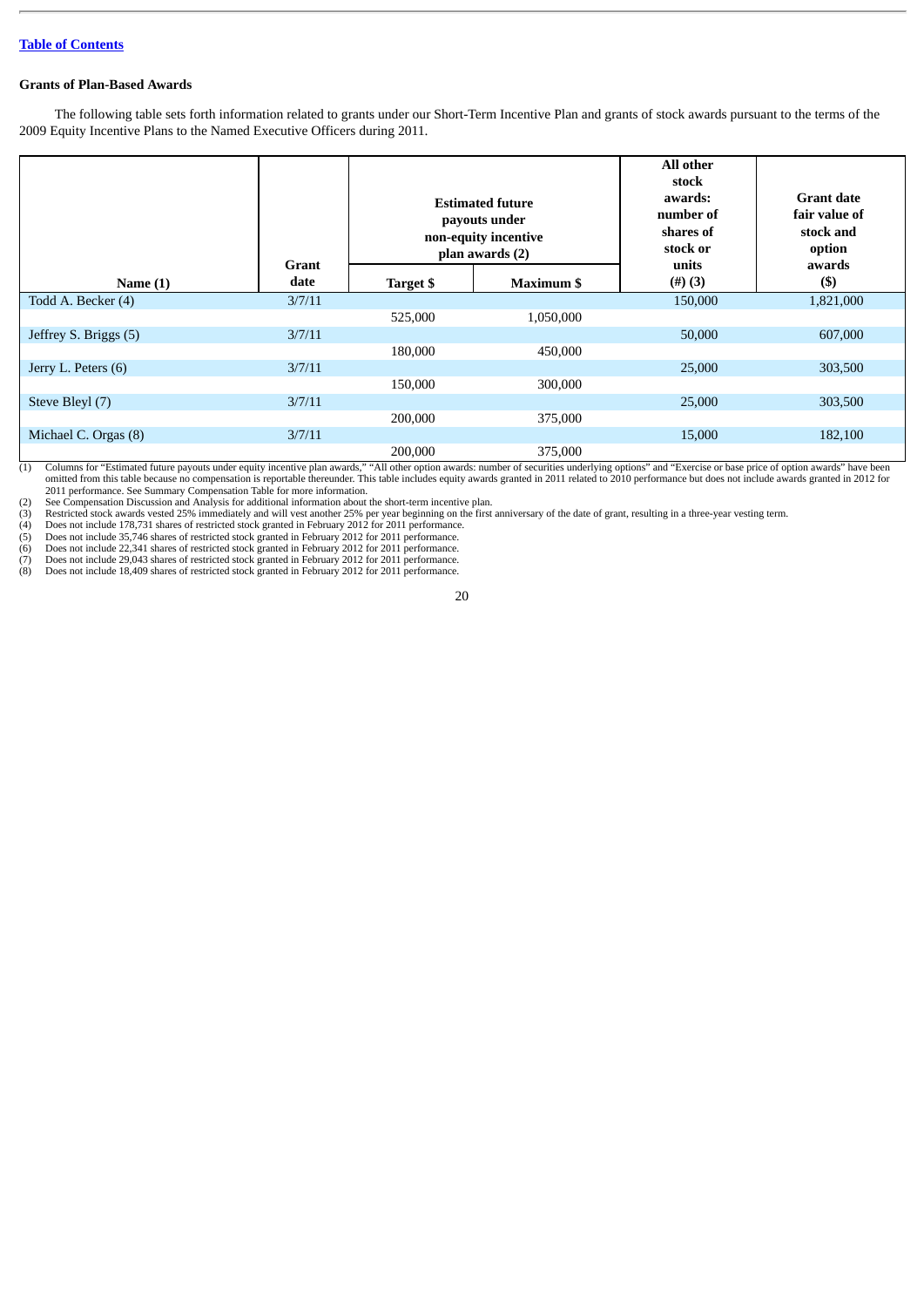# <span id="page-25-0"></span>**Outstanding Equity Awards at Year-End**

The following table sets forth information related to outstanding equity awards for the Named Executive Officers as of December 31, 2011.

|                       |                                                                                       | <b>Option awards</b>                                                                         | <b>Stock awards</b>                   |                              |                                                                                  |                                                                                                   |
|-----------------------|---------------------------------------------------------------------------------------|----------------------------------------------------------------------------------------------|---------------------------------------|------------------------------|----------------------------------------------------------------------------------|---------------------------------------------------------------------------------------------------|
| Name $(1)$            | Number of<br>securities<br>underlying<br>unexercised<br>options<br>(#)<br>exercisable | Number of<br>securities<br>underlying<br>unexercised<br>options<br>$^{(+)}$<br>unexercisable | Option<br>exercise<br>price<br>$(\$)$ | Option<br>expiration<br>date | Number of<br>shares or<br>units of<br>stock that<br>have not<br>vested<br>$(\#)$ | <b>Market</b><br>value of<br>shares or<br>units of<br>stock that<br>have not<br>vested<br>$($ \$) |
| Todd A. Becker (2)    | 150,000                                                                               |                                                                                              | 10.00                                 | 10/15/16                     |                                                                                  |                                                                                                   |
|                       | 75,000                                                                                | 25,000                                                                                       | 12.48                                 | 12/22/19                     |                                                                                  |                                                                                                   |
|                       |                                                                                       |                                                                                              |                                       |                              | 181,250                                                                          | 1,769,000                                                                                         |
| Jeffrey S. Briggs (2) | 12,500                                                                                | 6,250                                                                                        | 11.75                                 | 11/23/19                     |                                                                                  |                                                                                                   |
|                       |                                                                                       |                                                                                              |                                       |                              | 50,000                                                                           | 488,000                                                                                           |
| Jerry L. Peters (2)   | 60,000                                                                                | $\overline{\phantom{0}}$                                                                     | 19.96                                 | 06/08/15                     |                                                                                  |                                                                                                   |
|                       | 50,000                                                                                | $\overline{\phantom{0}}$                                                                     | 5.99                                  | 10/24/16                     |                                                                                  |                                                                                                   |
|                       |                                                                                       |                                                                                              |                                       |                              | 37,557                                                                           | 366,556                                                                                           |
| Steve Bleyl (2)       | 50,000                                                                                |                                                                                              | 5.99                                  | 10/15/16                     |                                                                                  |                                                                                                   |
|                       |                                                                                       |                                                                                              |                                       |                              | 34,432                                                                           | 336,056                                                                                           |
| Michael C. Orgas (2)  | 50,000                                                                                |                                                                                              | 3.23                                  | 11/01/16                     |                                                                                  |                                                                                                   |
|                       |                                                                                       |                                                                                              |                                       |                              | 25,511                                                                           | 248,987                                                                                           |

(1) Columns related to "Equity incentive plan awards" have been omitted because no compensation is reportable thereunder.

(2) Stock options and restricted stock awards vested 25% immediately and vest another 25% per year beginning on the first anniversary of the date of grant, resulting in a three-year vesting term, except grant to Mr. Becker

# <span id="page-25-1"></span>**Option Exercises and Stock Vested**

The following table sets forth information on stock options exercised or restricted stock vested for the Named Executive Officers during 2011.

|                    | <b>Option awards</b>     | <b>Stock awards</b>      |             |              |
|--------------------|--------------------------|--------------------------|-------------|--------------|
|                    | Number of                |                          | Number of   |              |
|                    | shares                   | <b>Value</b>             | shares      | <b>Value</b> |
|                    | acquired on              | realized on              | acquired on | realized on  |
|                    | exercise                 | exercise                 | vesting     | vesting      |
| Name               | $(\#)$                   | $($ \$)                  | $(\#)$      | $($)$        |
| Todd A. Becker     | $\overline{\phantom{0}}$ | $\overline{\phantom{0}}$ | 90,625      | 1,054,344    |
| Jeffrey S. Briggs  | $\overline{\phantom{a}}$ | $\overline{\phantom{a}}$ | 18,750      | 223,938      |
| Jerry L. Peters    | $\overline{\phantom{a}}$ | ۰                        | 20,056      | 237,876      |
| <b>Steve Bleyl</b> | $\overline{\phantom{0}}$ | $\overline{\phantom{a}}$ | 29,431      | 327,751      |
| Michael C. Orgas   | $\overline{\phantom{0}}$ | $\overline{\phantom{a}}$ | 19,262      | 220,073      |

# <span id="page-25-2"></span>**Potential Payments upon Termination or Change in Control**

*Employment Agreement for Mr. Becker*

The Company entered into an employment agreement with Mr. Becker. See "Employment Arrangements" above for additional information. Upon termination without Cause or for Good Reason, Mr. Becker is entitled to (a) one year of base salary plus the greater of his maximum annual cash bonus for that year or the average bonus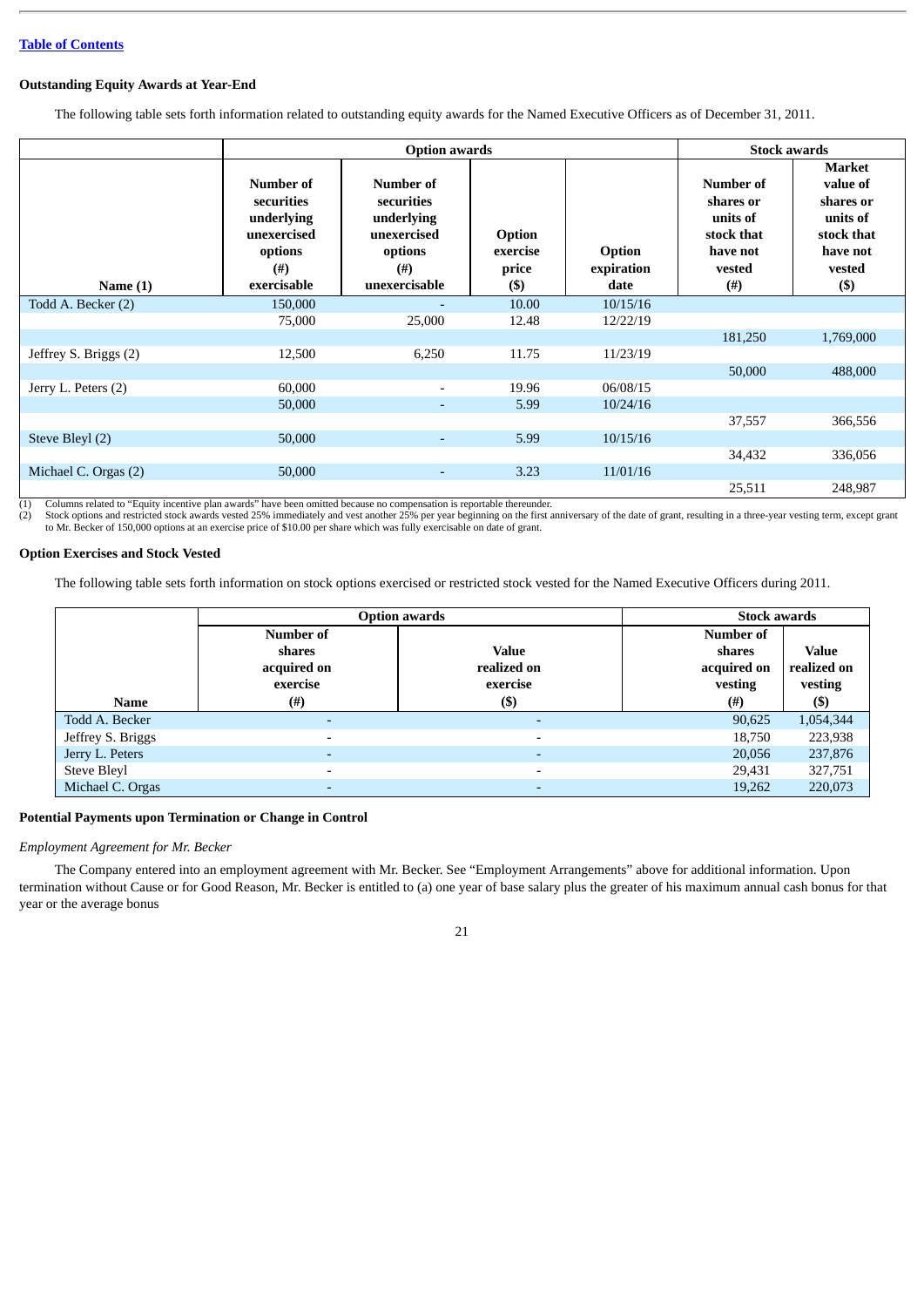paid for the prior two years, (b) up to one year of continued health and dental coverage (which ceases upon acceptance of a comparable position within such period), (c) certain relocation assistance if he relocates beyond 50 miles within six months of termination, (d) all shares acquired upon exercise of options granted therein are released from certain lock-up restrictions and (e) all outstanding options and other equity awards will fully vest.

The employment agreement also contains a "gross-up" provision pursuant to Section 280G of the Code. In the event any severance benefits provided to Mr. Becker subject him to the excise tax imposed under the Code, the Company shall pay Mr. Becker the amount necessary to make up for the excise tax paid.

For such purposes, "Cause" means one of the following: (a) a material breach by executive of the terms of this Agreement, not cured within thirty (30) days from receipt of notice from the Board of such breach, (b) conviction of, or plea of guilty or no contest to, a felony; (c) willful misconduct or gross negligence in connection with the performance of executive's duties; or (d) willfully engaging in conduct that constitutes fraud, gross negligence or gross misconduct that results in material harm to the Company. For purposes of this definition, no act, or failure to act, on executive's part shall be considered "willful" unless done, or omitted to be done, by executive in knowing bad faith and without reasonable belief that his action or omission was in, or not opposed to, the best interests of the Company. Notwithstanding the foregoing, executive shall not be deemed to have been terminated for Cause unless and until there shall have been delivered to executive a copy of a resolution duly adopted by the affirmative vote of not less than three-quarters of the entire membership of the Board at a meeting of the Board called and held for the purpose (after reasonable notice to executive and an opportunity for executive, together with his counsel, to be heard before the Board), finding that in the good faith opinion of the Board executive was guilty of the conduct set forth above in (a), (b), (c) or (d) of this definition and specifying the particulars thereof in detail.

For such purposes, "Good Reason" means any of the following if the same occurs without executive's express written consent: (a) a material diminution in executive's base salary as described in the employment agreement; (b) a material diminution in executive's authority, duties, or responsibilities; (c) a material diminution in the authority, duties, or responsibilities of the person to whom executive is required to report; (d) a material change in the geographic location at which executive must perform the services (for this purpose, any relocation of more than 50 miles shall be deemed a material change); (e) any material reduction or other adverse change in executive's benefits under any applicable and properly approved compensation plan or arrangement without the substitution of comparable benefits; or (f) any other action or inaction that constitutes a material breach by the Company under the employment agreement. To terminate for Good Reason, executive must incur a termination of employment on or before the second  $(2<sup>nd</sup>)$  anniversary of the initial existence of the condition.

# *Employment Agreements for Messrs. Briggs, Orgas and Bleyl*

The Company has entered into employment agreements with Messrs. Briggs, Orgas and Bleyl. See "Employment Arrangements" above for additional information. Upon termination without Cause or for Good Reason, each will receive an amount equal to six months base salary and all outstanding equity awards shall fully vest. The definitions for "Cause" and "Good Reason" are the same as described above for Mr. Becker, except that the definition of Good Reason for Mr. Briggs or Mr. Bleyl does not specify the distance for an applicable relocation.

# *Employment Agreement for Mr. Peters*

On October 24, 2008, the Company entered into an amended and restated employment agreement with Mr. Peters. See "Employment Arrangements" above for additional information. If Mr. Peters is terminated without Cause or for Good Reason, Mr. Peters will receive six month's base salary plus the greater of (i) one-half of the maximum bonus for that year or (ii) one-half of the average bonus paid in the prior two years and all outstanding equity awards shall fully vest. The definitions for "Cause" and "Good Reason" are the same as described above for Mr. Becker, except that Good Reason does not include subsection (f) in the definition above and Cause does not include the requirement of an affirmative vote of the Board.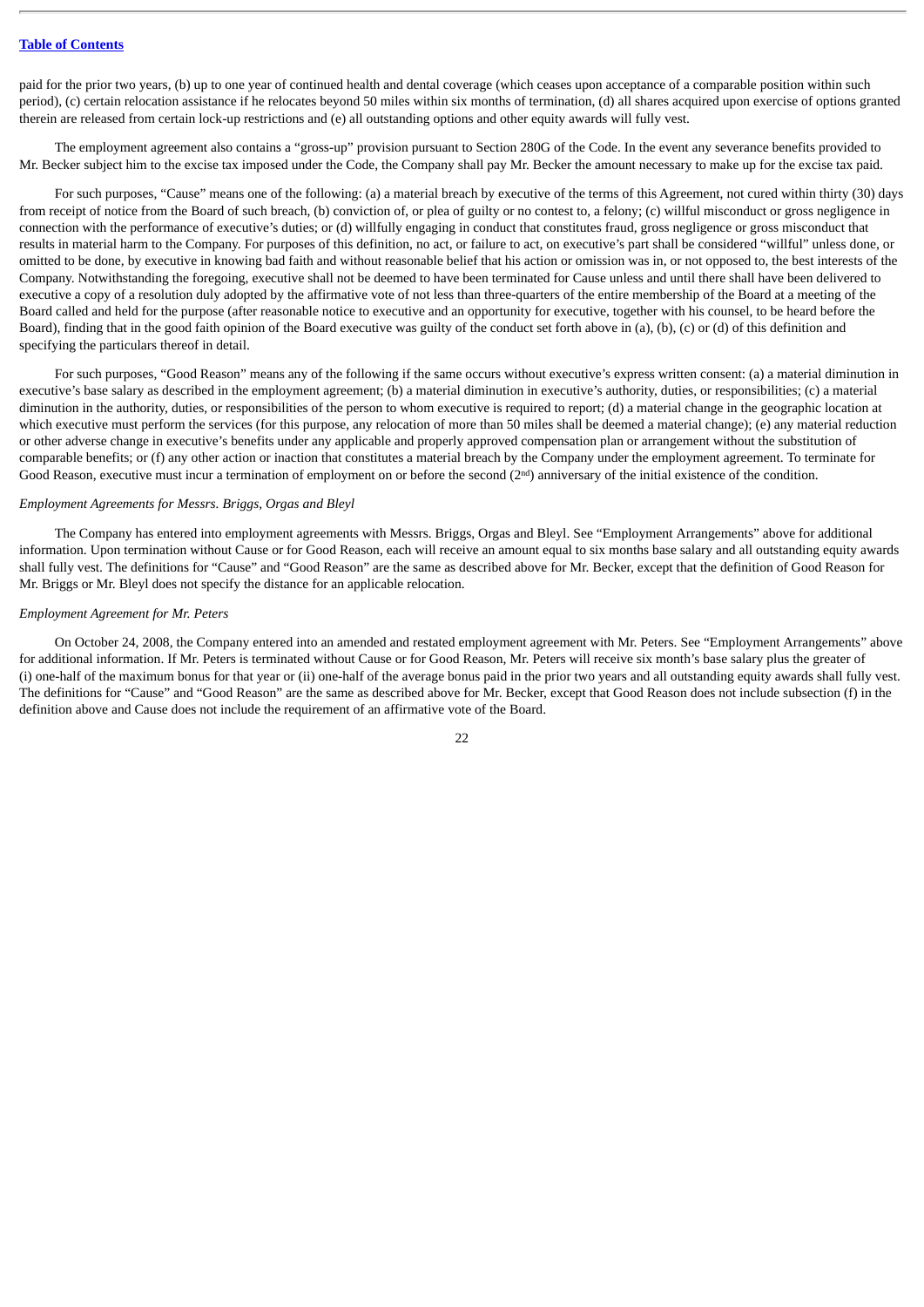The employment agreement also contains a "gross-up" provision pursuant to Section 280G of the Code. In the event any severance benefits provided to Mr. Peters subject him to the excise tax imposed under the Code, the Company shall pay Mr. Peters the amount necessary to make up for the excise tax paid.

# *Equity Acceleration*

2007 Equity Incentive Plan. Awards outstanding under the 2007 Equity Incentive Plan will fully vest upon a Change in Control unless (a) assumed by the successor corporation; (b) replaced with a cash retention program providing the same value or (c) otherwise limited by the Plan Administrator. A Change in Control shall be deemed to have occurred if in a single transaction or series of related transactions:

- (a) any person (as such term is used in Section 13(d) and 14(d) of the Exchange Act, or persons acting as a group, other than a trustee or fiduciary holding securities under an employment benefit program, is or becomes a "beneficial owner" (as defined in Rule 13-3 under the 1934 Act), directly or indirectly of securities of the Company representing 51% or more of the combined voting power of the Company;
- (b) there is a merger, consolidation, or other business combination transaction of the Corporation with or into another corporation, entity or person, other than a transaction in which the holders of at least a majority of the shares of voting capital stock of the Company outstanding immediately prior to such transaction continue to hold (either by such shares remaining outstanding or by their being converted into shares of voting capital stock of the surviving entity) a majority of the total voting power represented by the shares of voting capital stock of the Company (or surviving entity) outstanding immediately after such transaction; or
- (c) all or substantially all of the Company's assets are sold.

2009 Equity Incentive Plan. Awards outstanding under the 2009 Equity Incentive Plan will fully vest upon a Change in Control (a) if not fully converted and assumed, (b) if the awards are converted and assumed, after a Qualifying Termination, or (c) by the Participant for "Good Reason," if "Good Reason" is defined in the applicable Award Agreement or employment agreement. Qualifying Termination is defined as a termination of employment within twenty-four months following a Change in Control or by the Company other than for Cause, gross negligence, or deliberate misconduct which demonstrably harms the Company. A Change in Control shall be deemed to have occurred if in a single transaction or series of related transactions:

- (a) any person (as such term is used in Section 13(d) and 149d) of the Exchange Act), or persons acting as a group, other than a trustee or fiduciary holding securities under an employment benefit program, is or becomes a "beneficial owner" (as defined in Rule 13-3 under the Exchange Act), directly or indirectly of securities of the Company representing 51% or more of the combined voting power of the Company;
- (b) there is a merger, consolidation, or other business combination transaction of the Company with or into another corporation, entity or person, other than a transaction in which the holders of at least a majority of the shares of voting capital stock of the Company outstanding immediately prior to such transaction continue to hold (either by shares remaining outstanding or by their being converted into shares of voting capital stock of the surviving entity) a majority of the total voting power represented by the shares of voting capital stock of the Company (or surviving entity) outstanding immediately after such transaction;
- (c) during any period of two consecutive years, individuals who, at the beginning of such period, constitute the Board together with any new director(s) (other than a director designated by a person who shall have entered into an agreement with Company to effect a transaction described in (a) or (b) above) whose election by the Board or nomination for election by Company's shareholders was approved by a vote of at least two thirds of the directors then still in office who either were directors at the beginning of the two year period or whose election or nomination for election was previously so approved, cease for any reason to constitute a majority thereof; or
- (d) all or substantially all of the Company's assets are sold.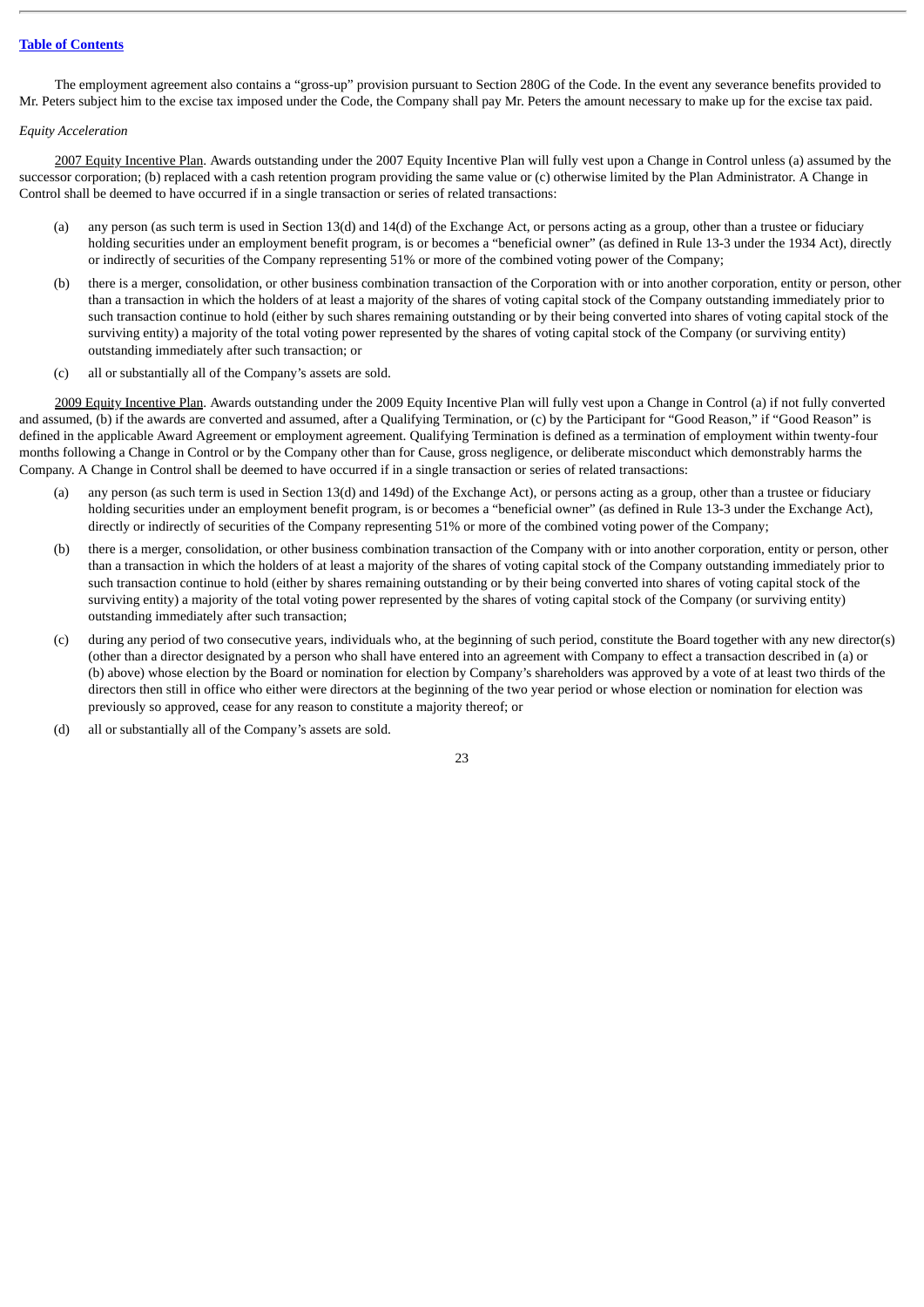The option award agreement also provides that if an executive is terminated without Cause, the option will be deemed to have vested through the next annual anniversary of the grant date.

The following tables provide information on potential benefits that could be received by the Named Executive Officers upon a termination or Change in Control. The tables assume termination as of the close of business on December 31, 2011. The closing price for the Company's Common Stock on the last trading day of 2011 was \$9.76. Post-termination health care represents the approximate value of such benefits.

Upon a Change in Control of the Company the executive may be subject to certain excise taxes pursuant to Section 280G of the Internal Revenue Code. As discussed above, the Company has agreed to reimburse Mr. Becker and Mr. Peters for all excise taxes that are imposed on the executive under Section 280G and any income and excise taxes that are payable by the executive as a result of any reimbursements for Section 280G excise taxes. Currently, amounts shown as compensation related to Change in Control do not trigger excise taxes as defined in Section 280G and therefore are not included in the tables below.

# **Todd Becker**

| <b>Executive Benefits and Payments</b><br><b>Upon Termination</b> | Termination<br>without Cause<br>or for Good<br>Reason | Change in<br>Control           |
|-------------------------------------------------------------------|-------------------------------------------------------|--------------------------------|
| <b>Termination Compensation</b>                                   |                                                       |                                |
| Base Salary and Bonus (1)                                         | \$<br>1.687.443                                       | \$<br>$\overline{\phantom{0}}$ |
| Equity Vesting (2)                                                | 1,769,000                                             | 1,769,000                      |
| <b>Benefits and Perquisites</b>                                   |                                                       |                                |
| Post-Termination Health Care                                      | 17,488                                                | $\blacksquare$                 |
| Certain Relocation Benefits (3)                                   |                                                       |                                |
| <b>Total</b>                                                      | 3.473.931                                             | \$1,769,000                    |

(1) Assumes a bonus of the greater of his maximum bonus for that year or the average of his bonuses during the prior two years.

(2) Represents accelerated vesting of all outstanding equity awards and release of restrictions on such awards.<br>(3) Mr. Becker receives certain relocation assistance in the event of termination without Cause, for Good Rea

(3) Mr. Becker receives certain relocation assistance in the event of termination without Cause, for Good Reason, or after a termination after a Change in Control, if he relocates more than 50 miles beyond Omaha, Nebraska within six months of such time. The value of such assistance cannot be determined until such an event occurs.

# **Jeff Briggs**

| <b>Executive Benefits and Payments</b><br><b>Upon Termination</b> | Termination<br>without Cause<br>or for Good<br><b>Reason</b> | Change in<br>Control |
|-------------------------------------------------------------------|--------------------------------------------------------------|----------------------|
| <b>Termination Compensation</b>                                   |                                                              |                      |
| <b>Base Salary</b>                                                | \$<br>150,000                                                |                      |
| Equity Vesting (1)                                                | 488,000                                                      | 488,000              |
| <b>Total</b>                                                      | 638,000                                                      | 488,000              |

(1) Represents accelerated vesting of all outstanding equity awards and release of restrictions on such awards.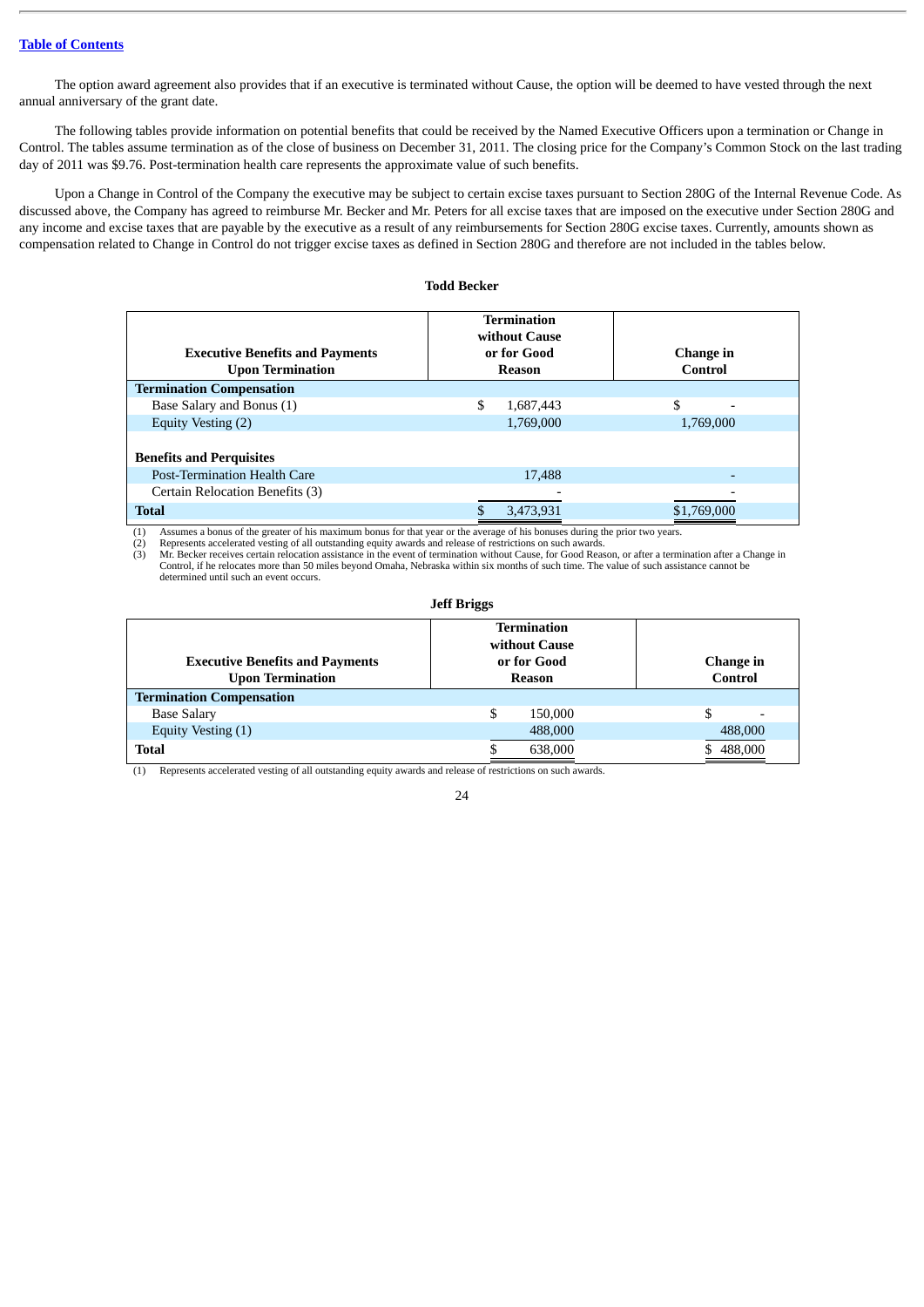| <b>Jerry Peters</b>                                               |                              |                             |  |  |  |
|-------------------------------------------------------------------|------------------------------|-----------------------------|--|--|--|
|                                                                   | Termination<br>without Cause |                             |  |  |  |
| <b>Executive Benefits and Payments</b><br><b>Upon Termination</b> | or for Good<br>Reason        | <b>Change in</b><br>Control |  |  |  |
| <b>Termination Compensation</b>                                   |                              |                             |  |  |  |
| Base Salary and Bonus (1)                                         | 390,000                      |                             |  |  |  |
| Equity Vesting (2)                                                | 336,556                      | 336,556                     |  |  |  |
| <b>Total</b>                                                      | 726,556                      | 336,556                     |  |  |  |

 (1) Assumes a bonus of the greater of one-half of his maximum bonus for that year or one-half the average of his bonuses during the prior two years. (2) Represents accelerated vesting of all outstanding equity awards and release of restrictions on such awards.

**Steve Bleyl**

|                                        | <b>SIEVE DIEVI</b> |            |
|----------------------------------------|--------------------|------------|
|                                        | Termination        |            |
|                                        | without Cause      |            |
| <b>Executive Benefits and Payments</b> | or for Good        | Change in  |
| <b>Upon Termination</b>                | <b>Reason</b>      | Control    |
| <b>Termination Compensation</b>        |                    |            |
| <b>Base Salary</b>                     | \$<br>125,000      |            |
| Equity Vesting (1)                     | 336,056            | 336,056    |
| <b>Total</b>                           | 461,056            | \$ 336,056 |

(1) Represents accelerated vesting of all outstanding equity awards and release of restrictions on such awards.

# **Mike Orgas**

| <b>Executive Benefits and Payments</b><br><b>Upon Termination</b> | <b>Termination</b><br>without Cause<br>or for Good<br>Reason | Change in<br>Control |
|-------------------------------------------------------------------|--------------------------------------------------------------|----------------------|
| <b>Termination Compensation</b>                                   |                                                              |                      |
| <b>Base Salary</b>                                                | 125.000                                                      |                      |
| Equity Vesting (1)                                                | 248,987                                                      | 248,987              |
| <b>Total</b>                                                      | 373,987                                                      | 248,987              |

(1) Represents accelerated vesting of all outstanding equity awards and release of restrictions on such awards.

# <span id="page-29-0"></span>**Compensation Committee Interlocks and Insider Participation**

No members of the Compensation Committee have ever served as officers or employees of the Company, and no officers or other employees have ever served on the Company's Compensation Committee. During 2011, no executive officers of the Company served: (i) on a compensation committee of another entity which had an executive officer serving on the Compensation Committee; (ii) as a director of another entity which had an executive officer serving on the Compensation Committee; or (iii) as a member of a compensation committee of another entity which had an executive officer who served as a director of the Company.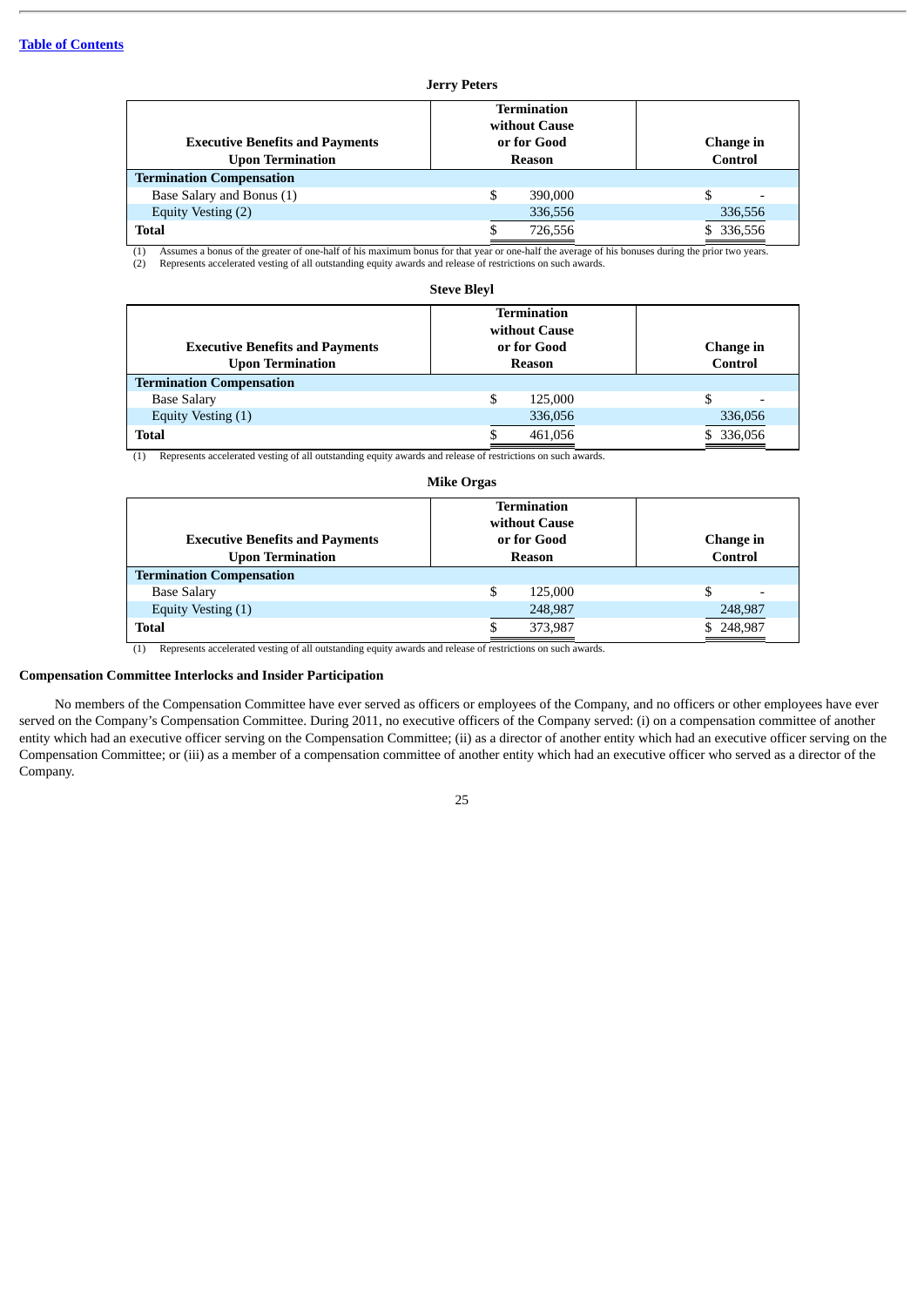# <span id="page-30-0"></span>**Compensation Risk Assessment**

With the help of its compensation consultant, in 2011 the Compensation Committee reviewed the Company's executive compensation policies and practices, and determined that the Company's executive compensation programs are not reasonably likely to have a material adverse effect on the Company. The Compensation Committee also reviewed the Company's compensation programs for certain design features which have been identified by experts as having the potential to encourage excessive risk-taking, including: (i) too much focus on equity; (ii) compensation mix overly weighted toward annual incentives; (iii) uncapped payouts; (iv) unreasonable goals or thresholds; or (v) steep payout cliffs at certain performance levels that may encourage short-term decisions to meet payout thresholds.

Moreover, the Compensation Committee determined that, for all employees, the Company's non-executive compensation programs do not encourage excessive risk and instead encourage behaviors that support sustainable value creation, as these programs are fully discretionary after performance for the relevant period has been achieved, recommended by senior management to the Compensation Committee and reviewed at such time to support the Company's goals and objectives.

# **EQUITY COMPENSATION PLANS**

<span id="page-30-1"></span>The following table sets forth, as of December 31, 2011, certain information related to our compensation plans under which shares of our Common Stock are authorized for issuance.

| <b>Plan Category</b>               | <b>Number of Securities to</b><br>be Issued upon<br>Exercise<br>of Outstanding<br><b>Options, Warrants and</b><br>Rights (a)                                                                               |    | Weighted-Average<br><b>Exercise Price of</b><br>Outstanding<br><b>Options, Warrants</b><br>and Rights | <b>Number of Securities Remaining</b><br><b>Available for Future Issuance</b><br>under Equity Compensation Plans<br>(Excluding Securities Reflected in<br>Column (a)) |
|------------------------------------|------------------------------------------------------------------------------------------------------------------------------------------------------------------------------------------------------------|----|-------------------------------------------------------------------------------------------------------|-----------------------------------------------------------------------------------------------------------------------------------------------------------------------|
| Equity compensation plans approved |                                                                                                                                                                                                            |    |                                                                                                       |                                                                                                                                                                       |
| by security holders (1)            | 772,499                                                                                                                                                                                                    | لا | 19.29                                                                                                 | 1,657,044                                                                                                                                                             |
| Equity compensation plans not      |                                                                                                                                                                                                            |    |                                                                                                       |                                                                                                                                                                       |
| approved by security holders (2)   | 350,000                                                                                                                                                                                                    | ٠D | 7.71                                                                                                  |                                                                                                                                                                       |
| <b>Total</b>                       | 1,122,499                                                                                                                                                                                                  |    |                                                                                                       | 1,657,044                                                                                                                                                             |
|                                    | The maximum number of charge that may be issued under the 2009 Equity Incentive Plan as option grants, restricted stock awards, restricted stock units, stock appreciation rights, direct charge issuances |    |                                                                                                       |                                                                                                                                                                       |

(1) The maximum number of shares that may be issued under the 2009 Equity Incentive Plan as option grants, restricted stock awards, restricted stock units, stock appreciation rights, direct share issuances and other stockincluded in the 2007 plan were 267,528 shares assumed in the October 2008 merger with VBV.

(2) In connection with the October 2008 merger with VBV, 150,000 fully-vested options were issued to Todd A. Becker on October 16, 2008 as an inducement grant pursuant to Mr. Becker's Employment Agreement. Grants were given to six individuals for a total of 260,000 options as inducement to enter into employment arrangements with Green Plains. A total of 60,000 of these options have been exercised or forfeited. All remaining options were fully vested at December 31, 2011.

# **PRINCIPAL SHAREHOLDERS**

# <span id="page-30-3"></span><span id="page-30-2"></span>**Holdings of Management and Principal Shareholders**

The following table sets forth certain information with respect to the beneficial ownership of the Company's Common Stock as of March 13, 2012 for: (i) each person or group (as that term is used in Section  $13(d)(3)$  of the Exchange Act) who is known by the Company to beneficially own more than five percent of the Company's Common Stock, (ii) each of the Company's directors, including the nominees for election as director, (iii) each of the Named Executive Officers, and (iv) all directors and executive officers, seventeen in number, as a group. On March 13, 2012, the Company had 29,586,672 shares of Common Stock outstanding. Except as noted below, the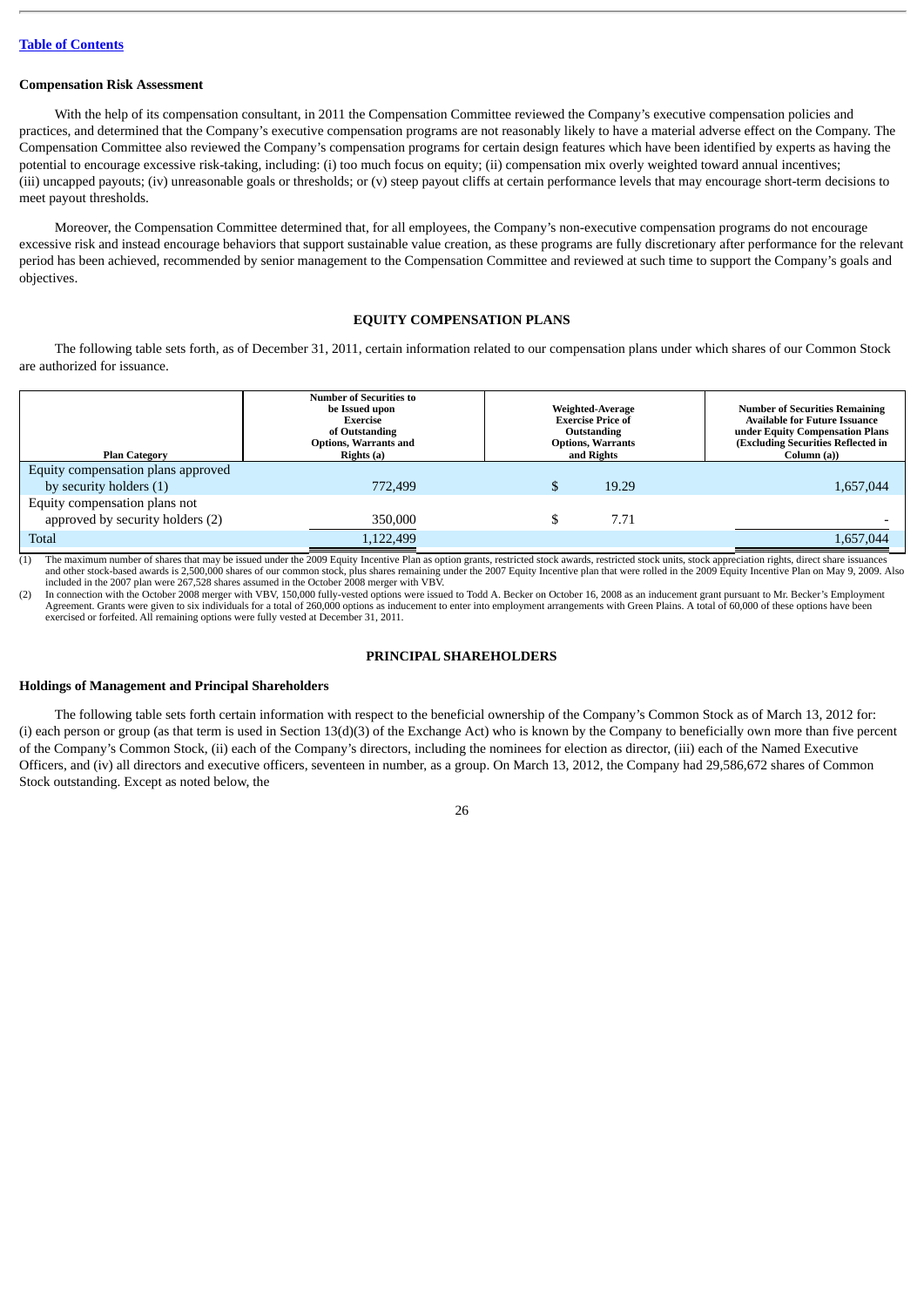persons listed below possess sole voting and investment power over their respective shares. The Shareholders' Agreement discussed above under "INFORMATION ABOUT THE BOARD OF DIRECTORS AND CORPORATE GOVERNANCE – Board of Directors" also provides certain registration rights with respect to the shares of Company Common Stock held by the parties. The Shareholders' Agreement is filed as Appendix F to the Company's Registration Statement on Form S-4 filed on September 5, 2008.

|                                          | <b>Shares</b>       |            |
|------------------------------------------|---------------------|------------|
|                                          | <b>Beneficially</b> | Percentage |
| Name and Address of Beneficial Owner (1) | Owned (2)           | of Total   |
| Wellington Management Company LLP (3)    | 2,500,461           | 8.5%       |
| 280 Congress Street                      |                     |            |
| Boston, MA 02210                         |                     |            |
| DNB Asset Management AS (3)              | 2,158,868           | 7.3%       |
| Ovre Slottsgate 3                        |                     |            |
| Oslo, Norway N-0021                      |                     |            |
| Wilon Holdings, S.A. (4)                 | 2,070,716           | 7.0%       |
| 53rd E Street                            |                     |            |
| <b>Urbanizacion Marbella</b>             |                     |            |
| MGM Tower 16th Floor                     |                     |            |
| Panama City, Republic of Panama          |                     |            |
| Alain Treuer (4)                         | 2,070,716           | 7.0%       |
| Dimensional Fund Advisors LP (3)         | 1,833,943           | 6.2%       |
| 6300 Bee Cave Road Building One          |                     |            |
| Austin, TX 78746                         |                     |            |
| Wayne B. Hoovestol (5)                   | 970,559             | 3.3%       |
| Todd A. Becker (6)                       | 674,422             | 2.3%       |
| Gary Parker (7)                          | 526,000             | 1.8%       |
| Brian Peterson (8)                       | 190,100             | $\ast$     |
| Jerry L. Peters (9)                      | 185,691             | $\ast$     |
| Steve Bleyl (10)                         | 162,464             | $\ast$     |
| Jeffrey S. Briggs (11)                   | 131,141             | $\ast$     |
| Michael C. Orgas (12)                    | 126,801             | $*$        |
| Gordon Glade (13)                        | 21,334              | ∗          |
| <b>Jim Anderson</b>                      | 6,000               | $*$        |
| James Crowley                            | 3,000               | $*$        |
| <b>Jim Barry</b>                         |                     | $*$        |
| Michael Walsh                            |                     |            |
| <b>Executive Officers and Directors</b>  | 5,268,105           | 17.4%      |
| as a Group $(17$ persons) $(14)$         |                     |            |

Less than 1%.

(1) Except where otherwise indicated, the address of the beneficial owner is deemed to be the same address as the Company.<br>(2) Beneficial ownership is determined in accordance with SEC rules and generally includes holding

Beneficial ownership is determined in accordance with SEC rules and generally includes holding voting and investment power with respect to the securities. Shares of Common Stock subject to options currently exercisable, or exercisable within 60 days, are deemed outstanding for computing the percentage of the total number of shares beneficially owned by the designated person, but are not deemed outstanding for computing the percentage for any other person. (3) Based on the amount reported in the respective Schedule 13G filing, as follows:

i. Wellington Management Company, LLP Schedule 13G filed on February 14, 2012. Shares are owned beneficially in its capacity as investment advisor with shared voting power over 2,021,996 of the shares and the power to dispose all of the shares.

ii. DNB Asset Management AS Schedule 13G filed on February 8, 2012. Shares owned by an investment manager of a number of funds, which disclaims beneficial ownership of these shares except to the extent of management fees, performance fees or other fees received as investment manager.

iii. Dimensional Fund Advisors LP ("DFA") Schedule 13G filed on February 13, 2012. In its role as investment advisor, sub-advisor and/or manager, DFA may be deemed to be beneficial owner of these shares, but it disclaims beneficial ownership of these shares.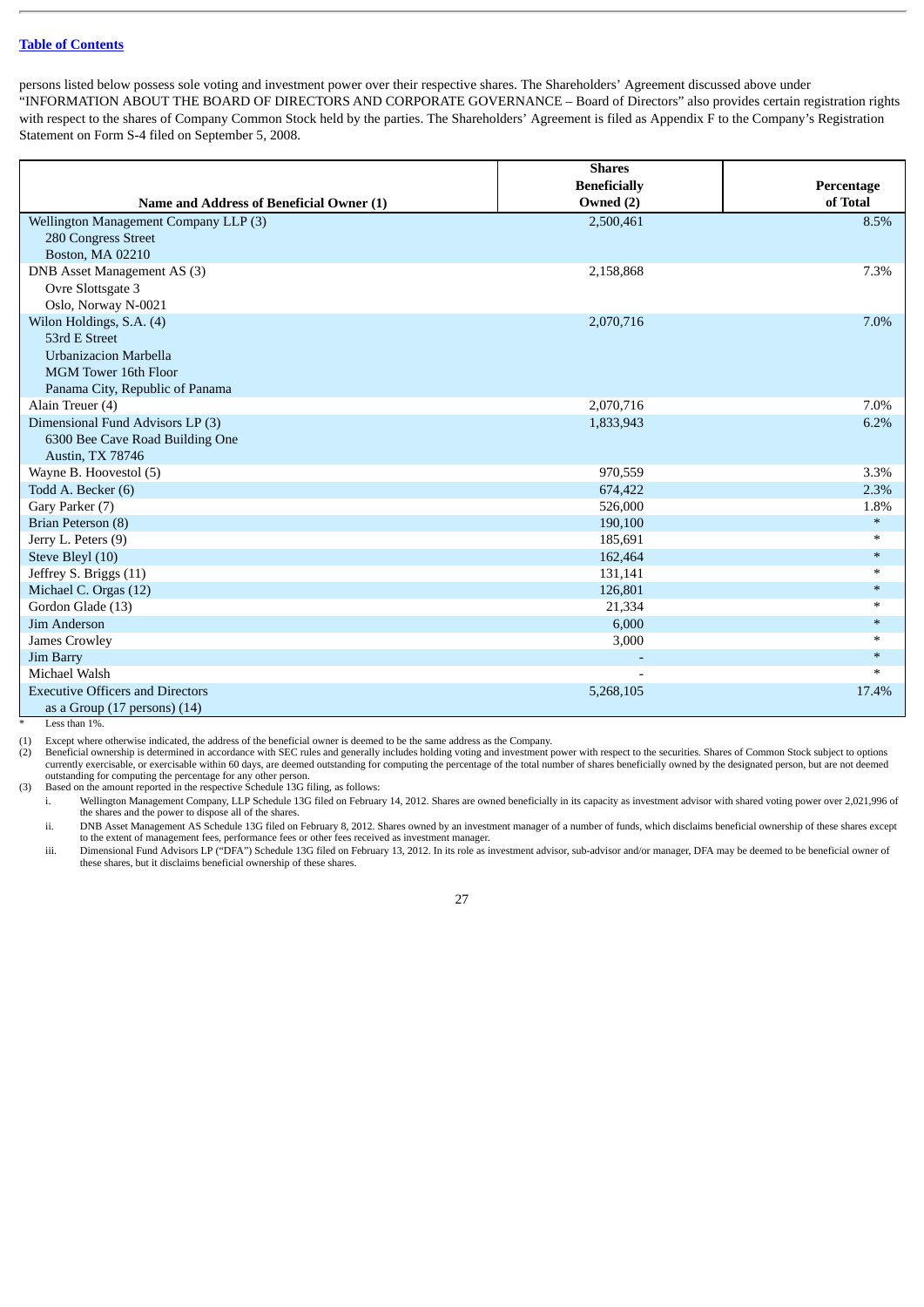- Based on Amendment No. 2 to its Schedule 13D filed on March 23, 2010 with the SEC. Excludes shares beneficially owned by NTR and Wayne Hoovestol that may be beneficially owned by Wilon, but which Wilon disclaims beneficial ownership of such shares except to the extent of its pecuniary interest. All 2,070,716 shares are owned by Wilon. Although Alain Treuer has voting and investment power with respect to the shares owned by Wilon, he disclaims beneficial ownership of the shares owned by Wilon, except to the extent of his pecuniary interest therein.
- (5) Based on Amendment No. 1 to his Schedule 13D filed on March 23, 2010 with the SEC. Excludes shares beneficially owned by NTR and Wilon that may be beneficially owned by Mr. Hoovestol, but which Mr. Hoovestol disclaims beneficial ownership of such shares except to the extent of his pecuniary interest. Includes 30,000 shares owned by Mr. Hoovestol's wife and options exercisable within 60 days of March 13, 2012 for 50,000 shares.
- (6) Includes options exercisable within 60 days of March 13, 2012 for 225,000 shares.
- 
- (7) Includes 494,000 shares owned by an entity of which Mr. Parker has 100% ownership.<br>(8) Includes options exercisable within 60 days of March 13, 2012 for 60,000 shares. Also includes 15,000 shares that Mr. Peterson owns
- Includes options exercisable within 60 days of March 13, 2012 for 110,000 shares. (10) Includes options exercisable within 60 days of March 13, 2012 for 50,000 shares.
- (11) Includes options exercisable within 60 days of March 13, 2012 for 12,500 shares.
- (12) Includes options exercisable within 60 days of March 13, 2012 for 50,000 shares.
- (13) Includes 17,334 shares owned by entities in which Mr. Glade has ownership.
- (14) Includes options exercisable within 60 days of March 13, 2012 totaling 632,500 shares for executive officers and directors (including holdings of Wilon Holdings, S.A.) as a group.

# **CERTAIN RELATIONSHIPS AND RELATED PARTY TRANSACTIONS**

# <span id="page-32-1"></span><span id="page-32-0"></span>**Policies and Procedures Regarding Related Party Transactions**

The Board has adopted a written policy governing related party transactions. The related party policy requires the Audit Committee to review each Related Party Transaction (defined below) and determine whether it will approve or ratify such transaction.

For purposes of the related party policy, a "Related Party Transaction" is any transaction, arrangement or relationships with a Related Party (defined below) where the aggregate amount involved is expected to exceed \$120,000 in any calendar year. "Related Party" includes (a) any person who is or was (at any time during the last year) an executive officer, director or nominee for election as a director; (b) any person or group who is a beneficial owner of more than 5% of the Company's voting securities; (c) any immediate family member of a person described in provisions (a) or (b) of this sentence; or (d) any entity in which any of the foregoing persons is employed, is a partner or has a greater than 10% beneficial ownership interest. Certain smaller specified transactions are deemed preapproved by the Audit Committee.

In determining whether a Related Party Transaction will be approved or ratified, the Audit Committee may consider factors such as (a) the extent of the Related Party's interest in the transaction; (b) the availability of other sources of comparable products or services; (c) whether the terms are competitive with terms generally available in similar transactions with persons that are not Related Parties; (d) the benefit to the Company; and (e) the aggregate value of the transaction.

# <span id="page-32-2"></span>**Related Party Transactions**

# *Commercial Contracts*

Three subsidiaries have executed separate financing agreements for equipment with AXIS Capital Inc. Gordon F. Glade, President and Chief Executive Officer of AXIS Capital is a member of the Company's Board of Directors. Totals of \$0.5 million and \$1.1 million were included in debt at December 31, 2011 and 2010, respectively, under these financing arrangements. Payments, including principal and interest, totaled \$0.7 million, \$0.7 million and \$0.6 million for the years ended December 31, 2011, 2010 and 2009, respectively. The highest amount outstanding during the fiscal year ended December 31, 2011 was \$1.1 million and the weighted average interest rate for all financing agreements is 6.9%.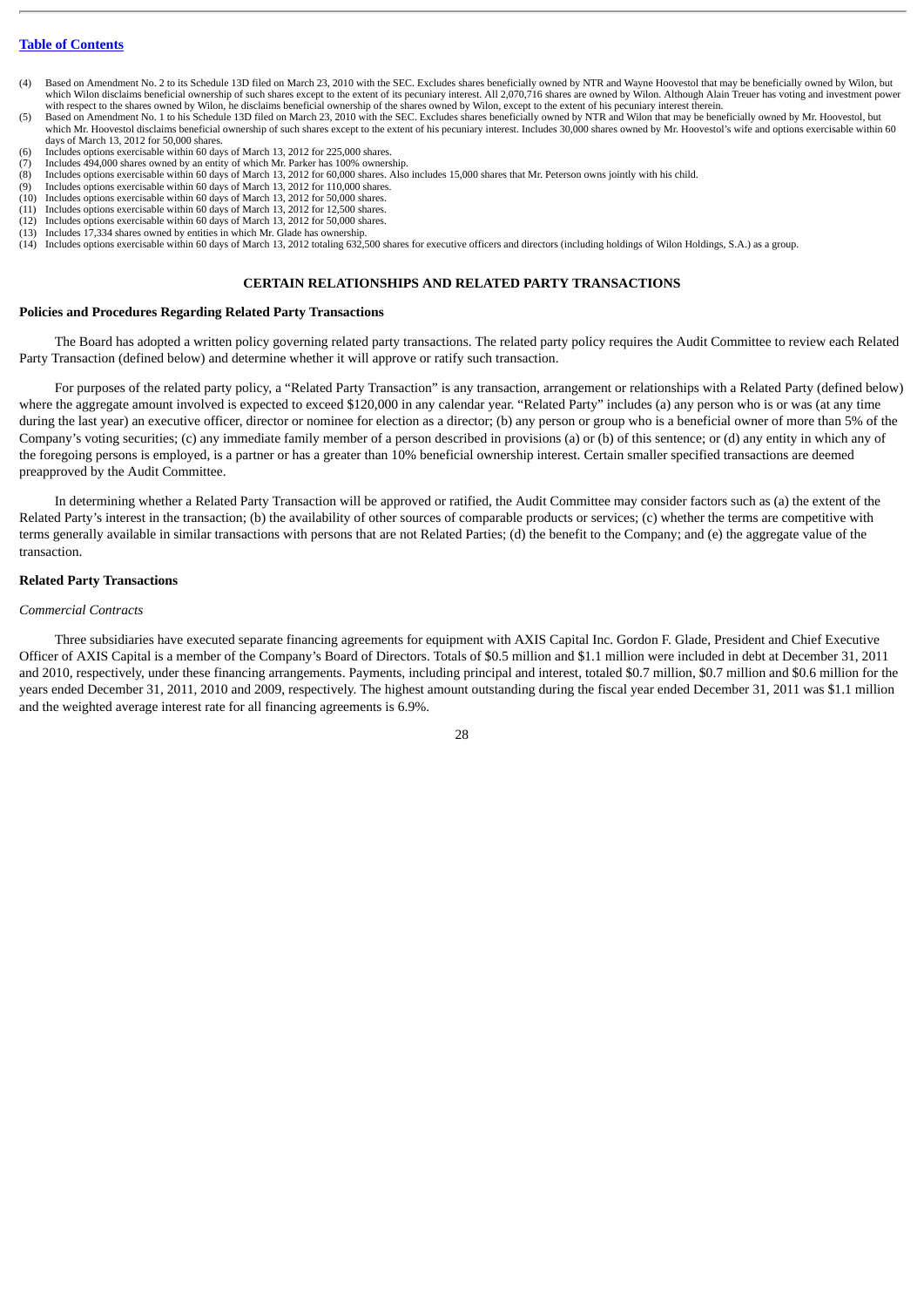The Company has entered into ethanol purchase and sale agreements and throughput agreements with Center Oil Company. Gary R. Parker, President and Chief Executive Officer of Center Oil, is a member of the Company's Board of Directors. During the year ended December 31, 2011, cash receipts from Center Oil totaled \$146.9 million and payments to Center Oil totaled \$8.7 million on these contracts. During the year ended December 31, 2010, cash receipts from Center Oil totaled \$81.6 million and payments to Center Oil totaled \$6.3 million on these contracts. During the year ended December 31, 2009, cash receipts and payments totaled \$112.0 million and \$15.5 million, respectively, on these contracts. In October 2011, the Company also entered into an operating lease agreement with Center Oil in which the Company will pay \$42 thousand per month for the lease of 35 railcar tanks. The agreement is effective through September 30, 2013. The Company had \$1.0 million and \$6.1 million included in accounts receivable at December 31, 2011 and 2010, respectively, \$69 thousand in outstanding payables at December 31, 2011 and no outstanding payables under these agreements at December 31, 2010.

# *Aircraft Lease*

The Company has entered into an agreement with Hoovestol, Inc. for the lease of an aircraft. Wayne B. Hoovestol, President of Hoovestol Inc., is Chairman of the Company's Board of Directors. The Company has agreed to pay \$6,667 per month for use of up to 100 hours per year of the aircraft. Any flight time in excess of 100 hours per year will incur additional hourly-based charges. For the years ended December 31, 2011, 2010 and 2009, payments related to this lease totaled \$149 thousand, \$67 thousand and \$6 thousand, respectively, and at December 31, 2011 and 2010, the Company did not have any outstanding payables related to this lease.

# *Secondary Offering and Stock Repurchase*

On March 1, 2012, the Company entered into an Underwriting Agreement with Jefferies & Company, Inc. (the "Underwriter") and an affiliate of NTR plc (the "Selling Shareholder") relating to the offer and sale of 3,000,000 shares of the Company's Common Stock, par value \$0.001 per share. The Selling Shareholder also granted the Underwriter a 30-day option to purchase an additional 450,000 shares, which was exercised by the Underwriter on March 1, 2012. The Company did not receive any of the proceeds from the offering. The offering closed on March 6, 2012. On March 9, 2012, the Company repurchased 3.7 million shares of its Common Stock from the Selling Shareholder at a price of \$10.06 per share. The Company repurchased 1.0 million shares with cash and issued a one-year note bearing 5% interest per annum for the remaining 2.7 million shares. The \$27.2 million note is secured by the shares repurchased and the Company's interest in Green Plains Shenandoah LLC.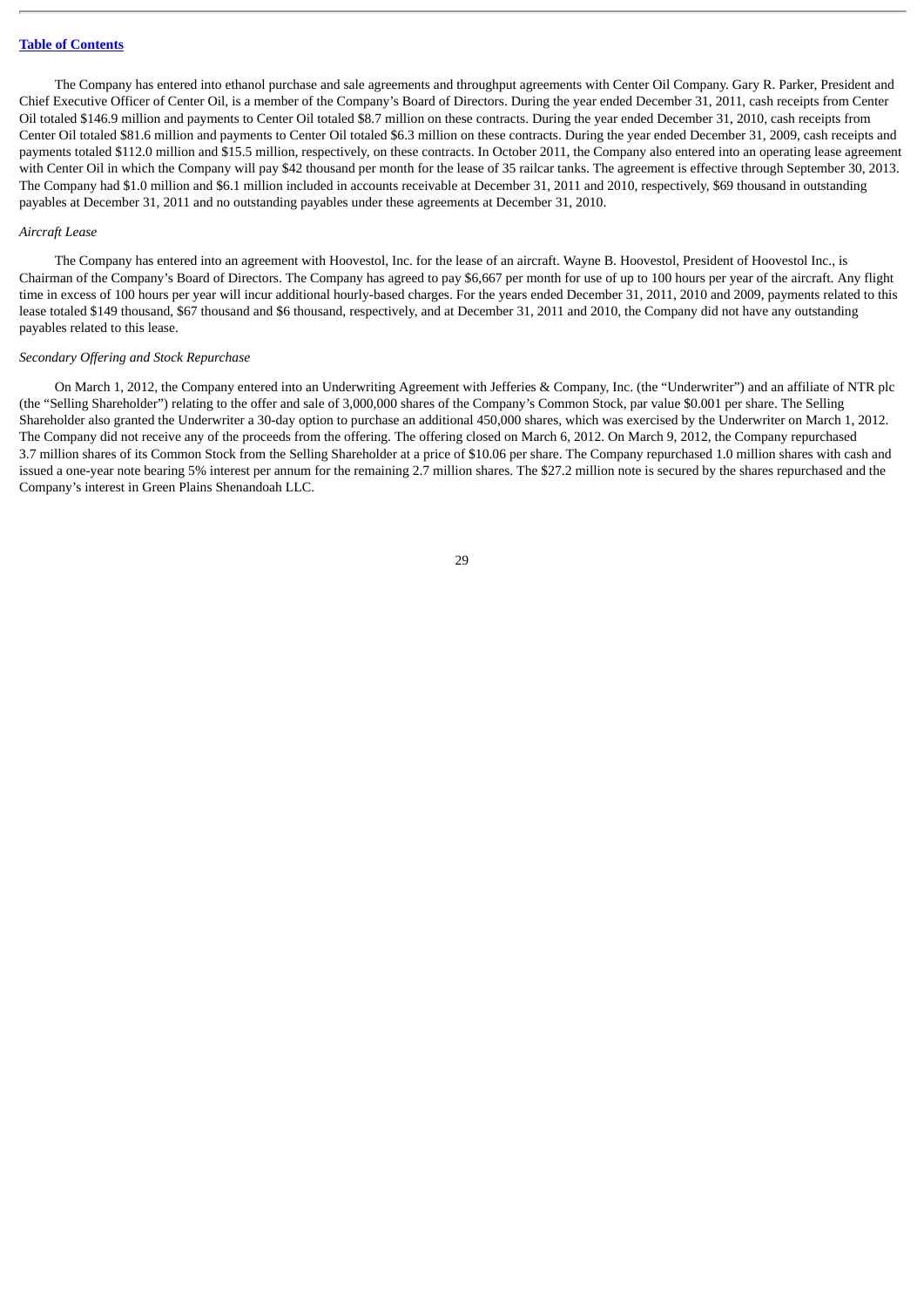# **PROPOSAL 2**

# **APPROVAL OF THE AMENDMENT TO THE GREEN PLAINS RENEWABLE ENERGY, INC. ARTICLES OF INCORPORATION**

# <span id="page-34-1"></span><span id="page-34-0"></span>**Overview**

The Company's articles of incorporation currently authorize the issuance of 75,000,000 shares of Common Stock and no preferred stock. The Company is seeking shareholder approval to amend its articles of incorporation authorizing the addition of 50,000,000 shares of preferred stock ("Preferred Stock"), which would increase the total number of shares of capital stock that the Company would have the authority to issue to 125,000,000 shares. The Board has unanimously approved the amendment. Issuance of shares of Preferred Stock in the future, and the terms, powers, rights and conditions of the same, would be at the discretion of the Board.

The amendment to the Company's articles of incorporation will provide that 50,000,000 shares of Preferred Stock of the Company may be issued from time to time in one or more series, the shares of each series to have such designations, powers, rights and preferences and qualifications, limitations or restrictions thereon, as expressed in the resolution or resolutions providing for the issue of such series, adopted by the Board. This will include matters such as voting rights (if any), dividend rights, redemption, conversion features and dissolution rights. Accordingly, if approved, the Board will have authority, subject to the limitations prescribed by the Iowa Business Corporation Act, to authorize the issuance of one or more series of Preferred Stock without further shareholder approval. The amendment also states that, unless set forth in the resolutions of the Board authorizing the Preferred Stock, the Preferred Stock shall have no voting rights and all voting power shall be held by the Common Stock.

The text of the form of proposed amendment to the Company's articles of incorporation is set forth below. If approved, the amendment will become effective upon its filing with the State of Iowa.

# <span id="page-34-2"></span>**Reasons for Authorizing the Company to Issue Preferred Stock**

The Board believes that it is desirable for the Company to have the ability to issue preferred stock, and for the Board to have authority to issue the shares of preferred stock in one or more series, and to set the terms and conditions of the same without further shareholder approval for a number of reasons, including:

- *Added Flexibility for Corporate Financing*. Preferred shares are a hybrid security and can have features of both debt securities and common stock. The availability of preferred shares would allow the Company flexibility as it seeks future financing. It would, among other things, allow the Company to offer preferred securities, carrying dividend and liquidation preferences, among other attributes, as an incentive for financial support. Preferred shares could be offered as an alternative to debt, or in combination therewith.
- *Ability to Use for Acquisitions or Mergers*. In the event the Company identifies an appropriate acquisition or merger candidate, the Company would have added flexibility to structure the purchase to include preferred stock as consideration in addition to, or in lieu of, cash.
- *To Exchange for Outstanding Debt Securities*. The availability of preferred stock could allow the Company to seek to reduce or restructure debt by offering a preferred equity alternative.

The Company has no plans or arrangements at this time to issue any shares of Preferred Stock if this proposal is approved.

# <span id="page-34-3"></span>**Effects and Risks of the Authorization of Preferred Stock**

*Dilution to Existing Shareholders*. The issuance of any additional shares, common or preferred, would have a dilutive effect on existing shareholders. The availability of additional free-trading shares could have a direct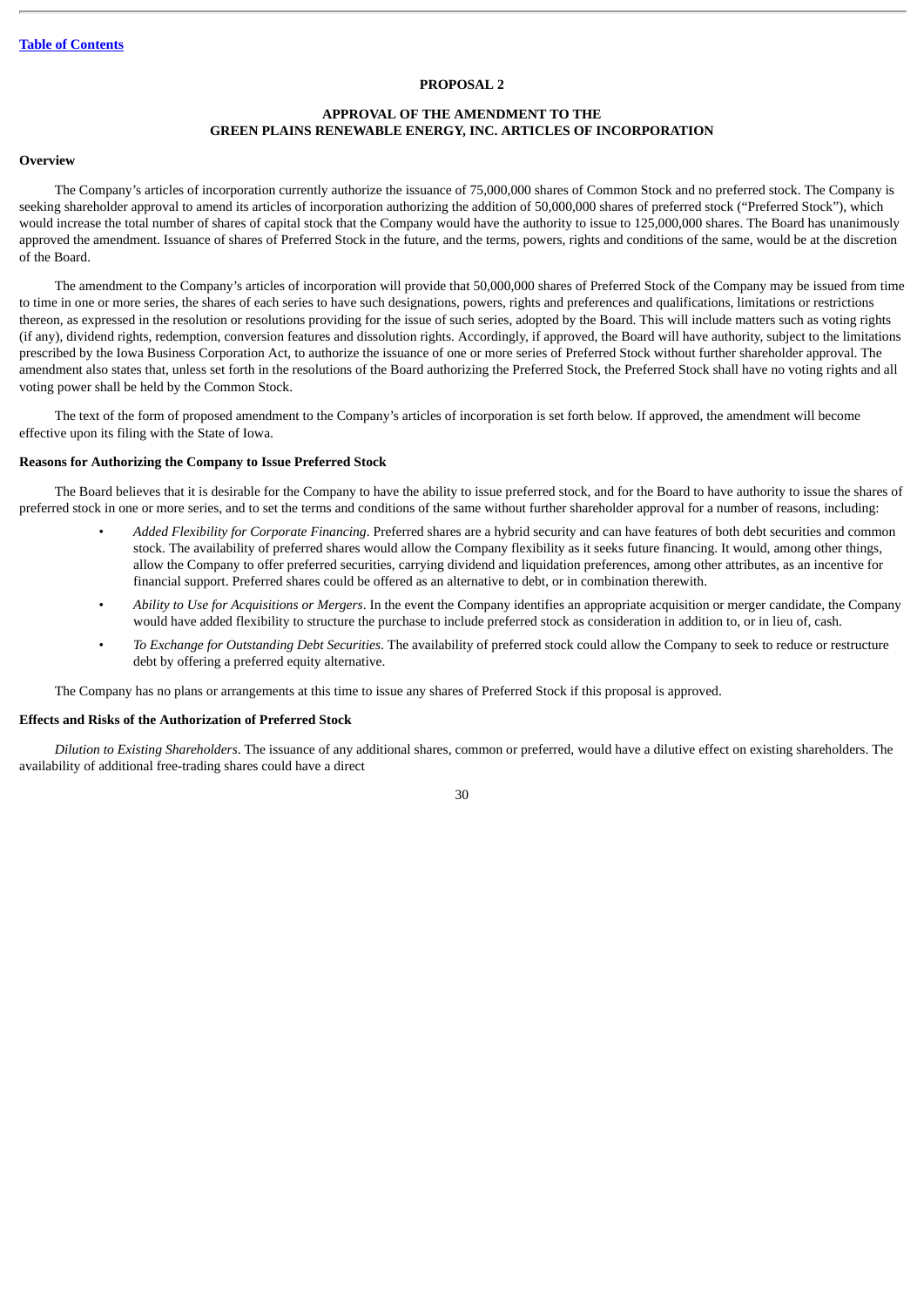impact on the price of the Company's securities. If, in designating the rights of any series of preferred shares, the Company determines that such shares may be converted into shares of the Company's Common Stock, the Common Stock issued upon that conversion would dilute the outstanding shares and, if freelytradable, could have an adverse effect on the price and volume of the Company's shares. In addition, in a liquidation, the holders of preferred stock may be entitled to receive a certain amount per share of its preferred stock before the holders of Common Stock receive any distribution.

*The Issuance of Preferred Stock Could Adversely Affect the Price of the Company's Common Shares*. If preferred shares are issued, they would likely have rights that are superior to the common shares on such issues as dividends and liquidation. In addition, they may be convertible into shares of Common Stock, which would dilute the number of common shares outstanding and could have a negative effect on the trading price of the Company's Common Stock.

*Board Discretion to Issue Preferred Shares*. If the proposed amendment to the Company's articles of incorporation is approved by the shareholders, the Board will have the right, in its discretion, to determine whether and when preferred shares are issued, and the rights and preferences of such shares. Shareholders would not be able to determine the rights and preferences of such shares. The alternative would be for the Company to seek shareholder approval of the rights and preferences of a given series of preferred shares at the time the Company seeks to issue shares of that series. Seeking shareholder approval would be impractical because it would be costly and take an extended amount of time. Moreover, given that dividend rates associated with preferred shares are closely tied to prevailing market interest rates at the time the shares are issued, a substantial time delay in issuing preferred shares could prevent the Company from taking advantage of a favorable interest rate environment.

*Antitakeover Effects*. The Company could also issue shares of preferred stock that may, depending on the terms of such series, make it more difficult or discourage an attempt to obtain control of the Company by way of a merger, tender offer, proxy contest or other means. Such shares could also be privately placed with purchasers favorable to the Board in opposing such takeover actions. In addition, the Board could authorize holders of a series of preferred stock to vote either separately as a class or with the holders of its common stock on the election of all or some of the members of the Board, and on any merger, sale or exchange of assets by the Company or any other extraordinary corporate transaction. The issuance of new shares also could be used to dilute the stock ownership of a person or entity seeking to obtain control of the Company should the Board consider the action of such entity or person not to be in the best interest of the Company's shareholders and, including by the implementation of a shareholder rights plan, could be used to entrench then current management or deter an attempt to replace the Board.

# <span id="page-35-0"></span>**Required Vote and Recommendation of the Board of Directors**

The affirmative vote of a majority of the votes cast at the Annual Meeting by the holders of the Common Stock, assuming a quorum is present, is required to approve Proposal 2. Since only votes cast count for this purpose, broker non-votes and abstentions will not affect the outcome of the voting on this proposal.

# <span id="page-35-1"></span>**No Appraisal Rights**

Under the Iowa Business Corporation Act, shareholders are not entitled to dissenter's rights with respect to this proposed amendment to the Company's articles of incorporation.

# <span id="page-35-2"></span>**Text of Amendment**

The text of the proposed amendment to the Company's articles of incorporation, which will replace the existing Article II, is set forth below.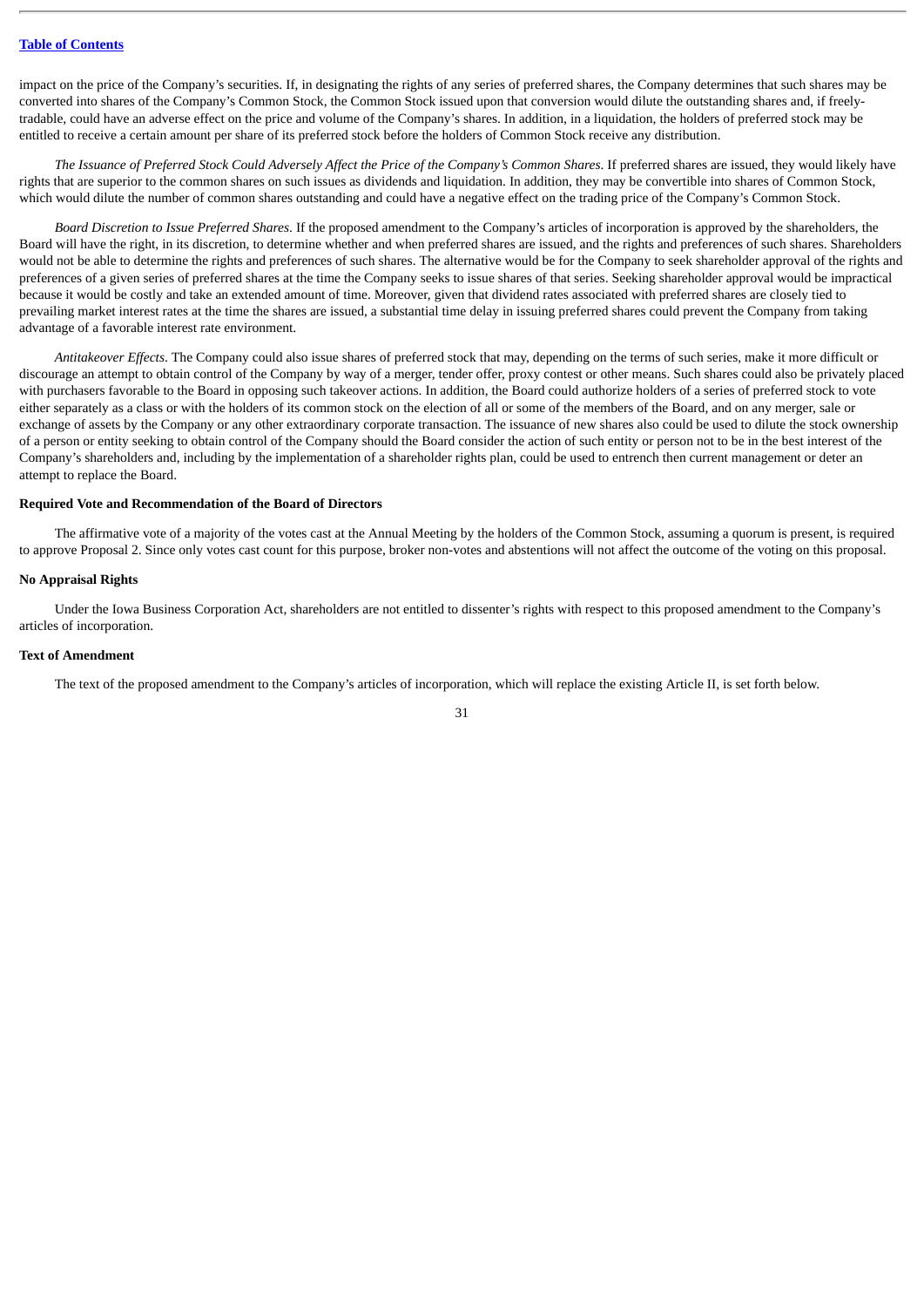# **ARTICLE II SHARES**

Section 1. Authorized Shares. The total number of shares of capital stock which the Corporation shall have the authority to issue is 125,000,000, consisting of:

(a) 75,000,000 shares designated as Common Stock, par value of one cent (\$0.01) per share ("Common Stock"; issued and outstanding shares of Common Stock shall be referred to herein as "Common Shares"); and

(b) 50,000,000 shares designated as Preferred Stock, par value of one cent (\$0.01) per share ("Preferred Stock"; issued and outstanding shares of Preferred Stock shall be referred to herein as "Preferred Shares"); and

The Common Stock and the Preferred Stock are referred to collectively as the "Capital Stock" and shall have the rights, preferences and limitations set forth herein.

Section 2. Preferred Stock. The Board of Directors is authorized to divide the shares of Preferred Stock into one or more series, within the limitations set forth in the Act, for such consideration as the Board of Directors may determine, to establish for each such series the number of shares to be included and to fix the designations, powers, rights and preferences of the shares of each such series, and the qualifications, limitations and restrictions thereof including, without limitation, voting rights (if any), dividend rights, dissolution rights, conversion rights, exchange rights and redemption rights thereof, as shall be stated and expressed in a resolution or resolutions adopted by the Board of Directors providing for the issuance of such series of Preferred Stock, in compliance with the Act. Upon such compliance, the resolution of the Board of Directors establishing and designating the series and fixing and determining the relative rights and preferences thereof shall become effective and shall constitute an amendment of these Second Amended and Restated Articles of Incorporation.

Section 3. Voting Rights. Except as otherwise provided by the Act, as the same may be amended and supplemented (i) except as set forth in (ii) below, all of the voting power of the stockholders of the Corporation shall be vested in the holders of the Common Stock, with each holder of Common Stock having one vote for each share held by such holder on all matters to be voted upon by the stockholders of the Corporation and (ii) the holders of the Preferred Shares shall, in respect of such shares, have no voting rights except as set forth in the applicable resolutions of the Board of Directors providing for such Preferred Shares. Cumulative voting shall not be permitted or be effective at any meeting of shareholders.

# **THE BOARD OF DIRECTORS RECOMMENDS A VOTE "FOR" PROPOSAL 2.**

# **INDEPENDENT PUBLIC ACCOUNTANTS**

# <span id="page-36-1"></span><span id="page-36-0"></span>**Fees**

For the years ended December 31, 2011 and 2010, KPMG was the Company's independent auditor. The following table sets forth aggregate fees billed to the Company for professional services rendered by KPMG for the years ended December 31, 2011 and 2010.

|                           | 2011                     | 2010                     |
|---------------------------|--------------------------|--------------------------|
| <b>Audit Fees</b>         | \$520,227                | \$514,965                |
| <b>Audit-Related Fees</b> | $\overline{\phantom{a}}$ | $\overline{\phantom{a}}$ |
| Tax Fees                  | $\overline{\phantom{0}}$ | $\overline{\phantom{0}}$ |
| All Other Fees            | $\overline{\phantom{a}}$ | $\overline{\phantom{0}}$ |
| <b>Total</b>              | \$520,227                | \$514,965                |
|                           |                          |                          |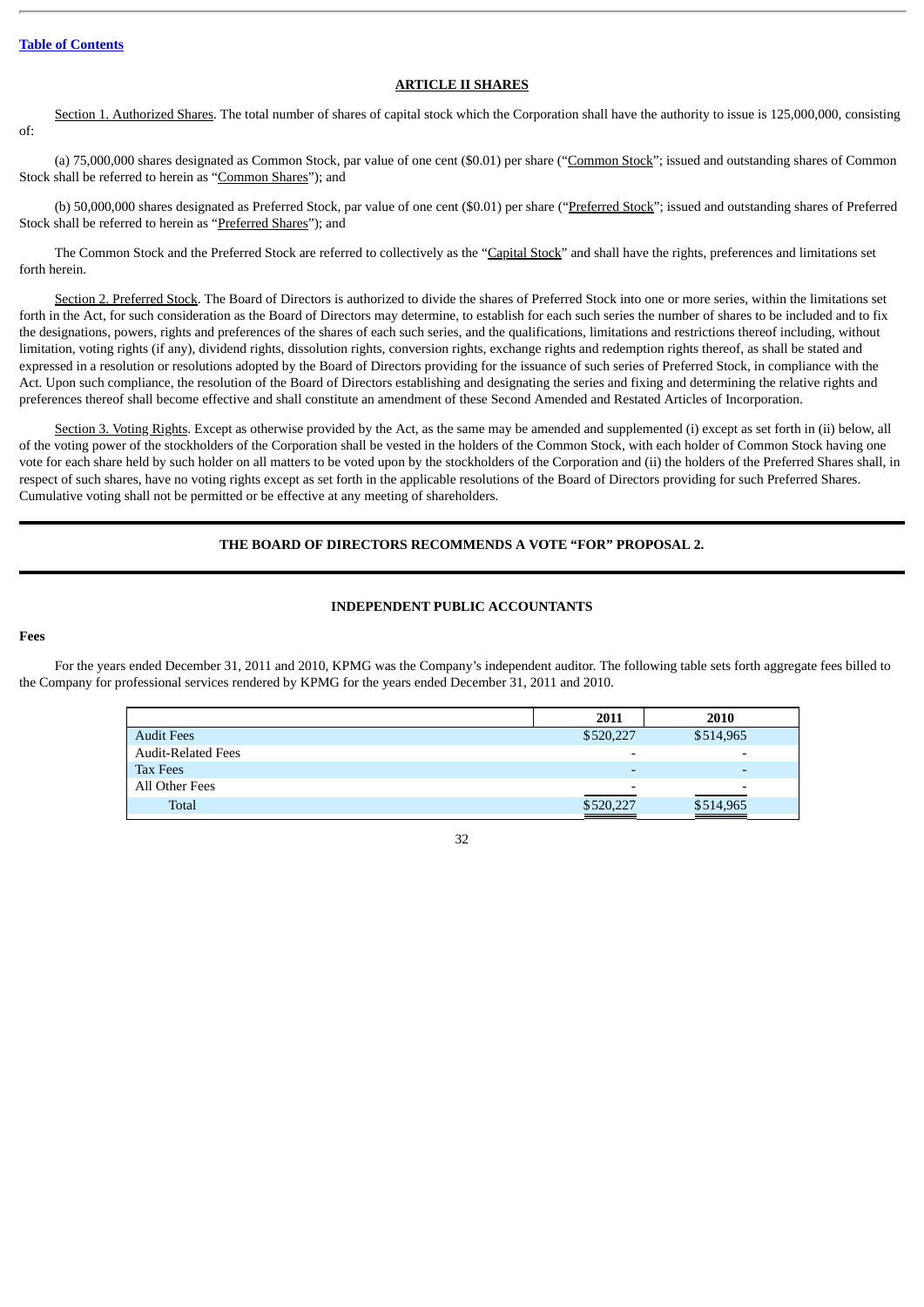*Audit Fees.* Audit fees were for professional services rendered for the annual audit of the Company's consolidated financial statements, quarterly reviews of the Company's consolidated financial statements, reviews of other Company filings with the SEC, and other fees that are normally provided by the independent auditor in connection with statutory and regulatory filings or engagements.

*Audit-Related Fees.* Audit-related fees are for professional services rendered for assurance and related services that were reasonably related to the performance of the audit or review of the Company's consolidated financial statements, other than those previously reported under "Audit Fees." There were no audit-related fees billed by KPMG in 2011 or 2010 not otherwise disclosed.

*Tax Fees.* Tax fees are for professional services rendered for tax compliance, tax advice and tax planning. The Company did not utilize KPMG for tax services in 2011 or 2010.

*All Other Fees.* All other fees include other products and services that are not otherwise disclosed. There were no other fees billed by KPMG in 2011 or 2010.

# <span id="page-37-0"></span>**Pre-Approval of Audit and Non-Audit Services**

The Company has adopted policies and procedures for pre-approval of all audit and non-audit services to be provided to the Company by its independent auditor. It is the Company's policy that the Audit Committee pre-approve all audit, tax and other non-audit services. A proposal for audit or non-audit services must include a description and purpose of the services, estimated fees and other terms of the services. To the extent a proposal relates to non-audit services, a determination that such services qualify as permitted non-audit services and an explanation as to why the provision of such services would not impair the independence of the independent auditor are also required.

All of the services provided by KPMG during 2011 and 2010 were approved in advance by the Company's Audit Committee. The Audit Committee has considered whether the provision of the services performed by the Company's principal accountant is compatible with maintaining the principal accountant's independence.

# <span id="page-37-1"></span>**Availability of Accountants**

Representatives from KPMG are expected to be present at the Annual Meeting, and they will have the opportunity to make a statement if they desire to do so. Such representatives are also expected to be available to respond to appropriate questions.

# **AUDIT COMMITTEE REPORT**

<span id="page-37-2"></span>The Company has an Audit Committee established in accordance with section 3(a)(58)(A) of the Securities Exchange Act of 1934. The Board of Directors has designated Mr. James Crowley as its audit committee financial expert as defined in Rule 407(d)(5) of Regulation S-K. Mr. Crowley also serves as the Audit Committee Chairman.

Management is responsible for the Company's internal controls and the financial reporting process. The independent accountants are responsible for performing an independent audit of the Company's internal control over financial reporting and an independent audit of the Company's financial statements in accordance with generally accepted auditing standards and to issue reports thereon. The Audit Committee's responsibility is to monitor and oversee these processes.

The Audit Committee has reviewed and discussed with management the Company's audited consolidated financial statements for the year ended December 31, 2011, which has primary responsibility for the financial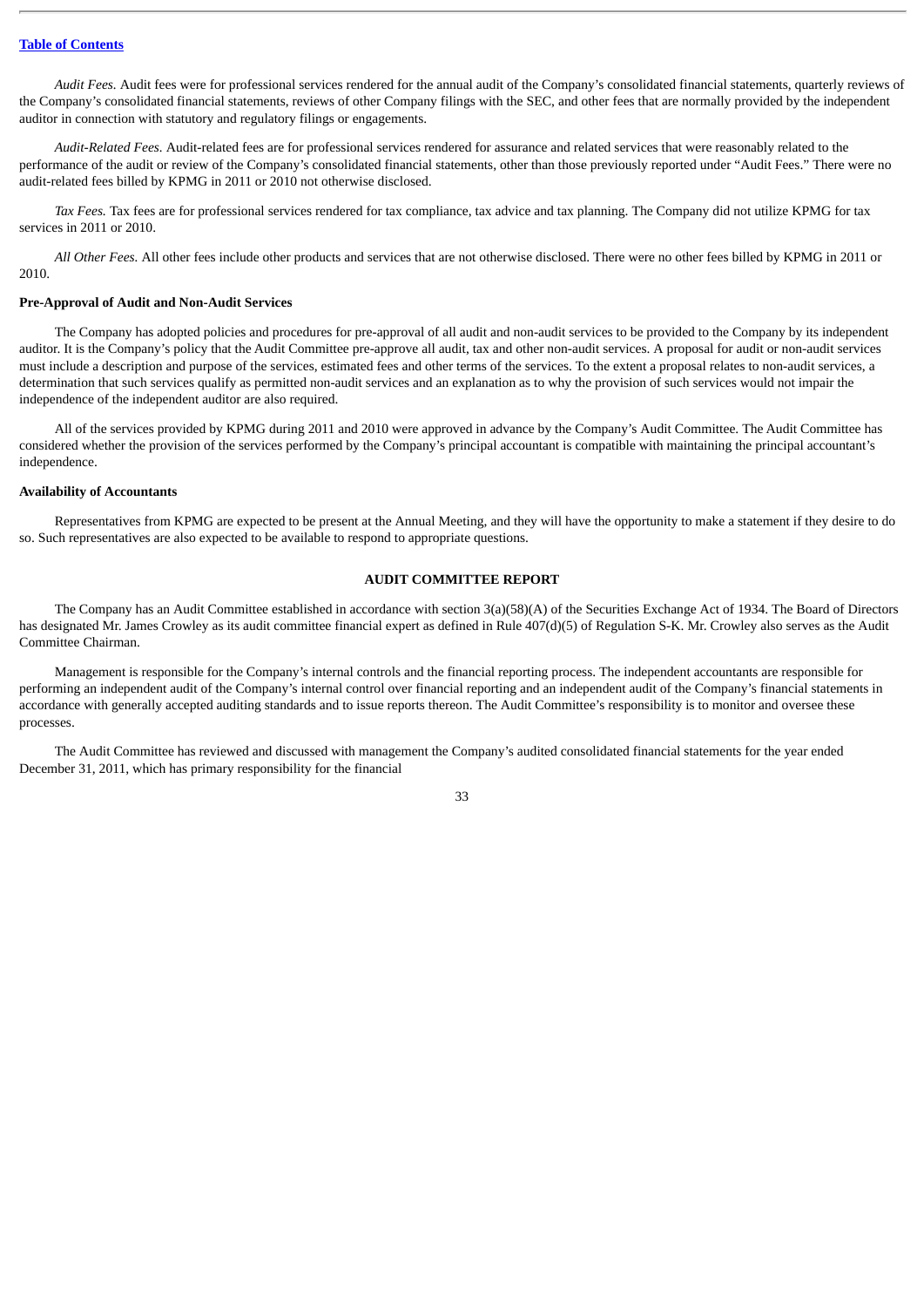statements. KPMG, the Company's independent auditor for the year ended December 31, 2011, is responsible for expressing an opinion as to whether the Company's audited consolidated financial statements are presented fairly in all material respects in conformity with generally accepted accounting principles. The Audit Committee met with KPMG and Company management to discuss the Company's financial reports. The Audit Committee discussed with KPMG the matters required to be discussed by Statement of Auditing Standard No. 61 (Communication with Audit Committees), as may be modified or supplemented. Additionally, the Audit Committee received the written disclosures and the letter from KPMG required to be delivered to them under the applicable requirements of the Public Company Oversight Board regarding communications concerning independence, and the Audit Committee considered whether KPMG maintained its independence during the year ended December 31, 2011. Based on these discussions, the Audit Committee recommended to the Board of Directors that the audited consolidated financial statements be included in the Company's report on Form 10-K for the year ended on December 31, 2011.

Respectfully submitted,

James Crowley, Chairman Jim Anderson Gordon Glade Brian Peterson

# **SECTION 16(a) BENEFICIAL OWNERSHIP REPORTING COMPLIANCE**

<span id="page-38-0"></span>Section 16(a) of the Exchange Act requires the Company's directors, executive officers and persons who beneficially own more than 10% of the Company's Common Stock to file initial reports of ownership and reports of changes in ownership with the SEC. Such persons are required by SEC regulations to furnish the Company with copies of all Section 16(a) forms filed by such persons.

Based on a review of such forms received by the Company, the Company believes that all of its directors, executive officers and 10% shareholders complied in a timely manner with the Section 16(a) filing requirements for the Company's most recent calendar year with the exception of forms filed to report restricted stock grants received by officers in March 2011 for 2010 performance. The grants received on March 7, 2011 were reported on March 11, 2011 on Form 5 for the following officers: Todd Becker, Jeff Briggs, Jerry Peters, Steve Bleyl, Mike Orgas, Michelle Mapes, Tom Pauldine and Edgar Seward.

# **OTHER MATTERS**

# <span id="page-38-2"></span><span id="page-38-1"></span>**Annual Report**

**This Proxy Statement and the Company's Annual Report, which includes financial and other information about the activities of the Company, but** is not to be deemed a part of the proxy soliciting material are available at our website at *www.gpreinc.com*. Additionally, you may access our Proxy **Statement at** *www.edocumentview.com/GPRE***. The Company's annual reports on Form 10-K, quarterly reports on Form 10-Q, current reports on Form 8-K and amendments to those reports filed or furnished pursuant to Section 13(a) or 15(d) of the Exchange Act are available free of charge on the Company's website at** *www.gpreinc.com* **as soon as reasonably practicable after the Company files or furnishes such information electronically with the SEC. A copy of the annual report on Form 10-K and the exhibits filed with the Company's annual report on Form 10-K will be mailed to shareholders without charge upon written request to Green Plains Renewable Energy, Inc., Attention: Michelle S. Mapes, Corporate Secretary, 450 Regency Parkway, Suite 400, Omaha, Nebraska 68114. Such requests must include a good faith representation that the requesting party was either a holder of record or beneficial owner of the Company's Common Stock on March 13, 2012. The information found on the Company's website is not part of this or any other report the Company files with or furnishes to the SEC.**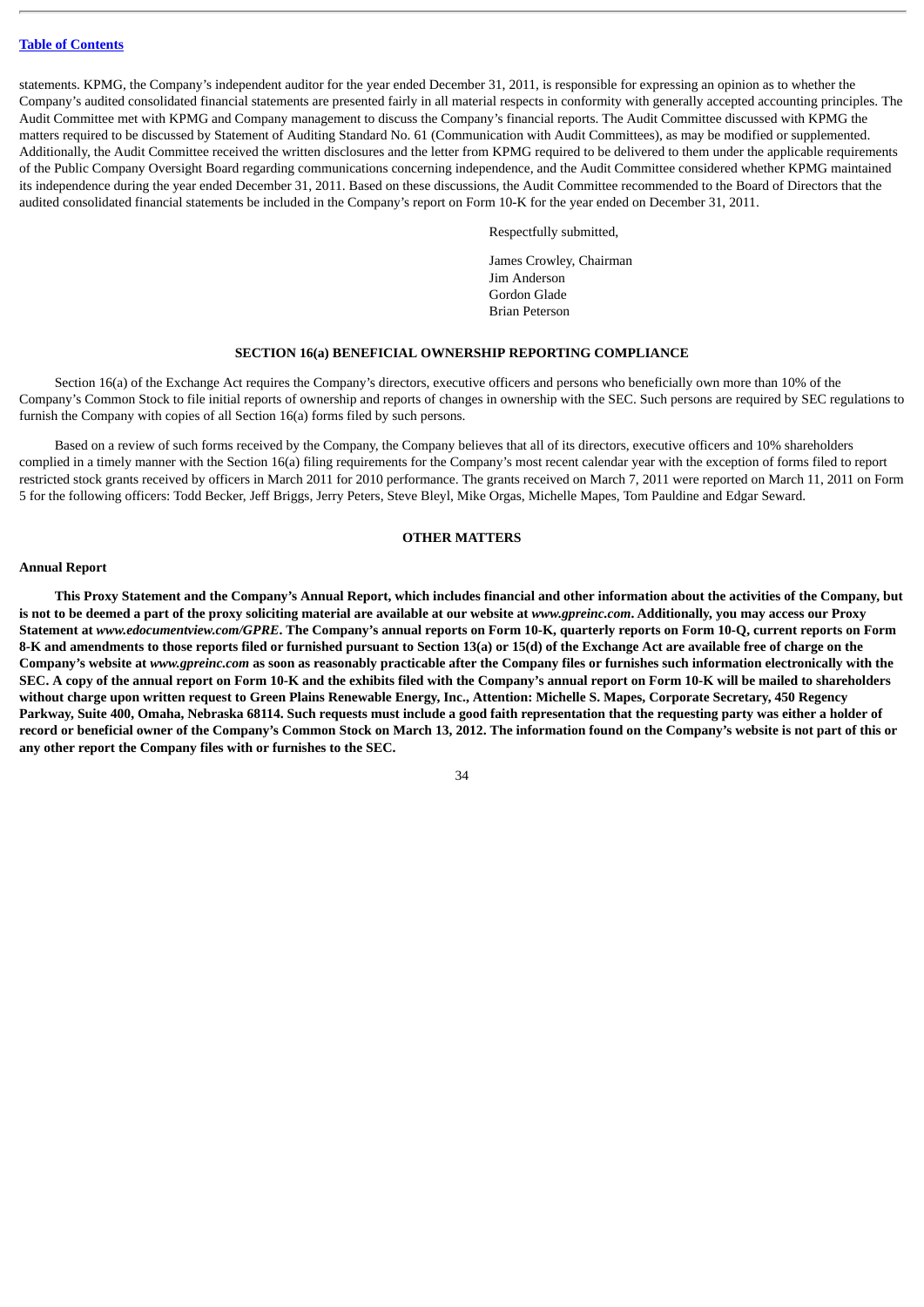# <span id="page-39-0"></span>**Shareholder Proposals**

Pursuant to Rule 14a-4(c) under the Exchange Act, if the Company does not receive advance notice of a shareholder proposal to be raised at its next annual meeting of shareholders in accordance with the requirements of the Company's bylaws, the proxies solicited by the Company may confer discretionary voting authority to vote proxies on the shareholder proposal without any discussion of the matter in the proxy statement. The Company's bylaws provide that timely written notice of a shareholder proposal must be delivered to, or mailed and received by, the Corporate Secretary of the Company at the principal executive offices of the Company not less than 50 nor more than 75 days prior to the meeting (which for a May  $2<sup>nd</sup>$  meeting date is on or before March 13<sup>th</sup> and on or after February 16<sup>th</sup>). Only proposals properly delivered in this time frame may be brought before the meeting. As to each matter a shareholder proposes to bring before the 2013 annual meeting of shareholders, the shareholder's notice must set forth: (i) a brief description of the business desired to be brought and the reasons for conducting such business at such meeting, (ii) the name and record address of the shareholder proposing such business and any other shareholders known by such shareholder to be supporting such proposal, (iii) the class and number of shares of the Company which are beneficially owned by the shareholder and by any other shareholders known by such shareholder to be supporting such proposal, and (iv) any material or financial interest of the shareholder in such business. The Company's bylaws also provide that the chairman of an annual meeting shall, if the facts warrant, determine and declare at any meeting of the shareholders that business was not properly brought before the meeting and, if he should so determine, declare that such business shall not be transacted.

Any shareholder who desires to have a proposal included in the proxy soliciting material relating to the Company's 2013 annual meeting of shareholders must comply with Rule 14a-8 under the Exchange Act and must send a signed proposal to the Corporate Secretary of the Company at 450 Regency Parkway, Suite 400, Omaha, Nebraska 68114. This proposal must be received no later than November 23, 2012 to be considered for inclusion in the proxy statement for the 2013 annual meeting of shareholders.

# <span id="page-39-1"></span>**Discretionary Authority**

At the time of mailing of this Proxy Statement, the Board was not aware of any other matters that might be presented at the meeting. If any matter not described in this Proxy Statement should properly be presented, the person named on the accompanying Proxy Card will vote such proxy in accordance with his judgment.

By Order of the Board of Directors,

Michelle Angels

Michelle S. Mapes *Corporate Secretary*

Dated: March 23, 2012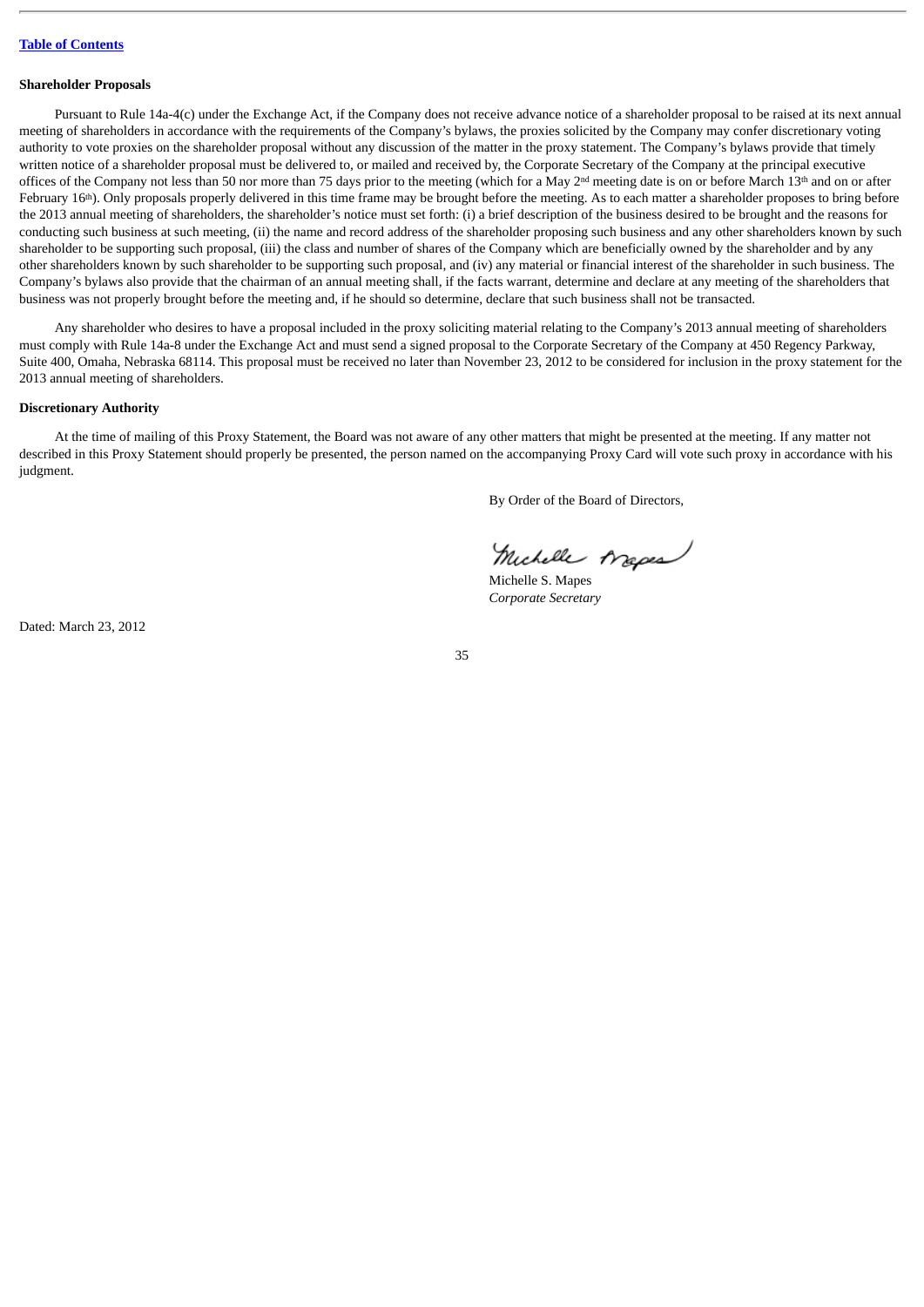

# **HIMMINIAN REPORT OF A 45 YO MALE AND REPORT OF A 45 YO MALE AND REPORT OF A 45 YO MALE AND REPORT OF A 45 YO MALE AND REPORT OF A 45 YO MALE AND REPORT OF A 45 YO MALE AND REPORT OF A 45 YO MALE AND REPORT OF A 45 YO MALE**

000000000.000000 ext 000000000.000000 ext 000000000.000000 ext 000000000.000000 ext 000000000.000000 ext

#### **Electronic Voting Instructions**

**Available 24 hours a day, 7 days a week!**

Instead of mailing your proxy, you may choose one of the voting methods outlined below to

VALIDATION DETAILS ARE LOCATED BELOW IN THE TITLE BAR.

**Proxies submitted by the Internet or telephone must be received by 1:00 a.m., Central**

**Vote by Internet**

• Go to **www.envisionreports.com/GPRE** • Or scan the QR code with your smartphone

• Follow the steps outlined on the secure website

• Call toll free 1-800-652-VOTE (8683) within the USA, US territories & Canada on a

touch tone telephone • Follow the instructions provided by the recorded message

 $(1234 5678 9012 345)$ 

| $\mathbf{A}$                                                                        |        |                                                                                                                                         | Proposals — The Board of Directors recommends a vote FOR all the nominees listed in Proposal 1 and a vote FOR Proposal 2. |                                                       |          |                                                                                                                                                                                                              |     |                                                     |  |
|-------------------------------------------------------------------------------------|--------|-----------------------------------------------------------------------------------------------------------------------------------------|---------------------------------------------------------------------------------------------------------------------------|-------------------------------------------------------|----------|--------------------------------------------------------------------------------------------------------------------------------------------------------------------------------------------------------------|-----|-----------------------------------------------------|--|
|                                                                                     |        |                                                                                                                                         | 1. To elect four directors to serve three-year terms that expire at the 2015 annual meeting:                              |                                                       |          |                                                                                                                                                                                                              |     |                                                     |  |
|                                                                                     | For    | Withhold                                                                                                                                |                                                                                                                           | For                                                   | Withhold |                                                                                                                                                                                                              | For | Withhold                                            |  |
| 01 - Jim Barry                                                                      | П      | $\Box$                                                                                                                                  | 02 - Todd Becker                                                                                                          | $\perp$                                               | П        | 03 - Brian Peterson                                                                                                                                                                                          | П   | □                                                   |  |
| 04 - Alain Treuer                                                                   | $\Box$ | $\Box$                                                                                                                                  |                                                                                                                           | For Against Abstain                                   |          |                                                                                                                                                                                                              |     |                                                     |  |
| 2.                                                                                  |        | To approve an amendment to the Company's Articles of Incorporation<br>authorizing the addition of 50,000,000 shares of preferred stock. |                                                                                                                           |                                                       | $\Box$   |                                                                                                                                                                                                              |     |                                                     |  |
| 3.<br>or any adjournment or postponement thereof.                                   |        |                                                                                                                                         | To transact such other business as may properly come before the Annual Meeting                                            |                                                       |          |                                                                                                                                                                                                              |     |                                                     |  |
| B<br><b>Non-Voting Items</b><br>Change of Address - please print new address below. |        |                                                                                                                                         |                                                                                                                           |                                                       |          |                                                                                                                                                                                                              |     |                                                     |  |
| $\mathbf C$<br>Date (mm/dd/yyyy) — Please print date below.                         |        |                                                                                                                                         | Authorized Signatures — this section must be completed for your vote to be counted — date and sign below.                 | Signature $1$ — Please keep signature within the box. |          | Please sign exactly as name(s) appears hereon. Joint owners should each sign. When signing as attorney, executor, administrator, corporate officer, trustee, guardian, or custodian, please give full title. |     | Signature 2 - Please keep signature within the box. |  |
|                                                                                     |        |                                                                                                                                         |                                                                                                                           | C 1234567890                                          |          | J N T<br>MR A SAMPLE (THIS AREA IS SET UP TO ACCOMMODATE                                                                                                                                                     |     |                                                     |  |
|                                                                                     |        | 01FT1C                                                                                                                                  |                                                                                                                           | 1UPX                                                  | 1 3 5 0  | 140 CHARACTERS) MR A SAMPLE AND MR A SAMPLE AND<br>MR A SAMPLE AND MR A SAMPLE AND MR A SAMPLE AND<br>MR A SAMPLE AND MR A SAMPLE AND MR A SAMPLE AND                                                        |     |                                                     |  |

01FT1C